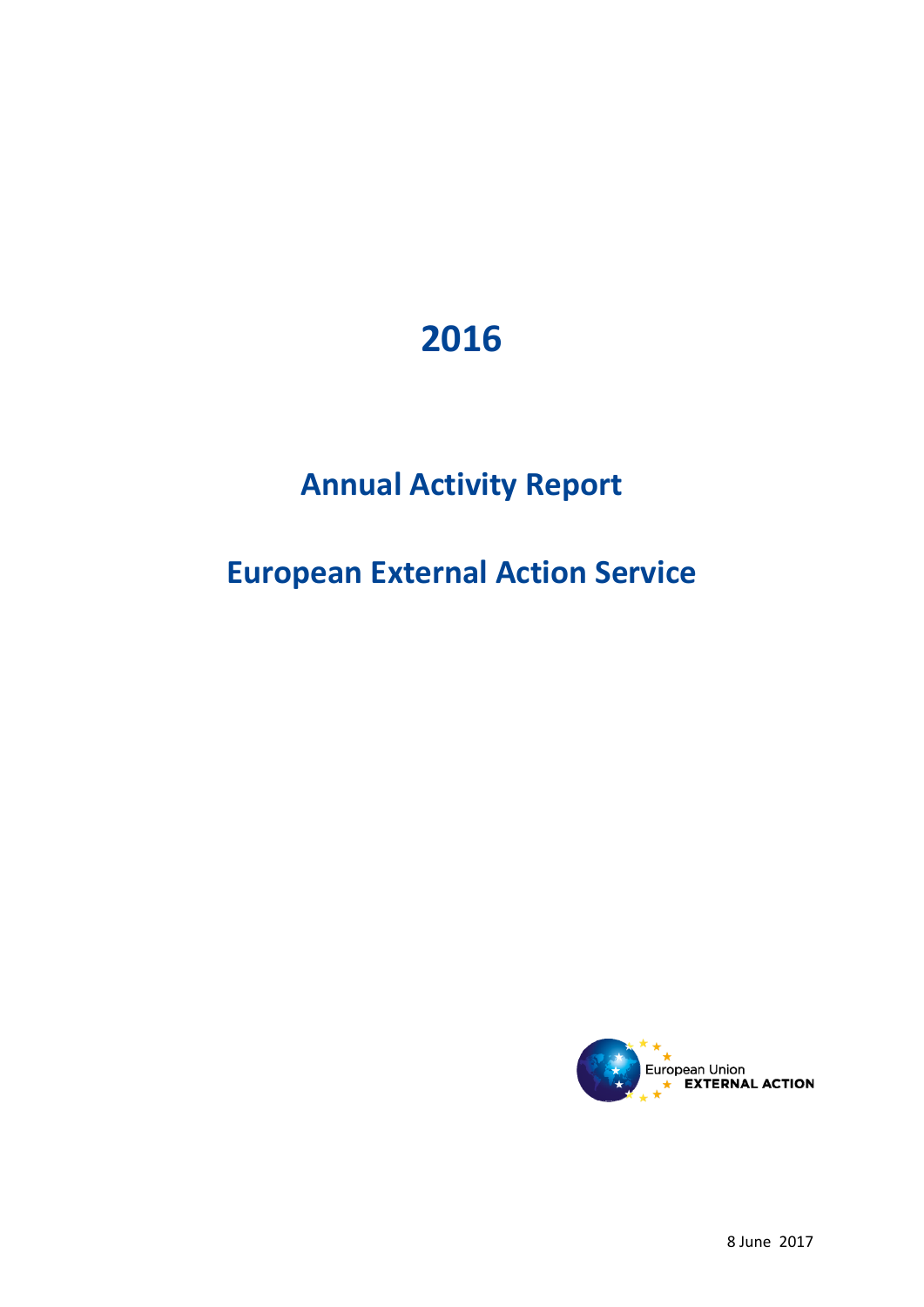The Annual Activity Report is a management report from the EEAS Secretary General to the HRVP. It is an instrument of management accountability and it constitutes the basis on which the HRVP takes responsibility for the management of resources and the efficiency and effectiveness of internal control systems, including an overall assessment of the costs and benefits of controls.

In accordance with the applicable governance standards, as elaborated in the so-termed 'Internal Control Standards', the EEAS' staff members conduct their activities and operations in compliance with the applicable laws and regulations, working in an open and transparent manner respecting a high level of professional and ethical standards.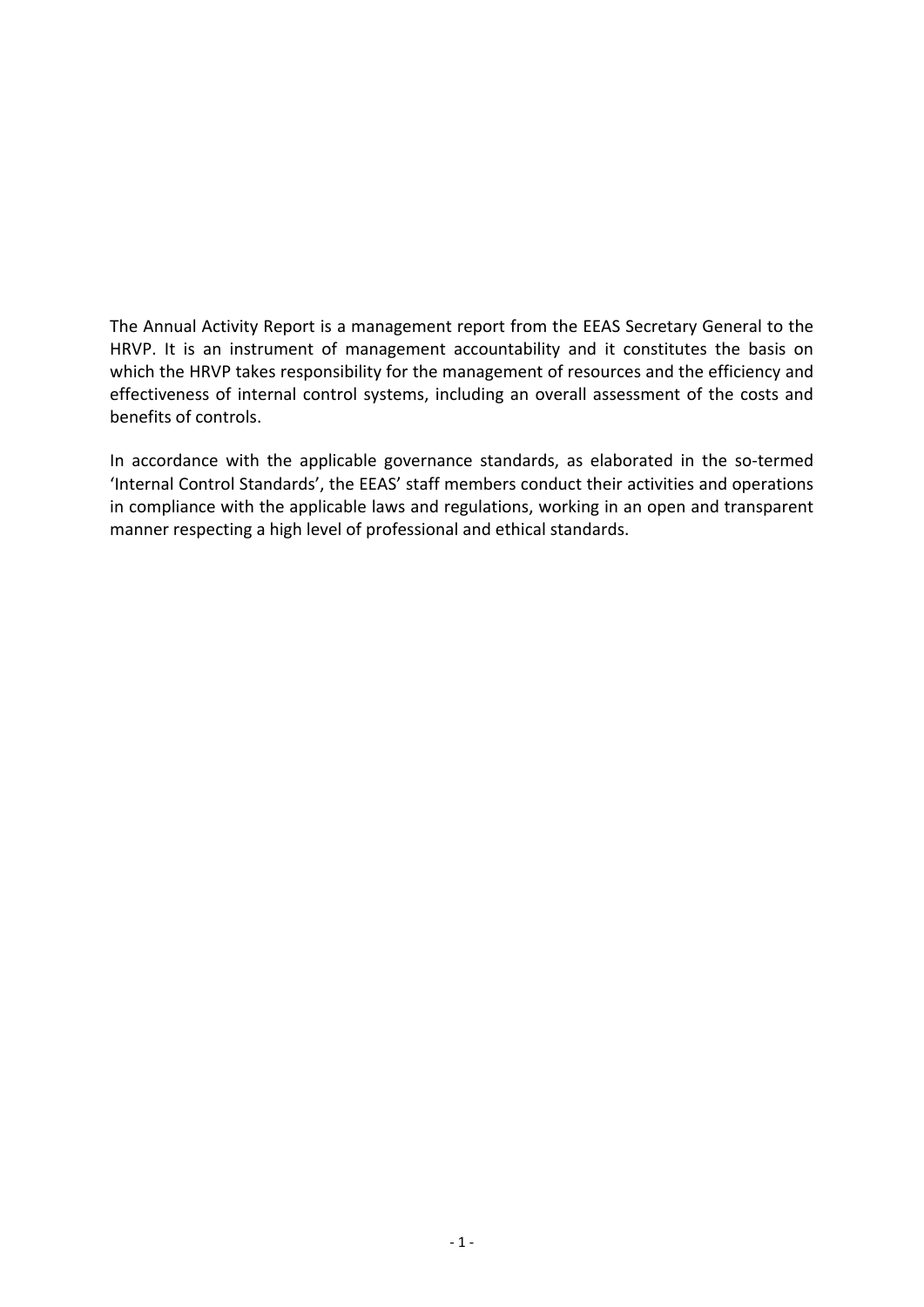#### **INDEX OF CONTENT**

| 1. |        |                                                                                                   | 4  |
|----|--------|---------------------------------------------------------------------------------------------------|----|
|    | 1.1.   |                                                                                                   | 4  |
|    | 1.2.   |                                                                                                   | 5  |
| 2. |        |                                                                                                   | 9  |
|    | 2.1.   | Efforts to improve 'economy' and 'efficiency' of spending and non-spending activities _9          |    |
|    | 2.1.1. |                                                                                                   |    |
|    | 2.1.2. |                                                                                                   | 9  |
|    | 2.1.3. |                                                                                                   |    |
| 3. |        |                                                                                                   | 11 |
|    | 3.1.   |                                                                                                   | 11 |
|    | 3.2.   | Management of financial resources, implementation of the administrative budget __ 15              |    |
|    | 3.2.1. |                                                                                                   |    |
|    | 3.2.2. |                                                                                                   | 20 |
|    | 3.3.   |                                                                                                   |    |
|    | 3.3.1. |                                                                                                   | 21 |
|    | 3.3.2. |                                                                                                   |    |
|    | 3.3.3. |                                                                                                   | 23 |
|    | 3.4.   |                                                                                                   | 24 |
|    | 3.5.   |                                                                                                   | 26 |
|    | 3.5.1. |                                                                                                   | 26 |
|    | 3.5.2. |                                                                                                   |    |
|    | 3.6.   | Assessment of audit results and follow-up of audit recommendations _____________                  | 27 |
|    |        | 3.6.1. Internal audit function                                                                    | 27 |
|    |        | 3.6.1.1.                                                                                          |    |
|    |        | The Internal Audit Service of the Commission (IAS) _____________________________<br>3.6.1.2.      | 27 |
|    |        |                                                                                                   | 28 |
|    |        | 3.6.2.1.                                                                                          | 28 |
|    |        | 3.6.2.2.                                                                                          | 28 |
|    |        | 3.6.2.3.                                                                                          | 29 |
|    |        | 3.6.3. Follow up of audits from previous years                                                    | 29 |
|    |        | 3.6.3.1.                                                                                          | 29 |
|    |        | 3.6.3.2.                                                                                          |    |
|    | 3.7.   |                                                                                                   |    |
|    | 3.7.1. |                                                                                                   |    |
|    | 3.7.2. |                                                                                                   |    |
|    | 3.7.3. | Internal Control Standards and Financial circuits in Delegations ______________________________32 |    |
|    |        | 3.7.3.1.                                                                                          |    |
|    |        | 3.7.3.2.                                                                                          |    |
|    | 3.7.4. |                                                                                                   |    |
| 4. |        |                                                                                                   | 35 |
|    | 4.1.   |                                                                                                   |    |
|    | 4.1.1. | Assessment by Management at Headquarters - synthesis of the AOSD reports _______________35        |    |
|    | 4.1.2. | Assurance in Delegations - synthesis of the Statement of Assurance of the Delegations _______ 36  |    |
|    | 4.1.3. |                                                                                                   |    |
|    | 4.1.4. | Assurance received from other Authorising Officers in cases of crossed sub-delegation _______ 37  |    |
|    | 4.2.   |                                                                                                   | 37 |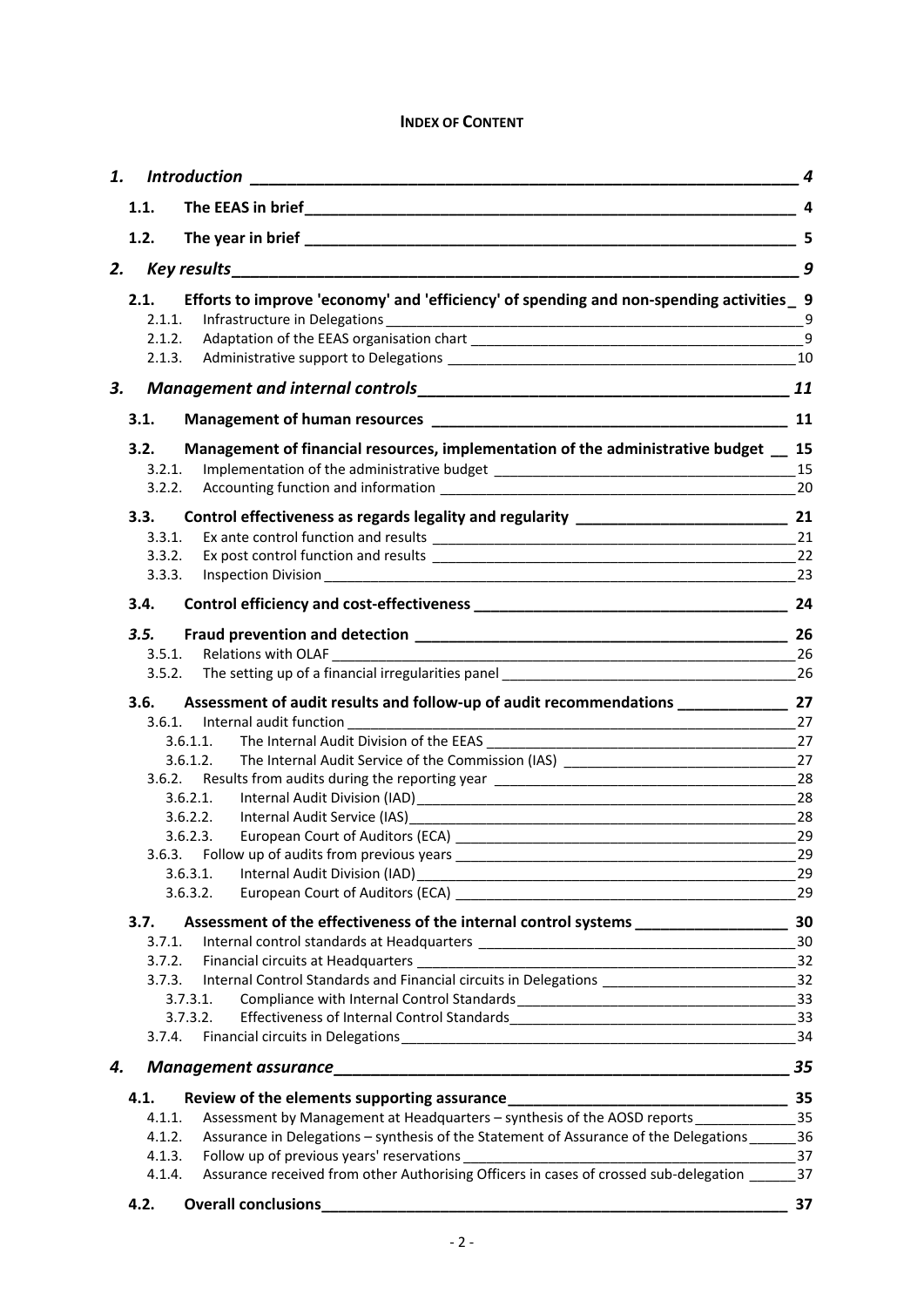*5. Declaration of Assurance \_\_\_\_\_\_\_\_\_\_\_\_\_\_\_\_\_\_\_\_\_\_\_\_\_\_\_\_\_\_\_\_\_\_\_\_\_\_\_\_\_\_\_\_\_\_\_\_ 38*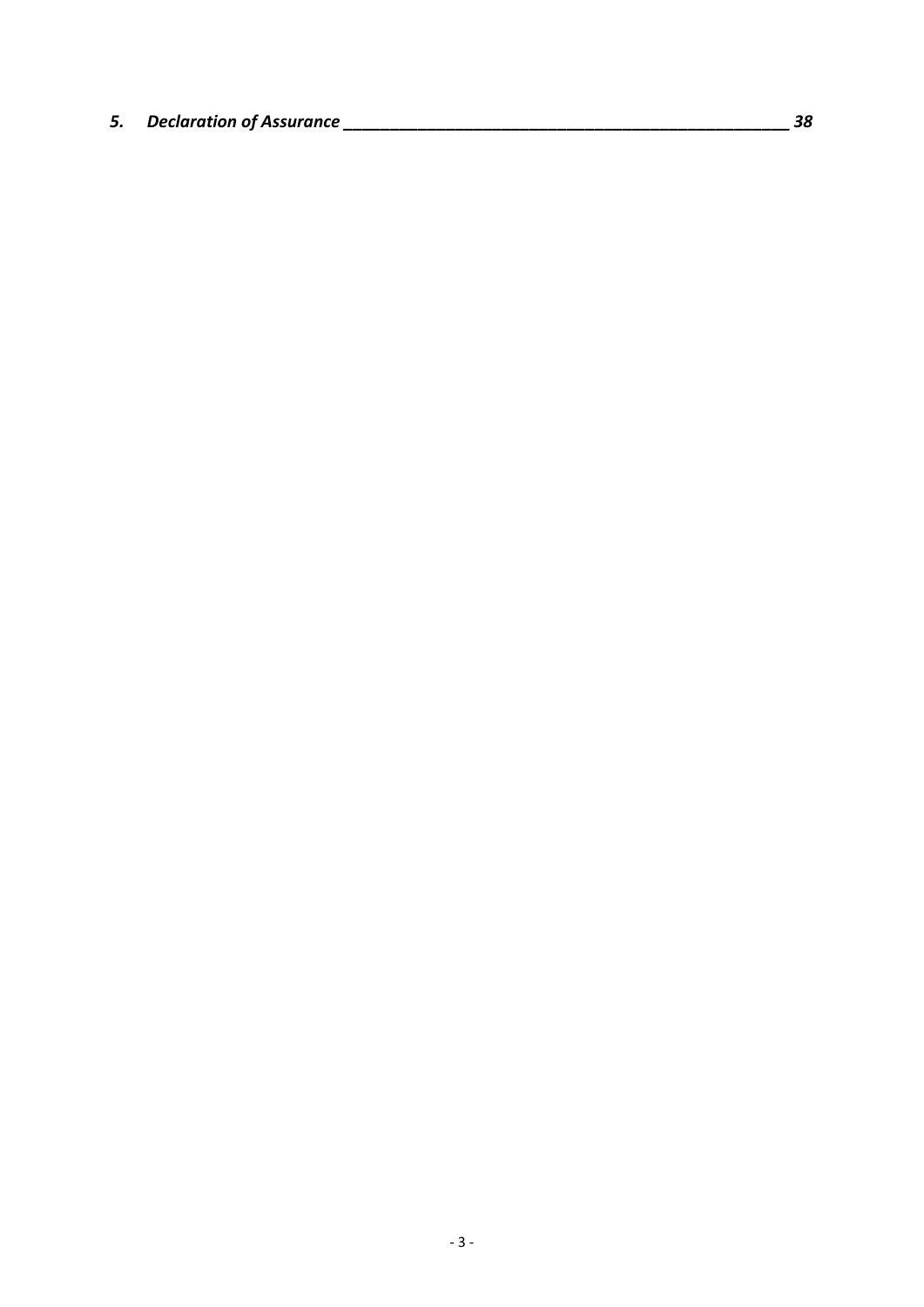# **1. INTRODUCTION**

# **1.1. The EEAS in brief**

The entry into force of the Lisbon Treaty in 2009 paved the way for the creation of the European External Action Service (EEAS) following the adoption of Council Decision (2010/427/EU) of 26 July 2010. The EEAS started effectively on  $1<sup>st</sup>$  January 2011.

The key tasks of the EEAS are to support the High Representative in fulfilling his/her mandate, i.e.:

- to conduct the Common and Foreign Security Policy of the European Union, including the Common Security and Defence Policy;
- in his/her capacity as President of the Foreign Affairs Council;
- in her/his role as Vice President of the Commission in charge of the coordination of other aspects of the Union's external action;

Finally, the EEAS assists the President of the European Council and the President of the Commission in the area of external relations.

The EEAS with its Headquarters based in Brussels also comprises a network of 139 EU Delegations. The EEAS counts about 4,200 staff members<sup>1</sup> of which about 2,300 work in Delegations. Delegations additionally employ about 3,600 Commission staff, bringing the total staff in Delegations to 5,800 (end-2016 figures). All staff members in Delegations, i.e. both EEAS and Commission staff, work under the authority of the Head of Delegation.

The EEAS is a so-called 'functional autonomous body of the Union' created by transferring staff from two existing institutions, i.e. the Commission and the General Secretariat of the Council. Moreover, the staff of the EEAS must also comprise a 'meaningful presence' of staff coming from the diplomatic services of the Member States. As for the latter, the Council Decision establishing the EEAS stipulates that once the EEAS has reached its full capacity at least one third of all AD staff should come from the diplomatic services of the Member States. This objective was reached less than three years after the creation of the EEAS; it has been consolidated since then.

The Decision establishing the EEAS stipulates that the Commission remains responsible for the operational section of the budget, i.e. the responsibility of the EEAS is limited to the management of the administrative budget lines (salaries, running costs, security etc.). The total budget of the EEAS in 2016 amounted to €636.1 million. Furthermore, in 2016 the EEAS received a contribution of €185.6 million from the Commission for the administrative management of Commission staff in the network of EU Delegations<sup>2</sup>.

<sup>&</sup>lt;u>.</u> 1 This includes trainees and selected service providers. For this reason this figure is different from the total figures provided in Annex 2.

<sup>2</sup> This included contributions from Heading V of the Commission budget, administrative lines of operational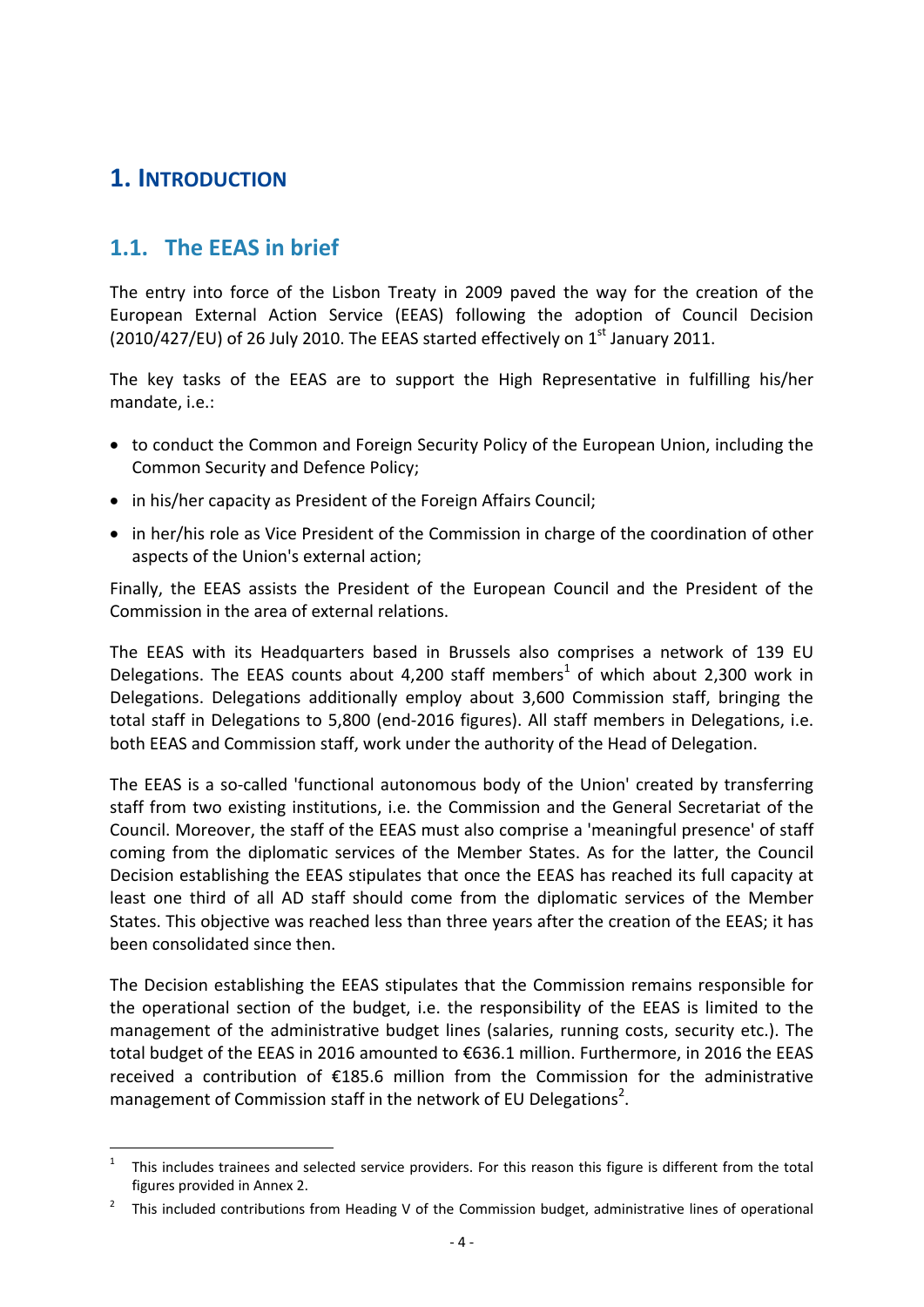The Council decision establishing the EEAS foresaw, for mid-2013, a review of the organisation and functioning of the EEAS. The Council, European Parliament and the Court of Auditors examined the 2013 review in detail. A progress report on the implementation of the 2013 review was published at the end of 2015<sup>3</sup>. This report presents: progress in consolidating the organisation and functioning of the EEAS; provides an analysis of the main areas of ongoing work in this respect; and elaborates orientations for future reform. The HRVP will report on further progress on the implementation of the EEAS review towards the end of the current institutional cycle.

The reporting obligations of the EEAS are similar to those of the other European Union's Institutions. As for the budget, the EEAS is subject to a discharge procedure as is also applicable to the European Union's Institutions. The Annual Activity Report of the EEAS focuses on administrative and budgetary management. The Annual Activity Report contains the Declaration of Assurance of the Delegated Authorising Officer. In addition, the High Representative issues an annual report on the Common Foreign and Security Policy. All of these reports are in the public domain and accessible on the internet<sup>4</sup>.

# **1.2. The year in brief**

The 2016 political background continued to be characterised by war in neighbouring countries, high numbers of people seeking refuge in our countries, mass migration, terrorist attacks targeting innocent citizens and a much reduced level of trust in the architecture of global governance. With a view to tackling these challenges and as follow-up to the European Security Strategy of 2003, HRVP Mogherini presented in June 'A Global Strategy for the EU's Foreign and Security Policy' entitled "Shared Vision, Common Action: A stronger Europe". The strategy sets out EU core interests and principles for our worldwide engagement. It elaborates what the EU stands for. The process of reflection preceding the publication of this key document, involving a wide consultation, was about forging a shared vision. Following publication of the document and discussion in Council and Parliament, the focus shifted towards implementation and common action. A key initiative in this regard was the Implementation Plan on Security and Defence. This forms part of a wider package, together with the Commission's European Defence Action Plan and concrete proposals for the implementation of the Joint Declaration on EU-NATO cooperation signed in Warsaw. The subsequent adoption by the Council and the European Council on 15<sup>th</sup> December opened a new chapter on security and defence for the Union.

Security of staff, information and installations remains the highest priority, not least for our 5,800 expatriate and local staff working in 139 Delegations across the globe. The terrorist attacks of 22<sup>nd</sup> March at Zaventem Airport and the Maelbeek metro station underscored this

<u>.</u>

programmes, EDF and Trust Funds.

<sup>3</sup> Report of the High Representative of the Union for Foreign Affairs and Security Policy of 22<sup>nd</sup> December 2015 to the Council on implementing the EEAS Review, HR(2015) 170

<sup>4</sup> Annual Activity Reports at: http://eeas.europa.eu/background/docs/ Annual Report on the Common Foreign and Security Policy at : http://eeas.europa.eu/cfsp/index\_en.htm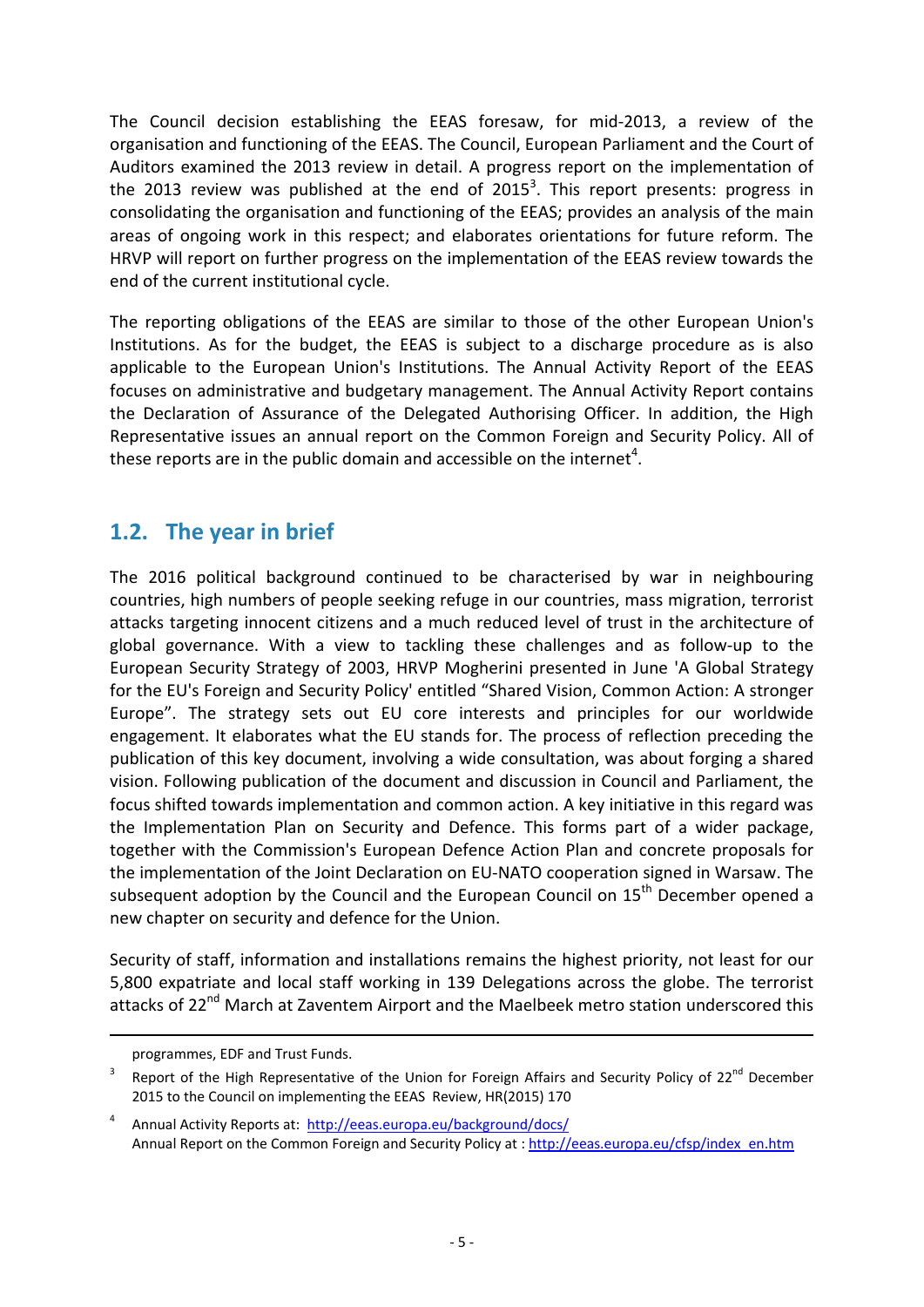once more. In this context, the granting of an €8 million reinforcement of the administrative budget by the budgetary authority for security was of crucial importance. As a result, the number of EEAS Regional Security Officers could be increased from 34 to 58.

In 2016, 304 security incidents in Delegations were reported. This is the first time that fewer incidents (minus 12 percent) were notified than in the previous year. Improved awareness and a sustained training effort might explain this. However, more analysis is needed to have a solid basis for this decline. Most of reported incidents (120) were crime related; 44 fell into the category of civil unrest / political violence.

Since its establishment in 2011, the EEAS has continuously made efforts to streamline its organisation in search of more efficiency and in response to evolving political priorities. The September 2015 reorganisation was implemented for the same reasons. The implementation of the mandatory 1% reduction in statutory staff, from 2014 onwards, underscores the importance of adapting the organisational structure with a view to optimising scarce staff resources. The 2015 restructuring of the EEAS introduced a more traditional 'pyramidal' management structure. This allowed for the rationalisation of hierarchical layers so that more direct and clearer reporting lines could be established. Building on the reorganisation of 2015 and in response to the challenges posed by the migration challenges, a number of additional measures were taken in 2016 with the creation of a new Division "Migration and Human Security", the consolidation of support for human rights and measures to streamline a number of geographical Directorates. As for future priorities, the CSDP's structures may be reorganised with a view to responding better to evolving needs.

The 2015 and 2016 re-organisations contributed significantly to a less 'top heavy' and more 'integrated' organisation structure. Some hierarchical layers have been removed and the number of senior management posts has been reduced by four.

The pilot project 'Reform of administrative support to Delegations' (called 'Regional Centre Europe') which started in December 2015 reached its cruising speed in 2016, now serving 27 Delegations in Europe and its immediate neighbourhood. The evaluation of the project is the next step. The evaluation is expected to provide an objective assessment of the validity of the approach, possible adjustments needed and lessons learned for future decisions as to the creation of other such regional centres.

A new Business Continuity Plan for Headquarters was launched towards the end of the year. The Plan ensures that the EEAS Headquarters will continue to perform its critical and essential functions if disrupted following unexpected events. A series of information sessions for staff is planned for 2017.

The achievement of the objective of employing at least one third of Member States diplomats in the AD staff category was sustained in 2016. As at the end of 2016 it stood at 31.7 (25.3% at Headquarters and 40.8% in Delegations)<sup>5</sup>. The 13 Member States that joined the EU since 2004 now account for 19.6 % of AD EEAS staff (HQ plus Delegations), approaching their share of the population (20.6%) of the Union.

<u>.</u>

<sup>&</sup>lt;sup>5</sup> This concerns occupied posts; small variations are the result of vacancies.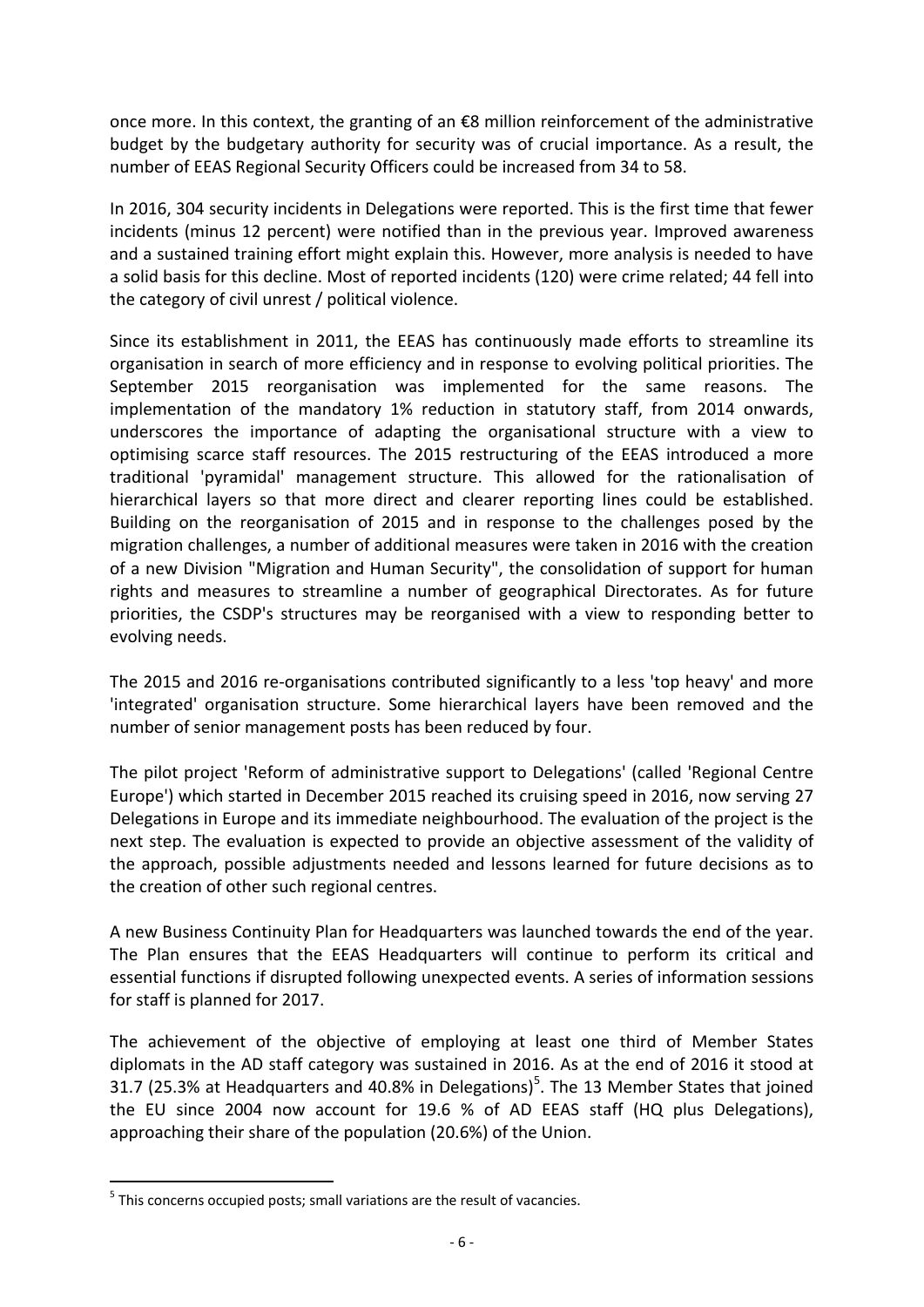The network of EU Delegations did not undergo any changes in 2016; no Delegations were closed, nor were any new ones opened.

On 8<sup>th</sup> July 2016, an evacuation level 3 was declared for the Delegation in Juba, South Sudan. At the end of 2016 six Delegations were under evacuation level 3 (withdrawal of nonessential international staff, i.e. Burundi, Central African Republic, Iraq, Libya, South Sudan and Syria) and one Delegation (Yemen) under level 4 (withdrawal of all international staff). The total number of Delegations under evacuation rules was thus seven, an increase by one as compared to the end of 2015.

A survey was held among local agents in Delegations on the Complementary Sickness Insurance Scheme. More than 50% (1,473 colleagues) participated in the survey. The survey identified clear priorities for the further development of the scheme. The administration will now develop concrete proposals taking into account preferences expressed.

With a budget of circa €3.2 million considerable resources continued to be devoted to the training of staff. A new training strategy (Learning and Development (LEAD) framework) was finalised in 2016. It will guide the provision of training over the forthcoming years. In the course of the year, more than 6,600 days of training were offered to more than 2,400 participants.

Following the results of the UK referendum, on its Membership of the European Union held on 23<sup>rd</sup> June 2016 much attention has been given to ensuring appropriate communication on this matter through the EU's Delegations. The EEAS is fully associated with the work of the Commission on the consequences of the Brexit, not least for staff members possibly directly concerned, but also for our international partners.

The year 2016 also saw the second opinion survey among EEAS staff. As in 2015, the survey dealt with questions of job satisfaction, human resources management etc. The survey highlighted a good level of job satisfaction and engagement, but it also drew the attention to some concerns regarding career development prospects, the level of feedback to staff and the need to improve internal communication in general. As a follow-up, the Secretary General decided to establish two task forces: one that focuses on individual career development path for the different categories of staff in the EEAS; and another one on gender and equal opportunities.

Procurement procedures and management of security services in Delegations continued to be the focus of special attention. It is to be recalled that the then EEAS' Chief Operating Officer in 2011 and 2012 made a reserve with respect to the Headquarters' management of Delegations' security contracts. This reserve was lifted for the 2013 AAR following good progress in the implementation of an action plan to address the issues underpinning the reserve. A Headquarters' task force was then also set up in 2014 with a view to assisting Delegations in the procurement of security services. Since the creation of the task force, 64 Delegations have signed a new framework contract for security services. This task force continued its work in 2016 and it is planned that it will continue to operate.

Procurement procedures for goods and services other than security services also continue to receive close attention. Ensuring compliance with public procurement directives and requirements requires continued attention, as was highlighted by the Annual report of the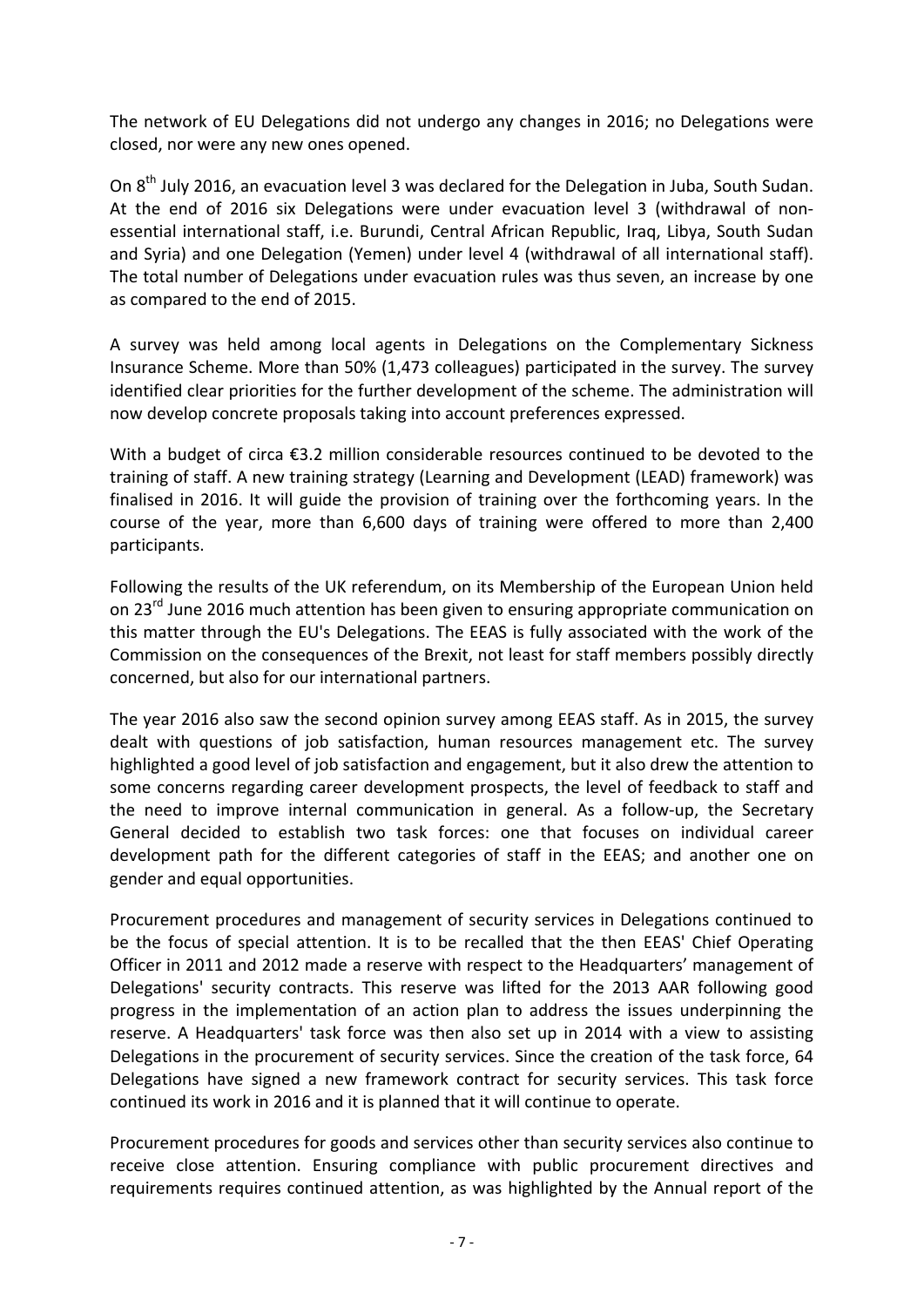European Court of Auditors on the 2015 financial year for small value contracts managed by EU Delegations. The highly decentralised network of 139 Delegations is faced with: wide differences in the level of sophistication of local commercial suppliers; a regularly significant rotation of a proportion of Delegation staff; the specialised content of the technical requirements requires liaison between HQ security staff and Delegation staff; and the fact that procurement for large value contracts under the administrative budget is not a frequent task for staff in Delegations justifies sustained efforts of support for the Delegations. Reinforced training at HQ and regionally, ad-hoc advice by Headquarters and ongoing evolutions in the provision of administrative support to Delegations are measures that will contribute to a higher overall level of performance in this critical area.

As compared to the previous year, a slight increase was recorded in administrative anomalies at the level of ex-ante control for Headquarters' commitments and payments. While it should be highlighted that anomalies identified ex-ante cannot be equated with 'real' errors, as they are eliminated by corrective action premptively, this underscores the ongoing need to invest continually the training of staff and adequate planning ahead, in particular with respect to business continuity.

The results of the ex-post control of the 2016 financial transactions of the EEAS administrative budget established a maximum material error rate of 0.05%. The material error rate is therefore below the 2% threshold, above which a reservation must be considered.

Co-operation with the Internal Audit Service (IAS) and the Court of Auditors progressed satisfactorily. The IAS' work was based on the Strategic Audit Plan 2016 to 2018. In this framework, the IAS concluded an audit into the procurement and management of security contracts in Delegations. The Court of Auditors annual report concerning the year 2015 was satisfactory. The report drew special attention to low value procurement activities and the recruitment of staff in Delegations. An audit by the Court of Auditors of the management of buildings by the EEAS was published in April.

In the framework of the 2014 discharge exercise, the European Parliament granted, in its resolution adopted on 28<sup>th</sup> April 2016, to the High Representative discharge in respect of the implementation of the administrative budget of the EEAS for the financial year 2014. This followed the usual consultations between the EEAS, the Court of Auditors and Parliament.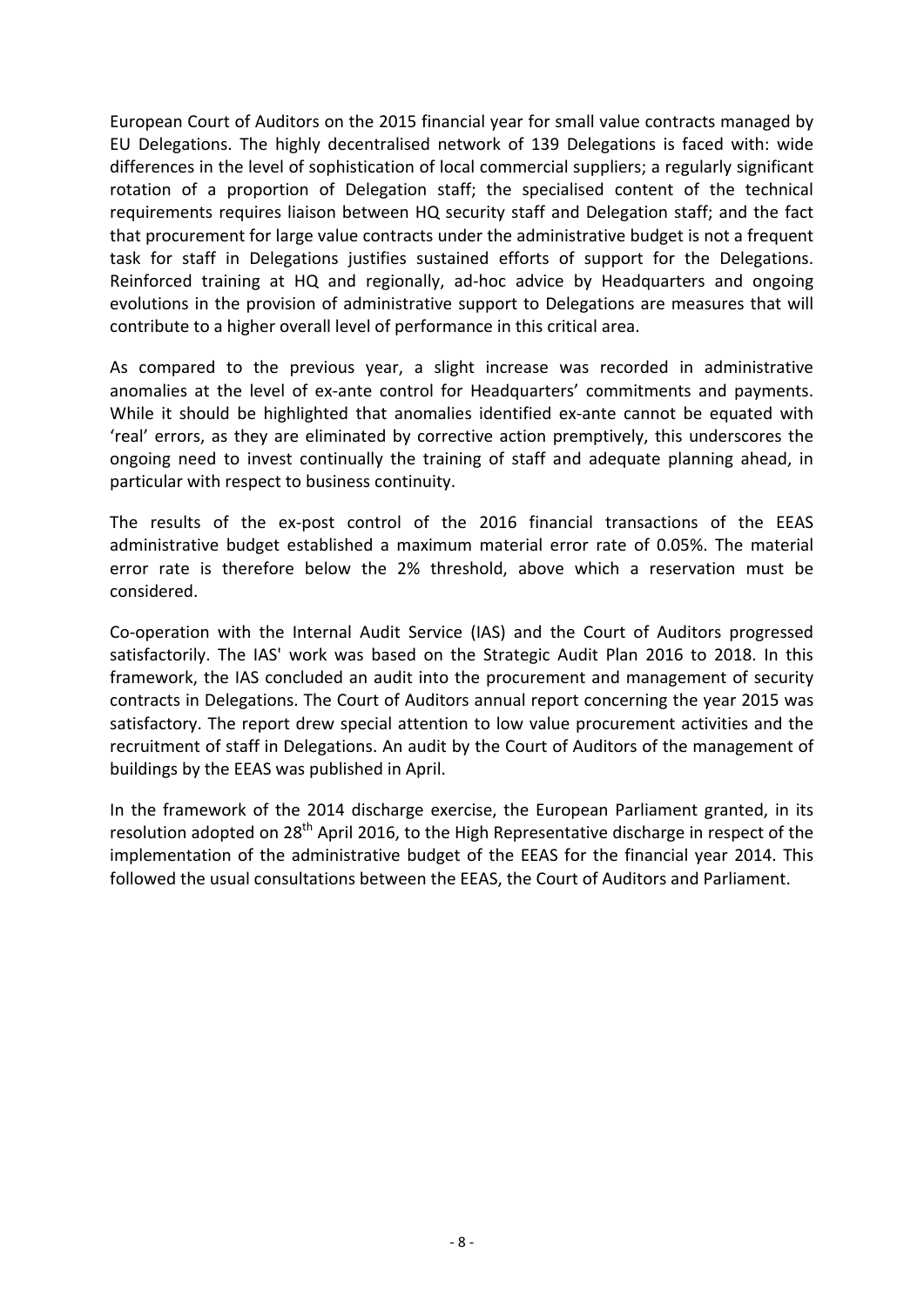# **2. KEY RESULTS**

# **2.1. Efforts to improve 'economy' and 'efficiency' of spending and non-spending activities**

The Decision establishing the EEAS specifies the principle of 'cost-efficiency aiming towards budget neutrality' as a condition for the EEAS.

EEAS' management gives due priority to economy and efficiency in carrying out its functions. Resources used by the EEAS shall therefore be made available in due time, in appropriate quantity and quality and at the best possible price. The principle of efficiency concerns the relationship of resources employed and results achieved.

The EEAS continuously fine-tunes its working methods with a view to improving the efficiency and economy of its functioning. The initiatives described below show a few practical examples as to how these guiding principles are implemented at the EEAS.

### **2.1.1. Infrastructure in Delegations**

Maintaining the EEAS' worldwide network of rented and owner-occupied buildings is very demanding and costly with an annual budget of about €160 million, or about 20 percent of the EEAS budget. In the first half of 2016 the Court of Auditors finalised its report on the management of EEAS Building Policy<sup>6</sup>. The report highlights the challenges of the building management of 185 office buildings and 144 official residences. This portfolio is managed by a Headquarters' team of 13 staff supported by local staff in Delegations. The EEAS has agreed to the majority of the Court's recommendations, which are now being implemented. Examples of this are: the launch of the updated version of the IT tool for Building Management (IMMOGEST); the disposal of unused buildings and plots of land; and the recommendations on co-location. Co-location has become a key political priority, though its implementation can be complex and challenging. A taskorce with Member States has been established which explores the scope for future expansion. During 2016 the EEAS entered into 11 new co-location arrangements, bringing the total to 91 co-location agreements. In addition, a Global Memorandum of Understanding with DG ECHO was concluded which entered into force on  $1<sup>st</sup>$  January 2017.

# **2.1.2. Adaptation of the EEAS organisation chart**

<u>.</u>

In response to new and emerging needs (multiple political crisis in neighbouring countries, high levels of refugees and migrants) the organisation chart was adapted in the course of the

<sup>6</sup> Court of Auditors: Special report no 07/2016: The European External Action Service's management of its buildings around the world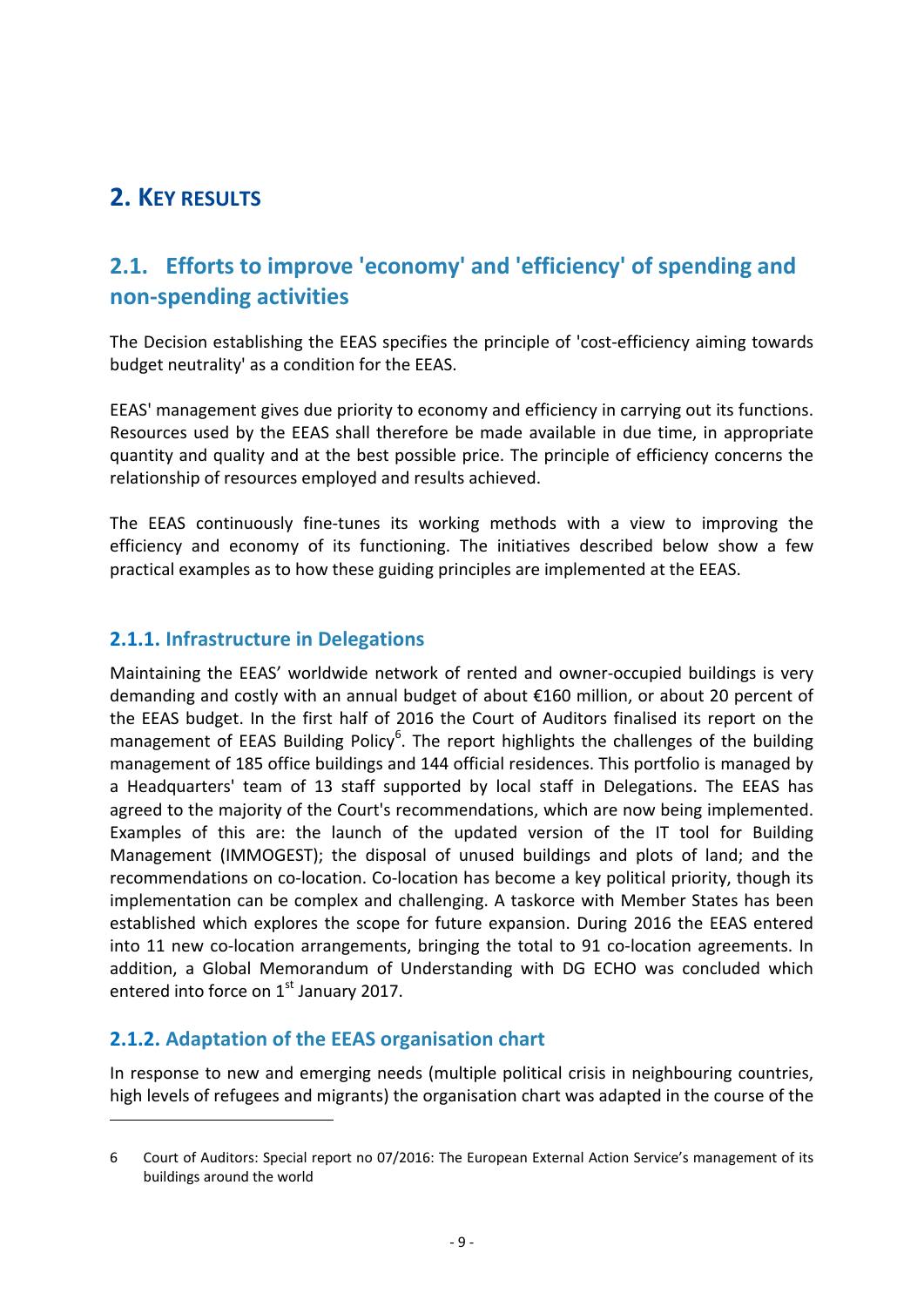year. A new Division was created which focuses on migration, the problems of drugs and human trafficking. Furthermore, support for human rights was consolidated in a single Division bringing together policy development, policy implementation and human rights diplomacy. Finally, further efforts were made towards a leaner and more integrated organisation structure; the 2015 and 2016 re-organisations reduced the number of hierarchical layers and the number of senior management posts by four. Finally, it is to be mentioned that similarly to other Institutions the EEAS is obliged to reduce the number of established posts by 1% annually (17 posts) during the period 2013 to 2017. Reflecting that priority is being given to the network of Delegations, this annual reduction is entirely borne by Headquarters.

# **2.1.3. Administrative support to Delegations**

The pilot project 'Reform of administrative support to Delegations' that started in December 2015 was gradually rolled out during the year. The objective of the pilot project is to identify ways and means to enhance the quality and the efficiency of administrative support to Delegations. The project responds also to recurrent concerns expressed by the Court of Auditors on matters of public procurement, especially in Delegations.

The Regional Centre Europe, operating from Brussels, serves 27 Delegations in Europe and neighbouring countries. With a staff of about 25, establishing the pilot project necessitated a reduction of 56 posts in the number of local agents in Delegations. The number of dismissals was minimised as much as possible, making full use of vacancies and redeployments of staff.

The Regional Centre Europe provides support in the area of administrative and financial management, procurement, and human resources management. An evaluation of the pilot project is being planned. The evaluation will assess the implementation and the results of the pilot project; it is also expected to provide guidance on the possible establishment of additional centres, including the mandate(s) of such centres.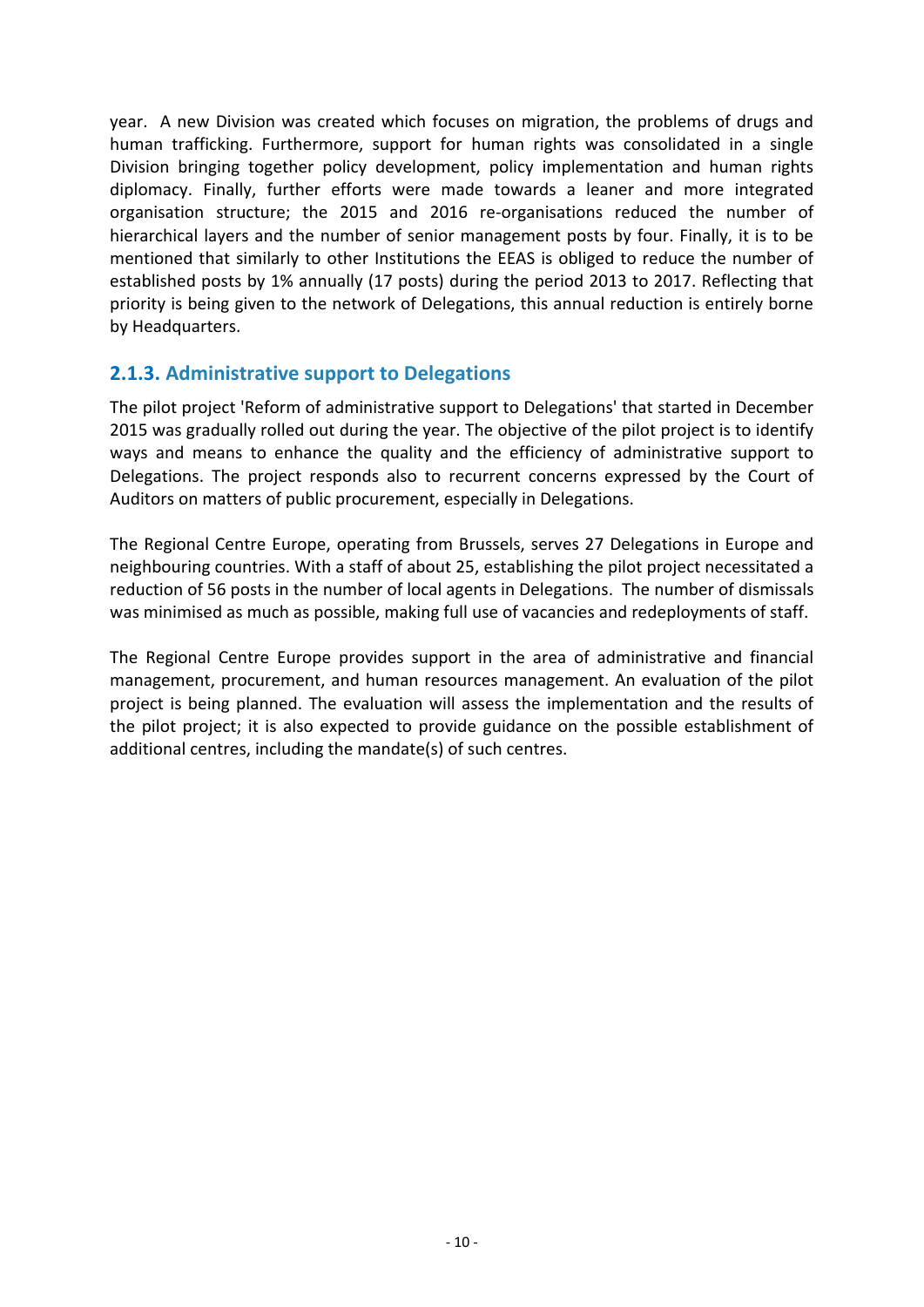# **3. MANAGEMENT AND INTERNAL CONTROLS**

The EEAS' internal control structure provides management with evidence as to the effectiveness of risk management, control and governance processes. EEAS Management monitors the functioning of the internal control systems on a continuous basis. Furthermore, internal and external audit functions support the management. The results are documented and reported to the HRVP as appropriate. It concerns:

- the reports prepared by (sub-delegated) Authorising Officers;
- the survey on compliance and effectiveness of Internal Control Standards;
- the ex-ante control of high value contracts;
- the reports produced in the framework of ex-post control supervision and/or audit;
- the reports of the Inspection missions (comparable to management audits) carried out by the responsible Division;
- the opinion and the observations as reported by the Internal Audit Division (IAD);
- the observations and the recommendations reported by the Internal Audit Service (IAS); and
- the observations and the recommendations reported by the European Court of Auditors (ECA).

This section reports and assesses the elements identified by management that support the assurance on the achievement of the internal control objectives.

# **3.1. Management of human resources**

At the end of 2016, the EEAS had 4,237 staff members (statutory and external); 1,953 of whom were working at Headquarters and 2,284 in EU Delegations. During the year, the EEAS recruited 322 new staff at HQ and Delegations (62 officials, 34 temporary agents, 152 SNEs and 74 contractual agents).

3,591 staff members of the European Commission were employed in EU Delegations, 50 more than in 2015. All categories of staff members in a Delegation are under the authority of the Head of Delegation.

Local agents (1,082) constitute the largest category of EEAS staff, followed by AD staff (948), AST staff (661) and contractual agents (397).

For the EEAS with its diverse staff composition employed at Headquarters and in its decentralised worldwide network of 139 Delegations the effective management of human resources is essential. A rapidly changing environment and a high degree of staff mobility are also features that cannot be ignored. Human resources policies must therefore be adapted continuously, notably with respect to the allocation of staff, selection and recruitment, framework rules and the individual rights and obligations of staff.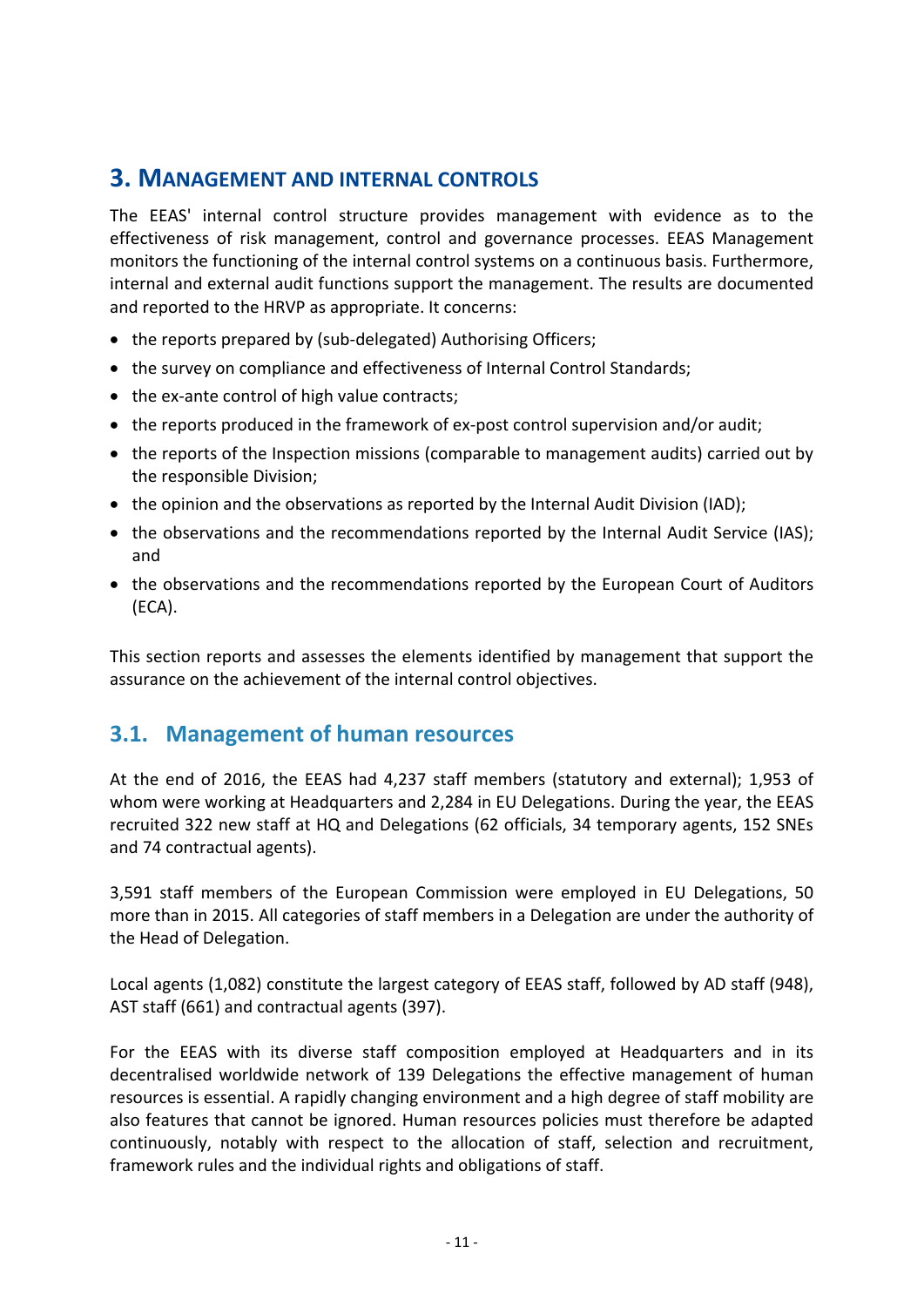#### *EEAS organisation and structure*

Building on the reorganisation of EEAS headquarters that took place in September 2015 and in response to evolving political priorities, a number of additional restructuring measures were taken in 2016, i.e.:

- a new Division, "Migration and Human Security" was created in the Human Rights, Global and Multilateral Issues Managing Directorate (MD GLOBAL), focusing on migration, the global problem of drugs and the trafficking of human beings;
- support for human rights was consolidated in a single Division in MD GLOBAL bringing together policy development, policy implementation and human rights diplomacy;
- the number of Divisions was reduced both in MD ASIAPAC (from 7 to 5) and in MD MENA (from 6 to 5); and
- the CSDP structures were reorganised with a view to responding better to evolving needs. In particular, Conflict Prevention, Peace Building and Mediation Division have merged with the Crisis Response and Coordination Division into a new Division named PRISM.

Towards the end of the year, management posts made up for 8.4% of all statutory staff (officials, temporary agents, contract agents and local agents), or 7.4% after including SNEs. This should be compared with 2015 when managers accounted for 9.2% of all statutory staff, or 8% including SNEs.

Women accounted for 22.8% (59 out of 259) of all managers, a slight increase compared to 2015. Female colleagues held 14% of senior management posts (6 out of 44) and 25% of middle management posts (53 out of 215).

End-2016, 47.7% of EEAS staff (officials, temporary agents, contract agents, local agents and SNEs) were women, comparable with 2015 (47%). In the AD category (officials and temporary agents) women accounted for 33%, again comparable with 2015 (32%). In the AST category women accounted for 68.2% (68% in 2015) and in the Contract Agents' category for 61% (same as in 2015). As for the Contract Agents' category, women are concentrated in function group II (91%) and men in function group IV (65%).

In December 2016, Member States Diplomats made up 31.6% of the total EEAS AD staff, a slight decrease as compared to December 2015 (32.9 %).

At the end of 2016, 445 SNEs worked at the EEAS. Most SNEs (85%) are based in Brussels.

The average age of EEAS staff (officials, temporary agents, contract agents, local agents and seconded national experts) stood at 46.6 years.

#### *Resource allocation*

In line with the Inter-Institutional Agreement of all EU institutions, the EEAS is obliged to reduce its statutory staffing levels by 1 % annually for a period of five years.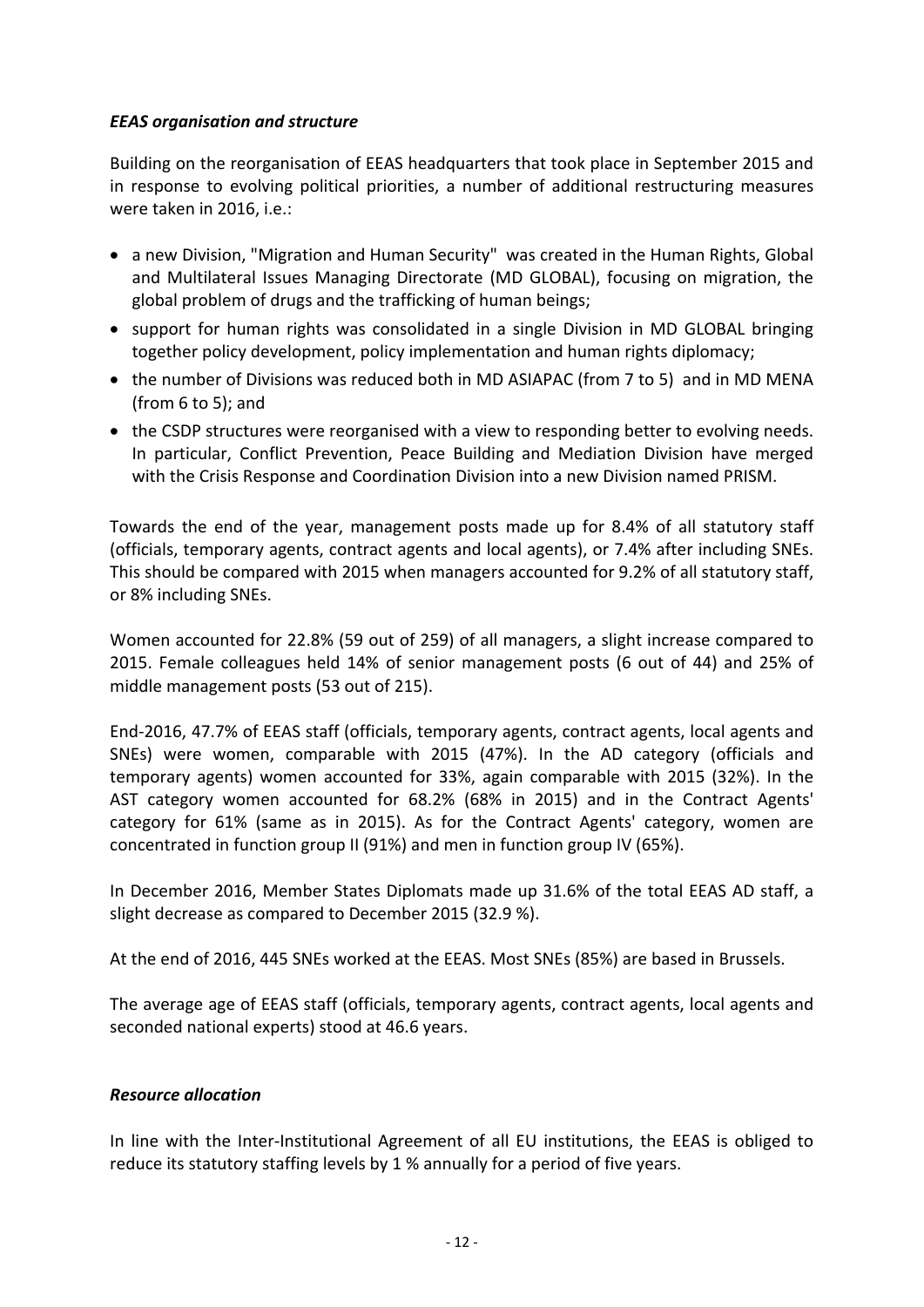During 2016, 17 posts (8 AD and 9 AST posts) were eliminated in the framework of the reorganisation mentioned before. So far, 68 posts have been reduced with an additional 16 post to be identified by the end of 2017. In total the EEAS will have contributed 84 posts over a 5 year period. The reduction in the number of posts has been entirely borne by Headquarters, reflecting the priority being given to maintaining existing staffing levels in Delegations.

The EEAS therefore fully complies with the obligation resulting from the Inter-Institutional Agreement; the exercise will be concluded by the end of 2017.

#### *Network of Delegations*

The network of 139 Delegations was maintained in 2016; no new Delegation was opened in 2016, nor was any Delegation closed.

A number of changes were implemented with a view to ensuring the efficient functioning of Delegations and the security of staff. On  $1<sup>st</sup>$  September 2016, four regionalised Delegations Ecuador, Laos, New Zealand and Trinidad and Tobago became fully-fledged Delegations with the appointment of a Head of Delegation. The Samoa sub-office was closed in June 2016. Samoa will now be served from the Delegation in Fiji.

Following the green light from the Commission and the Council in 2015, preparations for the establishment of a Delegation in Tehran are ongoing. Similarly, preparations for the transfer of the Somalia Delegation from Nairobi to Mogadishu were embarked upon.

The EEAS 'Working Group on the network of Delegations' was tasked to develop a more strategic human resources policy for Delegations taking into account evolving political priorities. Work during the year concentrated on stocktaking and concept development; the Group will continue its work in 2017.

#### *Cooperation with the European Commission*

A joint Commission / HRVP decision stipulates the provisions on 'Cooperation Mechanisms concerning the Management of Delegations of the European Union<sup>17</sup>. The EUDEL Committee created under this Decision plays an important role in ensuring effective coordination between the different services. The EUDEL Committee has representatives from the EEAS (Chair), the Secretariat-General of the Commission, DG BUDG, DG HR and DG DEVCO. Representatives from other (mainly External Relations) DGs with staff in Delegations may also be invited, if concerned. The EUDEL meetings are held on a monthly basis at Director General, Director, or Head of Division/Unit level.

During 2016, one EUDEL meeting was held at senior management (Director General) level and eight meetings at working (HoD/HoU) level. The meetings focused on a variety of matters, including: (i) EEAS evacuation policy; (ii) rights and obligations of staff (education allowances/'recyclage', equivalence procedure, repatriations for childbirth, gainful

<sup>&</sup>lt;u>.</u> 7 HR/COM PRO(2012)002 approving Joint Decision JOIN(2012)008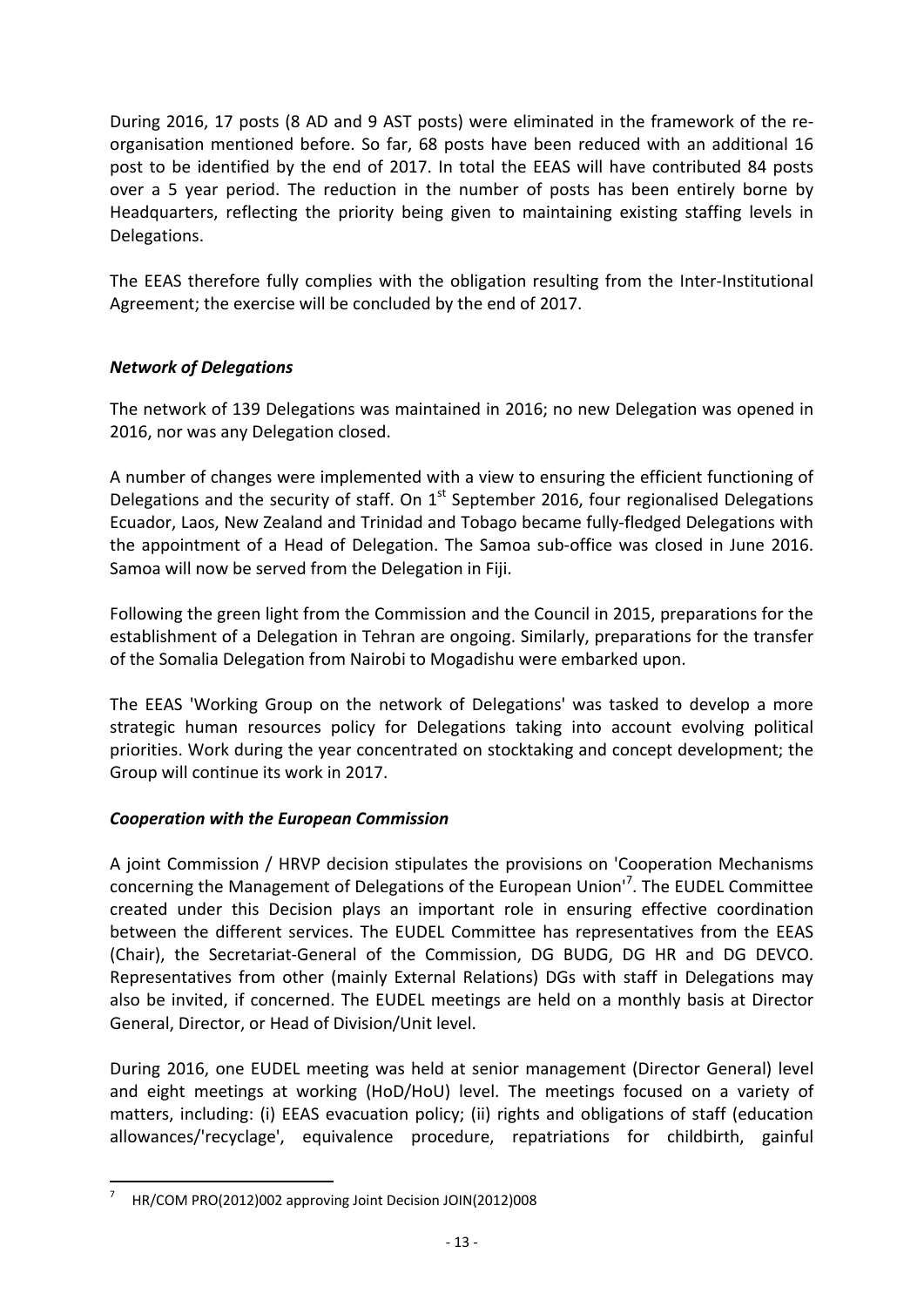employment of spouses); (iii) the rotation exercise 2017; (iv) the pilot project reform of administrative support to Delegations; and (v) new places of assignment.

#### *Local agents*

The more than 3,000 local agents (EEAS and Commission) employed in EU Delegations constitute the single largest category of staff. Local agents are employed as technical and support staff under local law; at the same time they benefit from Framework Rules setting minimum standards for all Delegations.

Management of local staff is decentralised to Delegations; Headquarters sets the overall framework and provides specific support.

During 2016, local agents were consulted on the future of the 'Complementary Sickness Insurance Scheme'. For this purpose, more than 50% (1,473 colleagues) participated in a survey. The survey identified clear priorities for the further development of the scheme. The administration will now develop concrete proposals taking into account the preferences expressed.

The establishment of pilot project Regional Centre Europe necessitated the reduction of 56 local agent posts in Delegations' Administration sections. With a view to minimising dismissals, the EEAS, DG NEAR and Delegations made all possible efforts to redeploy staff and to use natural departures. As a result, effective dismissals were limited to 12. This ratio of 21 % (12/56) should be compared with previous restructuring exercises, which led to dismissal ratios of 65-70%.

In accordance with the Salary Method for local agents, the salary grids for 112 of the 138 places of employment were revised resulting in an average increase of 4.8%. The salary grids for 13 Delegations were converted from US dollar into EUR.

#### *Training*

A new training strategy (Learning and Development (LEAD) framework) was finalised in 2016. The new strategy emphasises that most learning is done 'on-the-job' (peer-to-peer, on the job and self-determined learning). Also different formats of e-learning are given more priority.

The EEAS provided in 2016 6,697 days of training for which 2,438 participants registered. The EEAS online offer of training was extended significantly.

#### *Social dialogue*

Twenty members with a three-year mandate, starting as from  $1<sup>st</sup>$  January 2017, were elected for the Staff Committee. Social dialogue meetings saw the participation of a wide range of interlocutors, including Heads of Division, Directors, the Secretary-General and the High Representative. The EEAS social dialogue provides a constructive platform for constructive discussions between the administration and staff representatives / trade unions.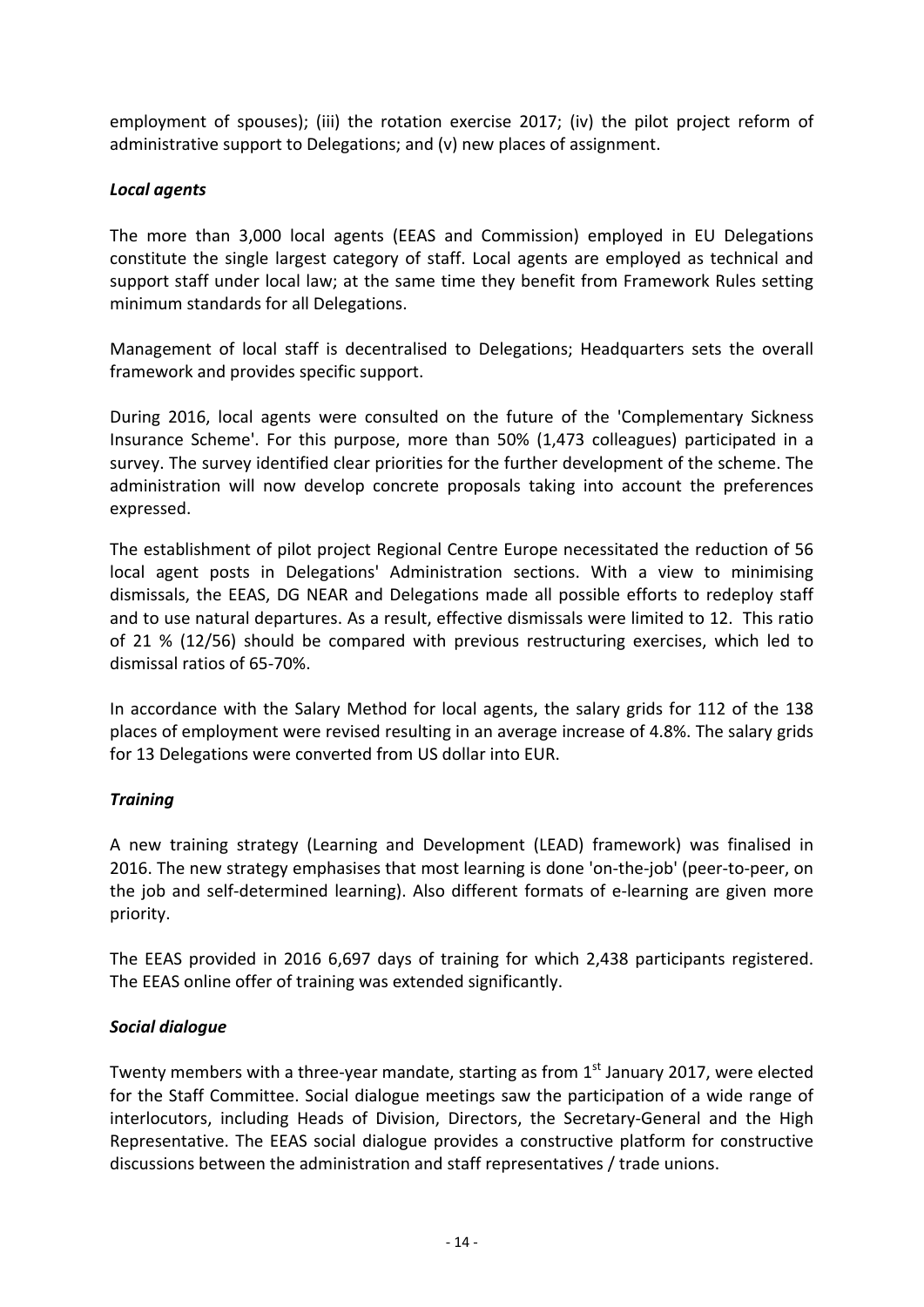#### *Exchange programmes*

The EEAS hosted in 2016 two diplomats from the Co-operation Council for the Arab States in the Gulf and one diplomat from the United States Department of State.

In 2016, a new Administrative Arrangement was signed with the Argentine Ministry of Foreign Affairs and workshop for the exchange of officials under a diplomatic exchange programme.

#### *Mediation Service*

The 'Mediation Service' in 2016 focused on responding effectively to an increased number of cases and, in particular, defusing conflict. The service dealt with a record number of 147 cases, an increase of 22.5% over 2015. This reflects also the fact that much attention was paid to making the mediation services better known, especially among Commission staff and local staff in Delegations. For this purpose, the service participated in welcome meetings, pre-posting sessions and annual seminars.

The network of confidential counsellors was expanded and staff is encouraged to seek support at an earlier stage when conflicts first arise. A new telephone help-line was established along with a functional mailbox 'EEAS Harassment'.

The Mediator's principal recommendation made during the year related to the need for a more coherent and explicitly people-centred work culture in the EEAS. The duty of care for staff in Delegations needs to be complemented by greater attention to medical aptitude and the continued psychological health and wellbeing of staff in Delegations, particularly those under stress. Indicators of difficulties such as staff turnover and absenteeism need to be monitored. A review of the psychosocial risks of the EEAS could provide a basis for better prevention.

# **3.2. Management of financial resources, implementation of the administrative budget**

#### **3.2.1. Implementation of the administrative budget**

The initial budget for 2016 approved by the Budget Authority was  $\epsilon$ 633.6 million, representing an increase of 5.1% as compared to 2015. This amount included an amount of €18.9 million (3.1 % of the EEAS administrative budget) to compensate for the loss in value of the EURO and appropriations for the opening of a Delegation in Iran, the transfer of the Somalia Delegation from Nairobi to Mogadishu and the end-of-year salary adjustments in accordance with the provisions of the Staff Regulations.

Supplementary appropriations of €2.5 million were approved late October (Amending Budget No. 3/2016) for a "security package". This provided for the recruitment of 24 additional Regional Security Officers for Delegations as well as appropriations for security works, the purchase of armoured vehicles and security training for EEAS staff.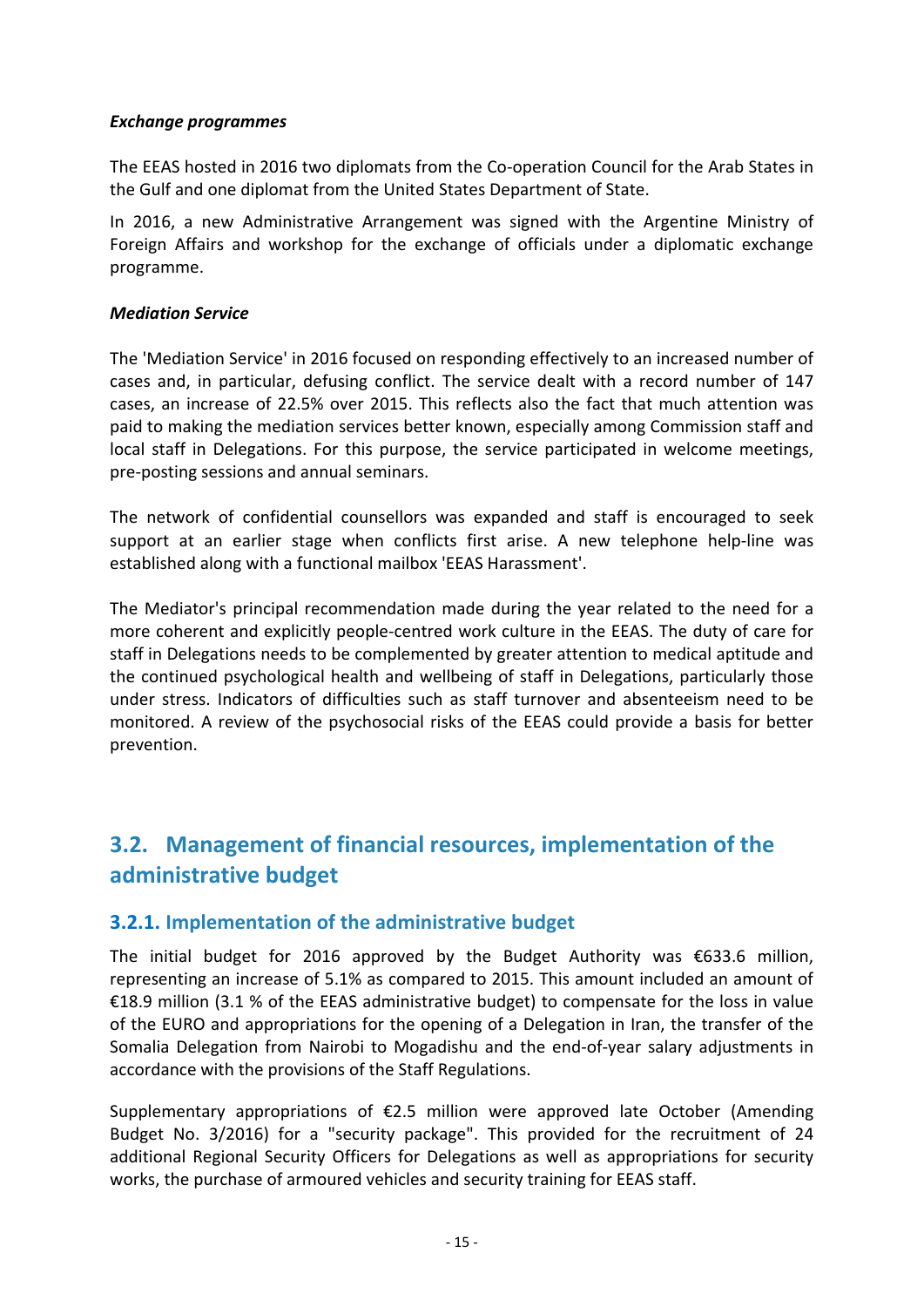The total budget for 2016 therefore amounted to €636.1 million.

The administrative budget was split between Headquarters and Delegations as follows:



At Headquarters 65.1% of the budget ( $\epsilon$ 144.2 million) was allocated to the payment of salaries and other entitlements of statutory and external staff. Other significant Headquarters' costs relate to buildings and associated costs (13% or €30.0 million) and computer systems (including classified information systems), equipment and furniture (14.0% or €30.8 million).



The Delegations' budget of €413.4 million was divided between €109.1 million (26.4%) for remuneration and entitlements of statutory staff, €64.3 million (15,6%) for external staff and outside services,  $\epsilon$ 25.2 million (6.1%) for other expenditure related to staff,  $\epsilon$ 169.0 million (40.9%) for buildings and associated costs and €45.7 million (11.1%) for other administrative expenditure.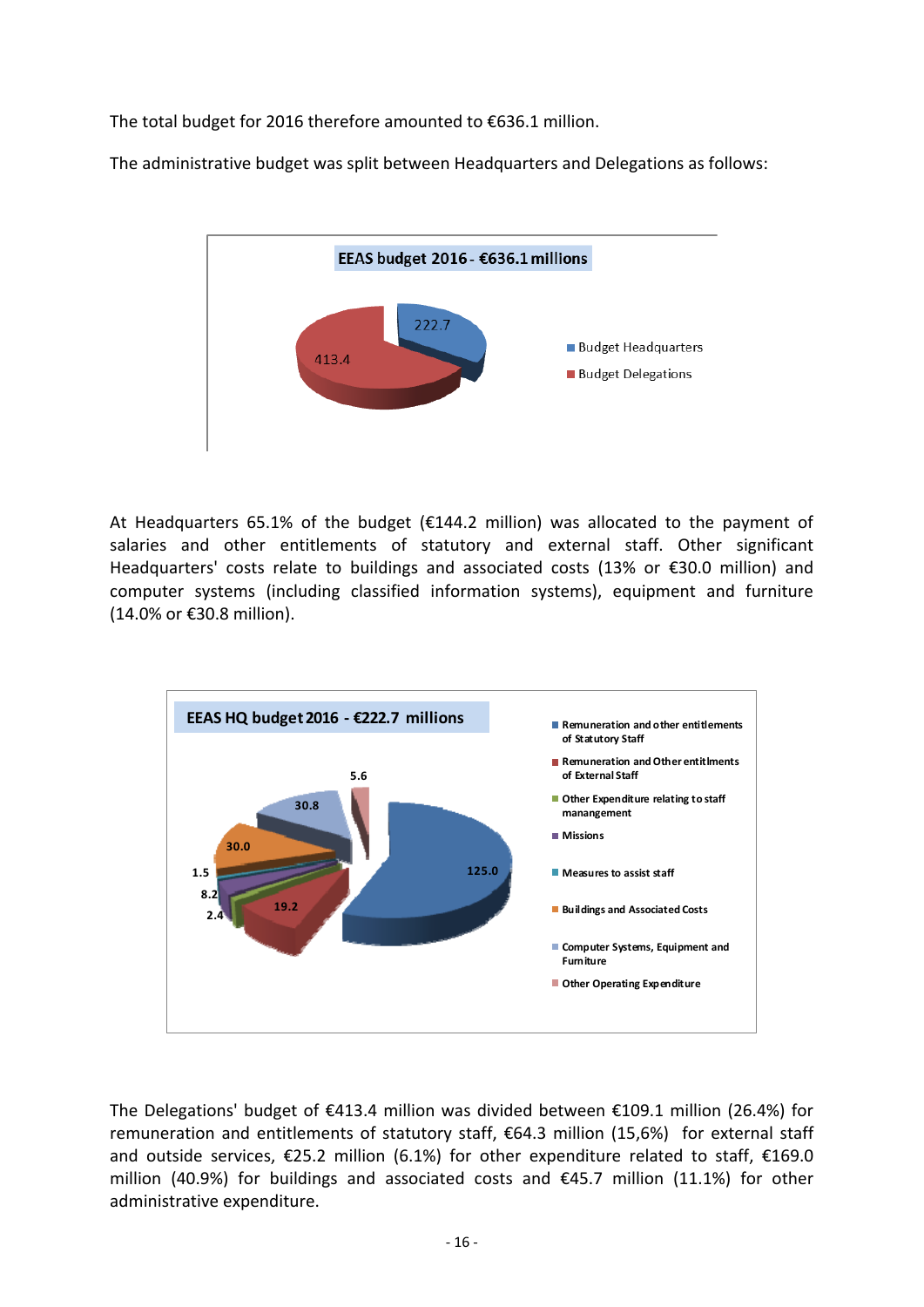

To cover the administrative cost of Commission staff working in Delegations, a contribution of €185.6 million (excluding assigned revenues) was received from the Commission. This was split between the Commission's Heading V, the administrative lines of operational programmes (ex-BA lines) and the European Development Fund as follows:



In the recent past, the effective management of the EEAS' administrative budget was a challenge, particularly in relation to the Delegations. In addition to the EEAS' administrative budget, separate contributions from the Commission on 33 different budget lines relating to the administrative costs of Commission staff in Delegations had to be managed. However, as from 2016 the common overhead costs of all Delegation offices (rent, security, cleaning and other overheads), including EDF delegations, were financed entirely from the budget lines of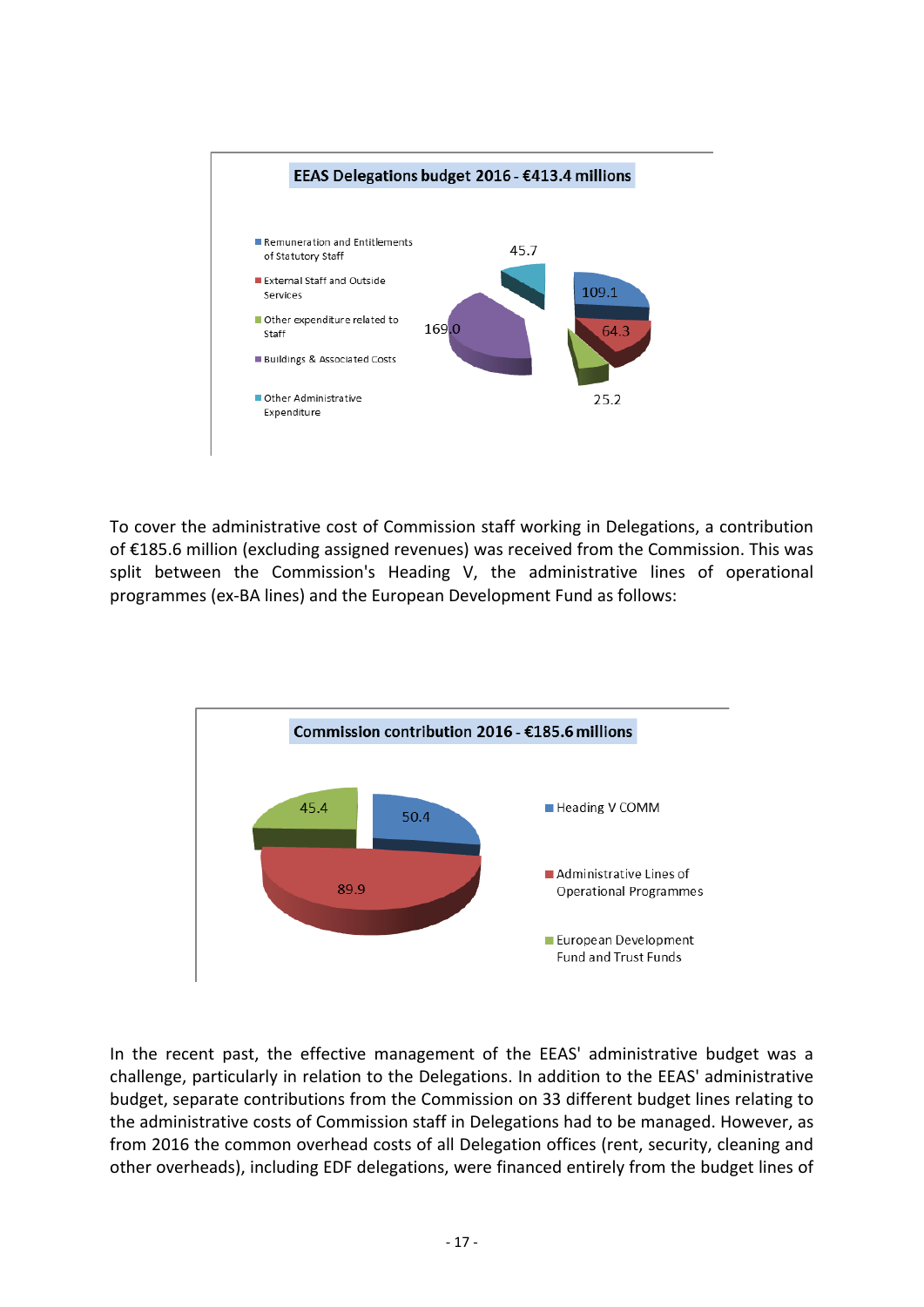the EEAS. This made management of the budget for this type of expenditure simpler and more efficient.

As in previous years, the execution of the budget in 2016 was affected by exchange rate movements. The voted budget included appropriations of some about €18.9 million to compensate for the fall in the value of the EUR, in particular against the US Dollar. The average EUR/USD exchange rate in 2016 turned out to be 1.106, slightly better than the projected 1.08. This created a margin which, combined with the appropriations of the Amending Budget No.3 and the delays in projects (i.a. the opening of a new Delegation in Mogadishu and the proposed Delegation in Teheran), allowed to finance the higher than expected increases for salaries of officials and contract agents in 2015 (2.4%) and 2016 (3.3% compared to the increases which had been included in the budget (1.2% and 1.8% respectively).

At times the availability of appropriations on certain budget lines was inadequate to deal with the actual expenditure, necessitating transfers either from Title to Title, Chapter to Chapter or from Article to Article and within articles. The budgetary authority was informed of intended transfers on 3 occasions, in accordance with Article 22 of the Financial Regulation. In absolute terms, the value of all transfers made within the EEAS' administrative budget amounted to  $\epsilon$ 13.72 million. These transfers increased the EEAS HQ budget by  $\epsilon$ 3.2 million and decreased the Delegations' budget by a corresponding amount.

Implementing the Commission's contribution to the administrative costs of the Delegations proceeded smoothly. Internal transfers for a value of €1.7 million were made so that budget lines for the salaries of local agents, staff rotation costs and mission costs could be reinforced.

At the end of 2016, excess funds were returned to the Commission with a view to facilitating the payment of the higher than expected salary increases for officials and contract agents (€0.77 million on Heading V, €0.75 million on line 21.010401, €0.85 on line 22.010401 and €0.46 million on line 22.010402)

The final 2016 budget for EEAS Headquarters amounted to €225.9 million. The execution of commitments at 31/12/2016 stood at €224.7 million (99.5%) and of payments at €196.9 million (87.2%).

The final 2016 EEAS administrative budget for Delegations amounted to €410.2 million. The execution of commitments at 31/12/2016 stood at €409.4 million (99.8%) and of payments at €359.8 million (87.7%).

Overall, the EEAS budget of €636.11 million for 2016 was executed at 99.7% in commitments and 87.5% in payments as at the year-end. The rate of execution in payments will increase with payments made in 2017 on commitments carried over.

During 2016, assigned revenues carried over from 2015 (C5) of €8.79 million were also available on the EEAS' budget lines. At 31/12/2016, commitments of €8.79 million (100%) had been made with payments amounting to €8.6 million (97.7%). The rate of execution in payments may increase slightly with payments made in 2017 on commitments carried over.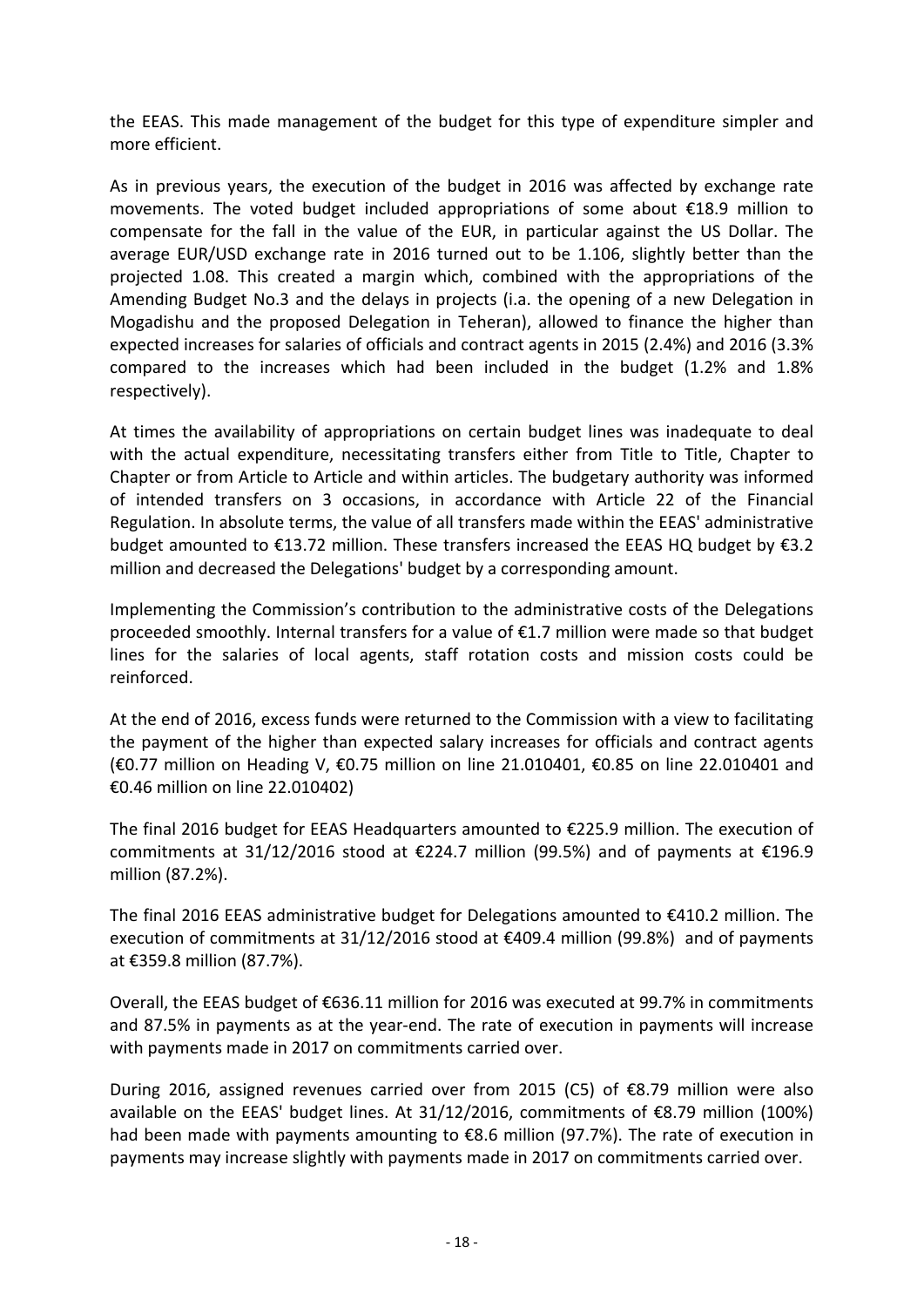Furthermore, assigned revenues received during 2016 (C4) generated an additional €34.8 million in appropriations on the EEAS' budget lines. These revenues came principally from the EDF, which, for the first time in 2016, paid a standard amount per person in respect of Delegations' overhead costs for those Commission staff financed by the EDF. Furthermore, co-location revenues from EUSR's and Member States also generated assigned revenues. Of the total amount of  $\epsilon$ 34.8 million, just  $\epsilon$ 3.7 million (10.6%) was committed and  $\epsilon$  0.6 million (2%) paid in 2016. The uncommitted remainder of  $\epsilon$ 31.1 million is carried over to 2017 (C5 funds source).

Finally, appropriations of €1.5 million were carried over to 2016 in accordance with Article 13(2)(a) of the Financial Regulation. Both commitments and payments on these appropriations amounted to €1.47 million (96%).

As for the EEAS' budget for 2015, payments on commitments carried over to 2016 amounted to €63.8 million. This brought total expenditure on the 2015 budget to €593.6 million equivalent to an execution rate of 97%.

As mentioned before, the budget of the Delegations was supplemented by a Commission contribution to finance the administrative costs of Commission staff in Delegations for which a contribution of €140.2 million was received, excluding EDF. At 31/12/2016, the execution stood at €138.5 million (98.7%) for commitments and at €124.0 million (88.5%) for payments.

A contribution of €43.8 million was received from the EDF and a further €4.6 million was released from unused commitments carried over from the previous year, resulting in a total net budget of €48.4 million (excluding assigned revenues of the financial year). As at 31/12/2016, the execution stood at  $\epsilon$ 46.2 million (95.5%) for commitments and at  $\epsilon$ 42.1 million for payments (86.9%). EDF credits that have not been committed are carried over to the following year as external assigned revenue; there is therefore no loss of appropriations.

In addition, contributions totalling €1.55 million were received from four Trust Funds giving rise to commitments of €1.09 million (70.7%) and payments of €0.79 million (50.6%). As the funds were received late in the year, the rate of execution was low. However, noncommitted Trust Fund credits are carried over to the following year as external assigned revenue; there is therefore is no loss of appropriations.

During 2016, assigned revenues carried over from 2015 (C5) of €1.67 million were also available on Commission budget lines (Heading V and other lines). As at 31/12/2016, the execution stood at €1.67 million (99.6%) for commitments and €1.66 (99.5%) for payments. The rate of execution in payments may increase marginally with payments made in 2017 on commitments carried over.

Assigned revenues received during 2016 (C4) on Commission budget lines (Heading V and other lines) generated an additional €2.9 million of which €0.25 million was committed in 2016. The balance of €2.6 million will be carried over to 2017 as internal assigned revenue.

As far as the Commission's contribution for 2015 is concerned, additional payments on commitments carried over to 2016 (excluding EDF) amounted to €9.3 million. This brought total expenditure on the 2015 contribution (excluding EDF) to  $£133.5$  million (95.2%).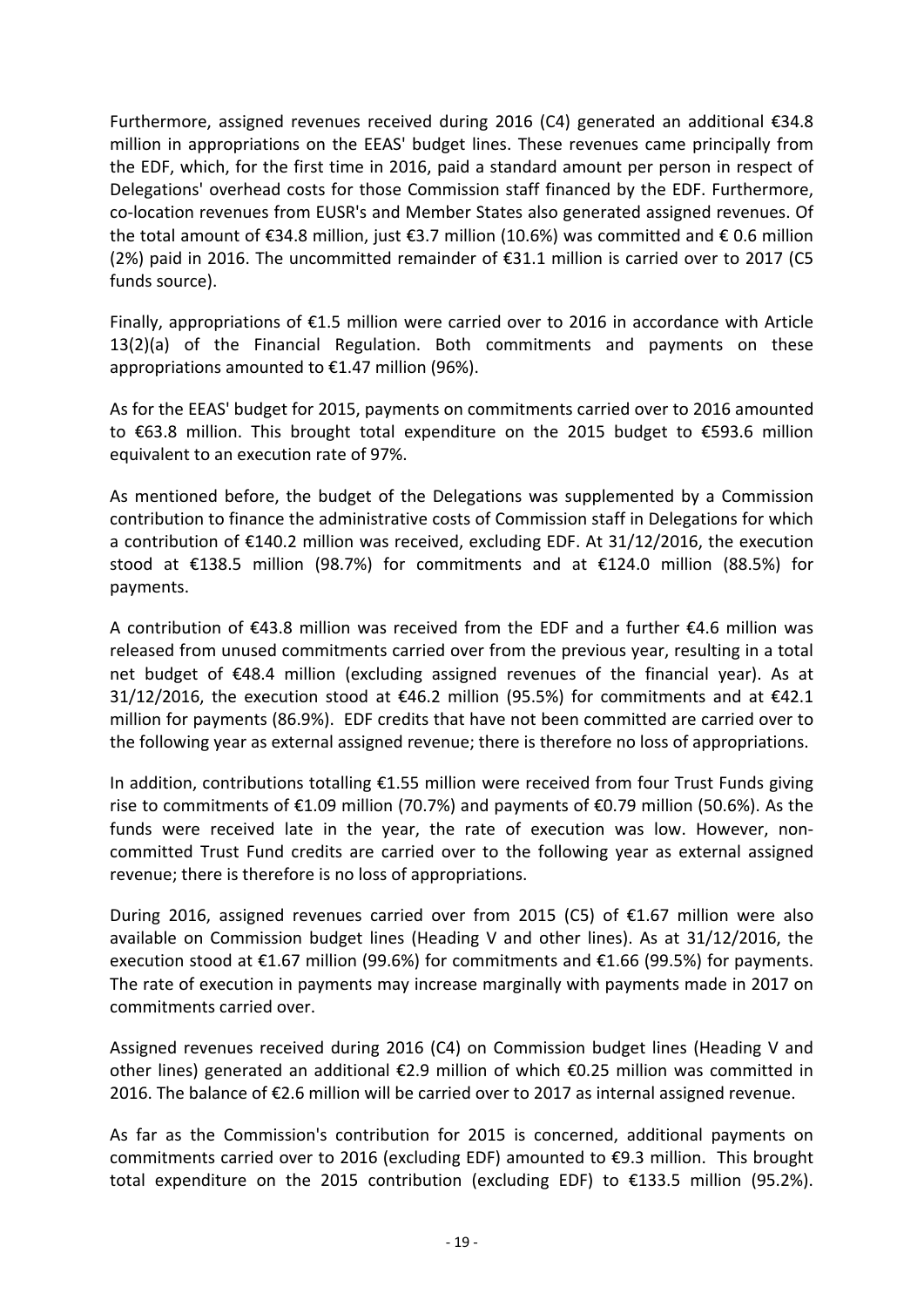Further payments of €7.1 million were made on EDF commitments carried over from 2015, bringing the execution rate for the 2015 EDF contribution to 97.5%.

Globally during the year 2016 the EEAS committed €835.5 million equivalent to 95% of the available budget of the year. During the same year total payments amounting to €735.9 million were spent on the appropriations committed above. In accordance with the provisions of the Financial Regulation the rate of execution in payments will increase with the payments to be executed in 2017 on credits carried forward from 2016 to 2017.

### **3.2.2. Accounting function and information**

The EEAS, as a separate institution<sup>8</sup>, is responsible for the preparation of its own accounts, which are the subject of the discharge procedure similar to that of the Commission. The Accountant of the Commission is nominated as Accountant of the EEAS and the largest part of the accounting functions of the EEAS are de facto implemented by the EC's services of the Accountant (DG BUDG).

In 2015 the EEAS increased its accounting capacity when a part of the clearing process was transferred from DG BUDG to the EEAS. In fact, responsibility for the clearing of several suspense accounts in SAP for Delegations was assumed by the EEAS. This necessitated several adaptations of the internal organisation and the method of collaboration with Delegations.

Sustained efforts were made in 2016 to limit the balance and number of outstanding open entries on the suspense accounts (also called "Hors Budget", HB accounts) used in particular by the Delegations. The procedure for a monthly automatic clearing of the open HB entries has improved the efficiency for clearing the entries of these accounts. Thanks to efforts deployed in close coordination with the Delegations concerned, the number of outstanding entries stood at its lowest ever level at  $31<sup>st</sup>$  December 2016 (34,951 open transactions) which is 3.3% lower than a year before (36,081 open transactions). In addition, the number of "overdue" items was maintained at a stable level (6,343 open items as compared to 6,228 at 31/12/2015). These figures are provisional as the accounting closure is still to be completed and some figures may therefore change.

It is to be emphasised that the use of suspense accounts in the Delegations is necessary due to the nature of certain transactions (withholding local taxes and social security contributions of local agents, reimbursable value added taxes etc.).

The accounting information for the EEAS is compiled in close co-operation between the Budget and Administration function of the EEAS and the Accounting Officer's (DG BUDG) services.

Concerning the provisional annual accounts of the EEAS for the financial year 2016, the Accounting Officer concluded that the risk of material misstatement because of fraud in the 2016 EEAS financial statements has been reasonably mitigated.

<sup>&</sup>lt;u>.</u> 8 Article 2 of the Financial Regulation, Regulation no 966/2012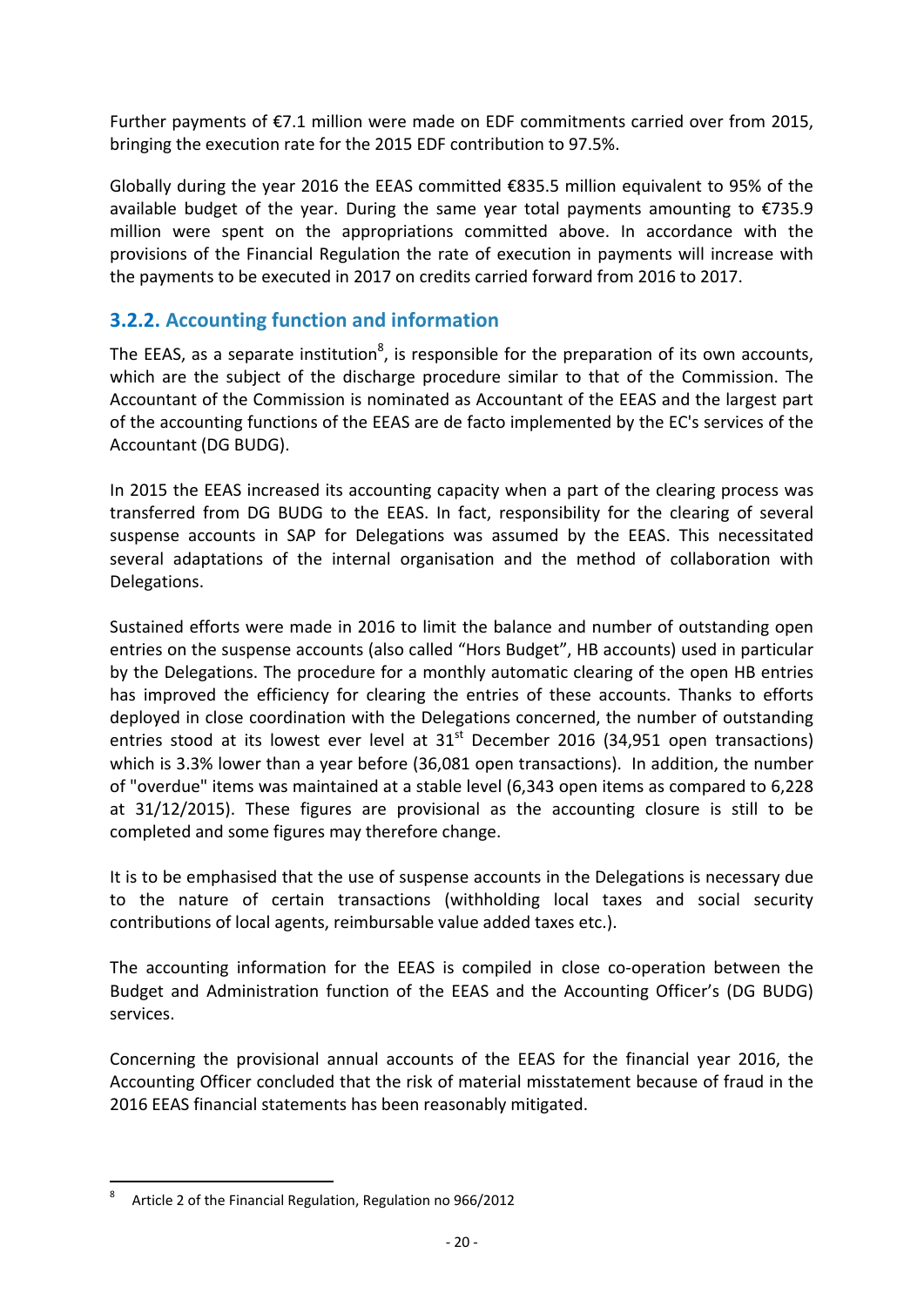During 2015, the Accounting Officer supplemented its initial audit (finalised in 2014) on the validation of the local financial management systems in the EEAS with a complementary audit, which added two more recommendations to the initial audit. The report is in general positive. The validation team believes that there are no material issues affecting the financial statements not detected by the controls applied by the EEAS and DG BUDG. Moreover, the validation team recognised the continuous efforts made by the EEAS to improve the controls in place. It was also noted that the accounting environment of the EEAS has certain difficulties, due to its breadth and complexity.

A number of issues (11 recommendations in total) were identified which are followed up in an action plan prepared by the EEAS. This action plan is now being implemented and according to the assessment done by DG BUDG at the beginning of 2016, six recommendations are considered as implemented with five still open. Based on the EEAS' assessment of the actions implemented at the end of 2016, a new evaluation of the status of the five open recommendations is expected to take place shortly. A key issue is the use of provisional commitments in Delegations. In the view of the EEAS this practice is efficient and practical and responds best to the specific situation of Delegations. In the framework of the revision of the Financial Regulation, the EEAS has proposed to recognise the use of such commitments as a standard for Delegations.

# **3.3. Control effectiveness as regards legality and regularity**

The EEAS' internal control processes aim at ensuring adequate management of the risks relating to the legality and regularity of the underlying transactions, taking into account the multi-annual character of programmes as well as the nature of the payments concerned. The control objective is to determine that the material error rate does not exceed 2% on an annual basis.

# **3.3.1. Ex ante control function and results**

For financial transactions (commitments, payments and recovery orders) two ex-ante verifications modes are in place in the EEAS:

- For Headquarters' transactions in the framework of procurement, contracts executed by external contractors (services, supplies, works and some building contracts) a decentralised ex-ante financial verification is carried out by Contracts Division (workflow EEAS standard A2). In this case, the ex-ante financial verification function is independent from the AOSD responsible for the transaction. This mode was introduced by the AOD with a view to enhancing compliance and regularity (article 32 of the Financial Regulation).
- For all other financial transactions carried out at Headquarters for payments (staff entitlements, services provided under Service Level Agreements, reimbursement of experts, etc.) and for the financial transactions in Delegations the ex-ante verification is assured by the financial cell of the Operational Divisions, or the Delegation respectively.

During 2016, for transactions falling within the first above-mentioned mode, the Contracts Division identified 255 anomalies in a total of 1,080 ex-ante financial verification commitment visa.. The average rate of anomaly was therefore 23.6%. This should be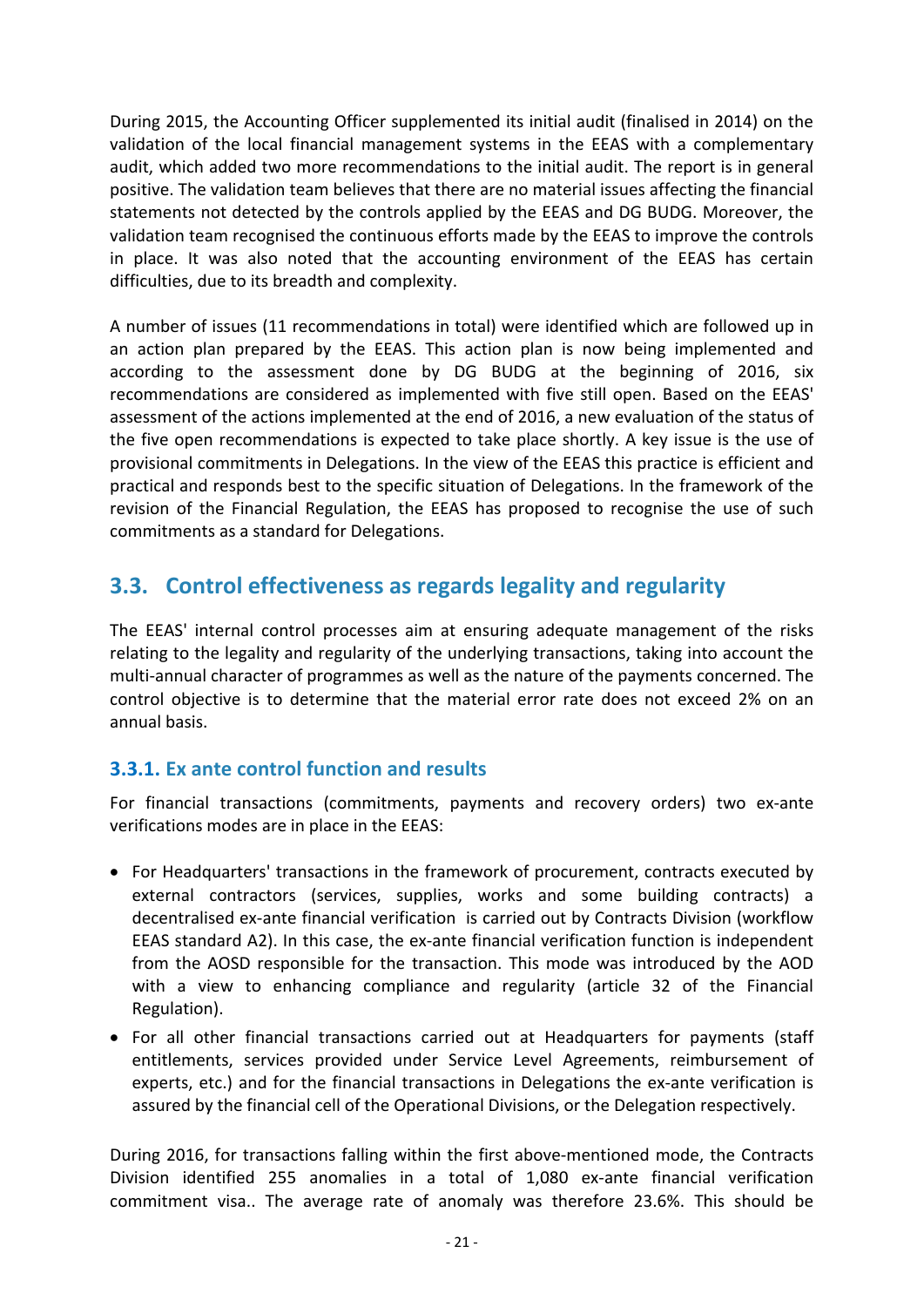compared with 241 anomalies in 1,076 ex-ante commitment verifications in 2015 (anomaly rate 22.4%).

As for payments, 2,047 ex-ante financial verifications payment order visa were given in which 390 anomalies were detected. The average anomaly rate was therefore 19.1%. This should be compared with 302 anomalies in 1,870 ex-ante payment verifications in 2015 (anomaly rate 16.1%).

The most common errors are of an administrative errors (incorrect budget nature , unavailability of supporting documents, etc.); for the remaining part it concerns irregularities (ineligibility of expenditures, non-respect of contractual obligations, etc.).

The results of the financial verification on commitments and payments confirm the efficiency and effectiveness of the internal control system as established by the AOD for transactions stemming from procurement contracts. Despite the efforts made, the reduction in the rate of anomalies witnessed in previous years, which came to a halt in 2015, was not reversed in 2016.

A lack of trained staff in the Operational Divisions, which has had an adverse impact on business continuity, has been identified as an important reason for this. Reducing the rate of anomalies continues to require a concerted and sustained training effort for all financial actors, while due priority must also be given to ensuring business continuity in Operational Divisions.

For public procurement, two ex-ante verification modes are in place in the EEAS:

For high value contracts, the ex-ante financial verification by Contracts Division is independent from the AOSD in charge of the procurement file in Operational Divisions and Delegations. This mode was introduced by the AOD with a view to enhancing compliance and regularity (article 32 of the Financial Regulation). During 2016 the Contracts Division performed:

- 46 verifications of the tender files prior to the launch of the procedure (publication of contract notice / invitation to tender); and
- 44 verifications of the entire procurement procedure prior to the signature of the award decisions that led to the signature of 33 high value contracts.

For middle and low value contracts, the ex-ante verification is assured by the financial cells of the Operational Divisions or by the Delegations.

# **3.3.2. Ex post control function and results**

Internal control processes at the EEAS aim at ensuring that risks relating to the legality and regularity of the underlying transactions are duly identified.

Ex-post control is a critical part of this internal control process. The objective of ex-post control is to determine the material error rate. This is subsequently compared with the 2% threshold above which a reservation may be considered.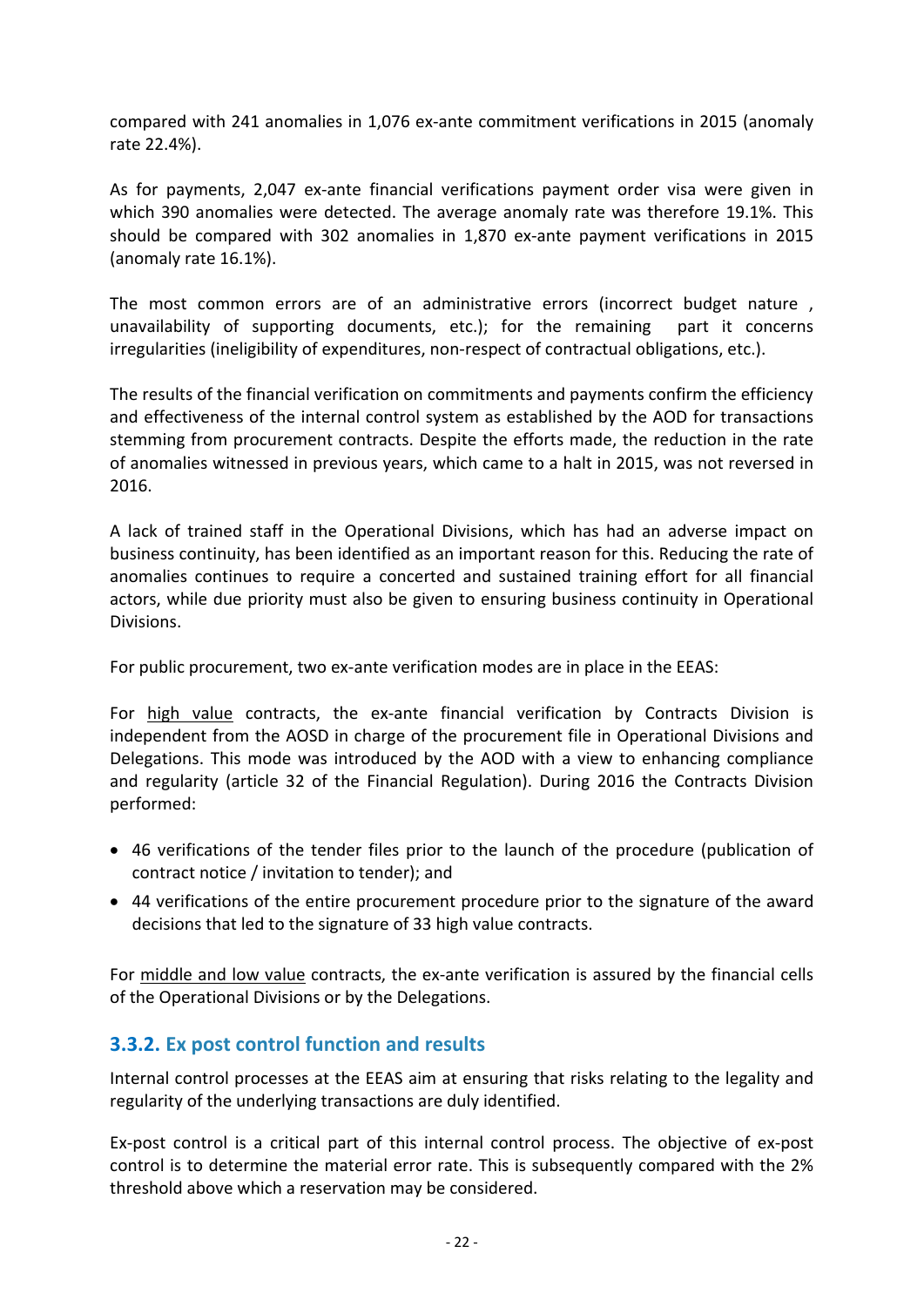Ex-post control provides a comprehensive management information tool for the Secretary-General in accordance with article 66(9) of the Financial Regulation.

Ex-post control for the purpose of this report covers the payments made until the end of October. It excludes salaries paid to (statutory) staff, revenues and regularisation payments that fall under the control remit of the Paymaster's Office (PMO)<sup>9</sup>.

The results of the ex-post controls for 2016 are set out in annex 5.

### **3.3.3. Inspection Division**

The EEAS Inspection Division is charged with the task to give guidance and support to EU Delegations (and to HQ Divisions if relevant). For this purpose, the Division carries out inspections of Delegations that may include reviews of managerial, operational, administrative and financial matters. The actual scope of inspection visits varies depending on the Delegation. In the conduct of its work, the Division fulfils the legal obligation of the Council Decision establishing the EEAS (2010/427/EU of 26 July 2010) which stipulates in its Article 5(5) that *"The operation of each Delegation shall be periodically evaluated by the Executive Secretary-General of the EEAS; evaluation shall include financial and administrative audits".* 

New guidelines for the cycle of inspection visits were introduced in 2016. The criteria for prioritizing Delegations in the Division's planning were defined as follows: first time EU Ambassadors, Delegations facing particular challenges and the period expired since the previous inspection. Larger Delegations should be inspected, in principle, every 5 years.

The Inspection is carried out through missions in Delegations covering the following main areas:

- the implementation of and contribution to EU policies by EU Delegations, falling within the remit both of the EEAS and the Commission;
- the use and management of resources across all areas of activity, in relation to the objectives and responsibilities of the Delegation. This includes all staff irrespective of their origin; interaction with EEAS and Commission services, with the host country and EU Member States; the general management environment in the Delegation, the financial management and administration.

A total of 34 inspection missions were carried out in 2016: Ukraine, Ethiopia, Bolivia, Venezuela, Benin, Ghana, United Arab Emirates, Egypt, Tunisia, Australia, New Zealand, Timor Leste, Kyrgyzstan, Kazakhstan, Kenya (limited mandate), Guinee-Conakry, Turkey, Canada, Argentina, Brazil, Lebanon, Mauritania, Nepal, Cambodia, Niger, Nigeria, Sierra Leone, Liberia, Lesotho, Swaziland, Mozambique, Eritrea, African Union (Addis) and Council of Europe (Strasbourg).

<sup>&</sup>lt;u>.</u> 9 It is recalled that this has been the subject of exchange between the Court and the EEAS. For the purpose of this report, the established practice of excluding (statutory) staff salaries, revenues and regularisation payments has been maintained.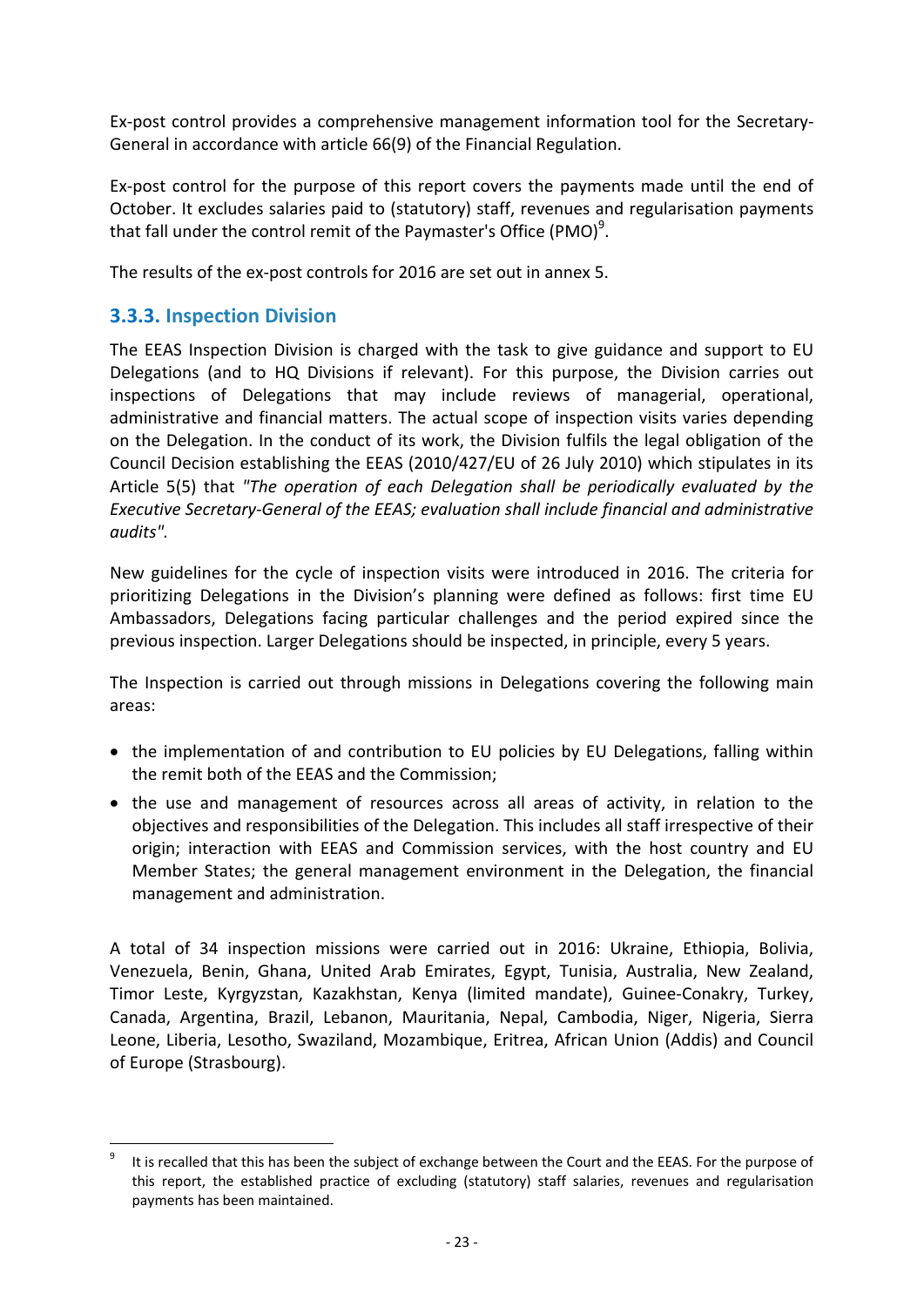Globally, the 2016 inspection visits of the 34 Delegations confirm that Delegations are well run. In not a single case there was evidence of serious non-respect of the rules. Nevertheless, certain matters require special attention, in particular matters related to management culture and management style, exemplified by a lack of inclusive internal communication. Human resources management would also benefit from additional attention. This is not only about career planning, but also the recruitment of staff ("the right person in the right function"), the duty of care, etc. Finally, the administrative workload and the corresponding skills of staff in administrative sections are often identified as matters of concern.

It should be noted that EU Delegations perform particularly well in policy outreach to their host country. EU visibility in the post-Lisbon context has much improved. Inspection visits have also confirmed the appreciation of Member States for the coordinating role of Delegations and the quality of Delegation reports that are shared with Member States.

In 2016, the follow-up of the recommendations issued following inspection missions became an integral part of the inspection process. During the year the recommendations following inspection missions of 2014, 2015 and the first quarter of 2016 were the subject of this review.

# **3.4. Control efficiency and cost-effectiveness**

Control activities in the EEAS are targeted at the prevention and detection of inaccuracies, irregularities and fraud. The EEAS devotes substantial resources to ex-ante, ex-post, and internal audit functions while control is also exercised at an operational level both at Headquarters and at Delegations. In a strict sense, the benefits of control can be measured by the errors identified by ex-post control. However, a complete picture of the resources invested by EEAS in control-related activities must also include ex-ante control, Delegation Inspection and internal audit functions. Furthermore, time devoted by all concerned staff in Delegations to activities that incorporate an element of control must also be taken into account.

Most EEAS control activities aim at assuring respect for EU rules and regulations. Their very existence constitutes an important factor in the prevention and deterrence of fraud. Controls aim also at reducing the impact of accidental errors, irregularities, miscalculations, etc. The existence of the control system in its broadest sense is therefore to be seen essentially as a prevention, detection and deterrence system.

Nevertheless, there is also a quantitative aspect of the ex-post control of the execution of a budget. For this purpose the cost of controls have been estimated over recent years as is shown in the table below.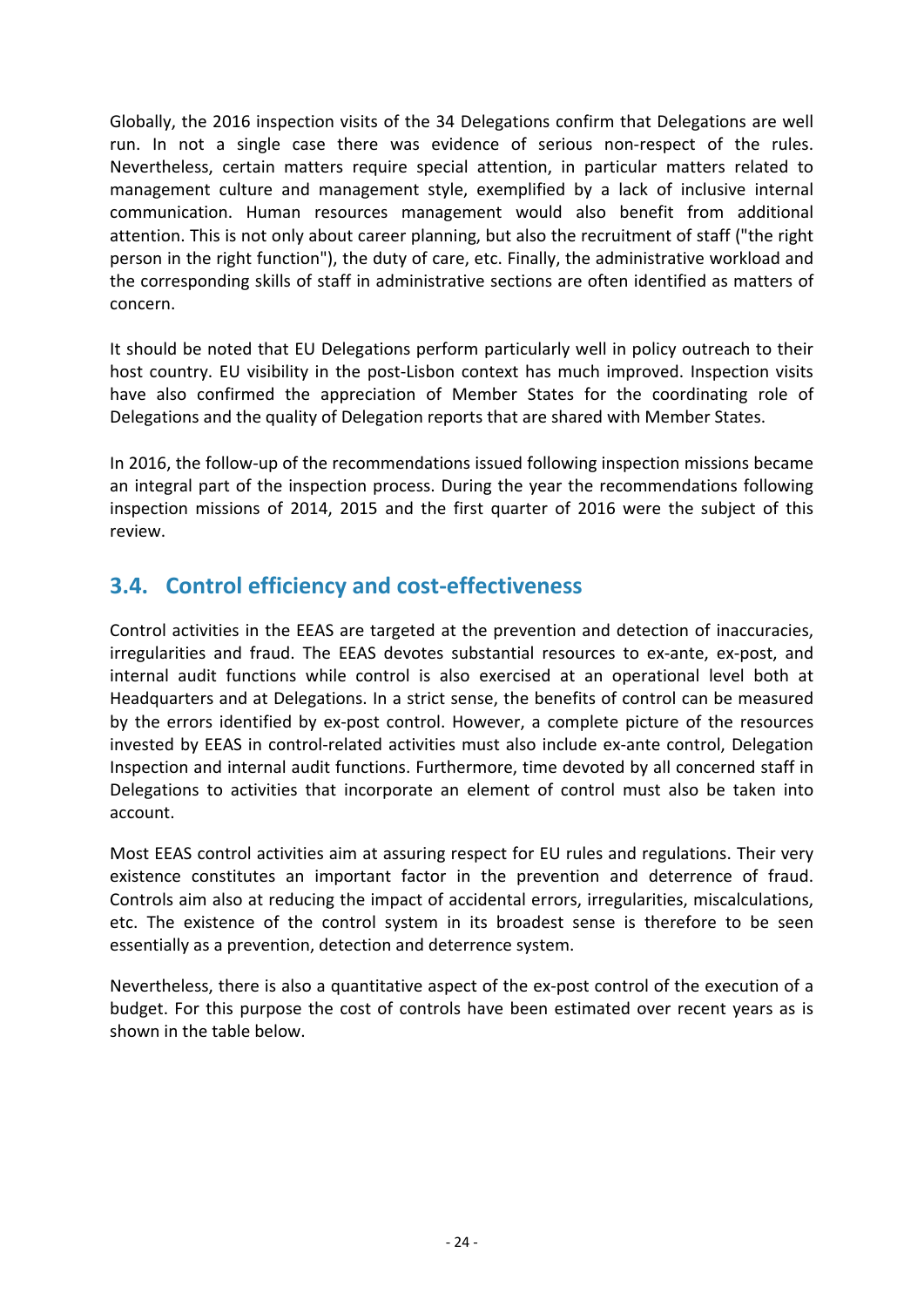| <b>Estimated Cost of Ex-Post Control</b><br>Operations <sup>(1)</sup> |            | 2013           | 2014           | 2015           | 2016     |
|-----------------------------------------------------------------------|------------|----------------|----------------|----------------|----------|
| FTE Officials <sup>(1,2)</sup>                                        | Count      | 11             | 8              | 8              | 6.6      |
|                                                                       | <b>EUR</b> | €1,452,000     | €1,094,500     | €1,057,344     | €939,100 |
| FTE Contract Agents <sup>(1,2)</sup>                                  | Count      |                |                |                | 0.7      |
|                                                                       | <b>EUR</b> | €140,000       | €140,000       | €140,000       | €52,000  |
| Expenditure <sup>(3)</sup>                                            | <b>EUR</b> | €101,500       | €100,179       | €18,951        | Included |
| <b>Total direct costs</b>                                             | <b>EUR</b> | €1,693,500     | €1,334,679     | €1,216,295     | Included |
| Indirect costs <sup>(3)</sup>                                         | <b>EUR</b> | €105,907       | €143,377       | €114,071       | Included |
| Overhead costs $^{(3)}$                                               | <b>EUR</b> | not calculated | not calculated | not calculated | Included |

| $ $ Total Costs on a full-cost basis $^{\left( 3\right) }$<br>€1,799,407 | €1,478,056 | €1,330,366 | €991,100 |
|--------------------------------------------------------------------------|------------|------------|----------|
|--------------------------------------------------------------------------|------------|------------|----------|

*(1) "Guidelines: Minimum Set of Common Control Efficiency Indicators", European Commission DG Budget - Central Financial Services Version November 2016.* 

*(2) Based on (1) and DG Budget's "Preparation of the Legislative Financial Statements". Url: https://myintracomm.ec.testa.eu/budgweb/EN/pre/legalbasis/Pages/pre-040-020\_preparation.aspx. Version posted on 23 February 2017.*

*(3) For 2016, we use DG BUDG's Guidelines in point (2) above, which provides full-cost averages. Historical full-cost calculations have been left unchanged.*

Confronting these costs with the errors detected provides an indicator for control efficiency and cost-effectiveness. This is shown in the table below.

| <b>Effectiveness of ex-post control activities</b>                                                                                       |                                                                                   | 2013        | 2014       | 2015       | 2016       |
|------------------------------------------------------------------------------------------------------------------------------------------|-----------------------------------------------------------------------------------|-------------|------------|------------|------------|
| Qualitative<br>The main benefit of ex-post control activities is qualitative in nature and dissuasive in its effects.<br><b>Benefits</b> |                                                                                   |             |            |            |            |
|                                                                                                                                          | EUR value of material error detected in the sample                                | €36,154     | €46,428    | €1,981     | €16,319    |
| Detected errors<br>available for                                                                                                         | EUR value of ECA reputational error in the sample                                 |             |            |            | €449,152   |
| quantitative<br>assessment                                                                                                               | Related EUR value of contracts (annualised) related<br>to ECA reputational errors | €11,159,294 | €5,671,370 | €6,453,236 | €4,772,797 |
|                                                                                                                                          | <b>Total EUR value of detected errors</b>                                         | €11,195,448 | €5,717,798 | €6,455,217 | €4,339,964 |
| Total costs on a full-cost basis                                                                                                         |                                                                                   | €1,799,407  | €1,478,056 | €1,330,366 | €991,100   |
| Value in EUR of errors detected for each EUR spent in Ex-Post Control                                                                    |                                                                                   | €6.2        | €3.9       | €4.9       | €4.4       |
| Cost in EUR of Ex-Post Control for every EUR detected                                                                                    |                                                                                   | €0.16       | €0.26      | €0.21      | €0.23      |

(1) The lower EUR value of the sample population in 2016 is due to the risk-based randomised sample producing fewer transaction with high-EUR value rent and far more transactions with lower-EUR value local agents' salaries. The number of transactions remains similar to previous years.

(2) Core population, net of all exclusions.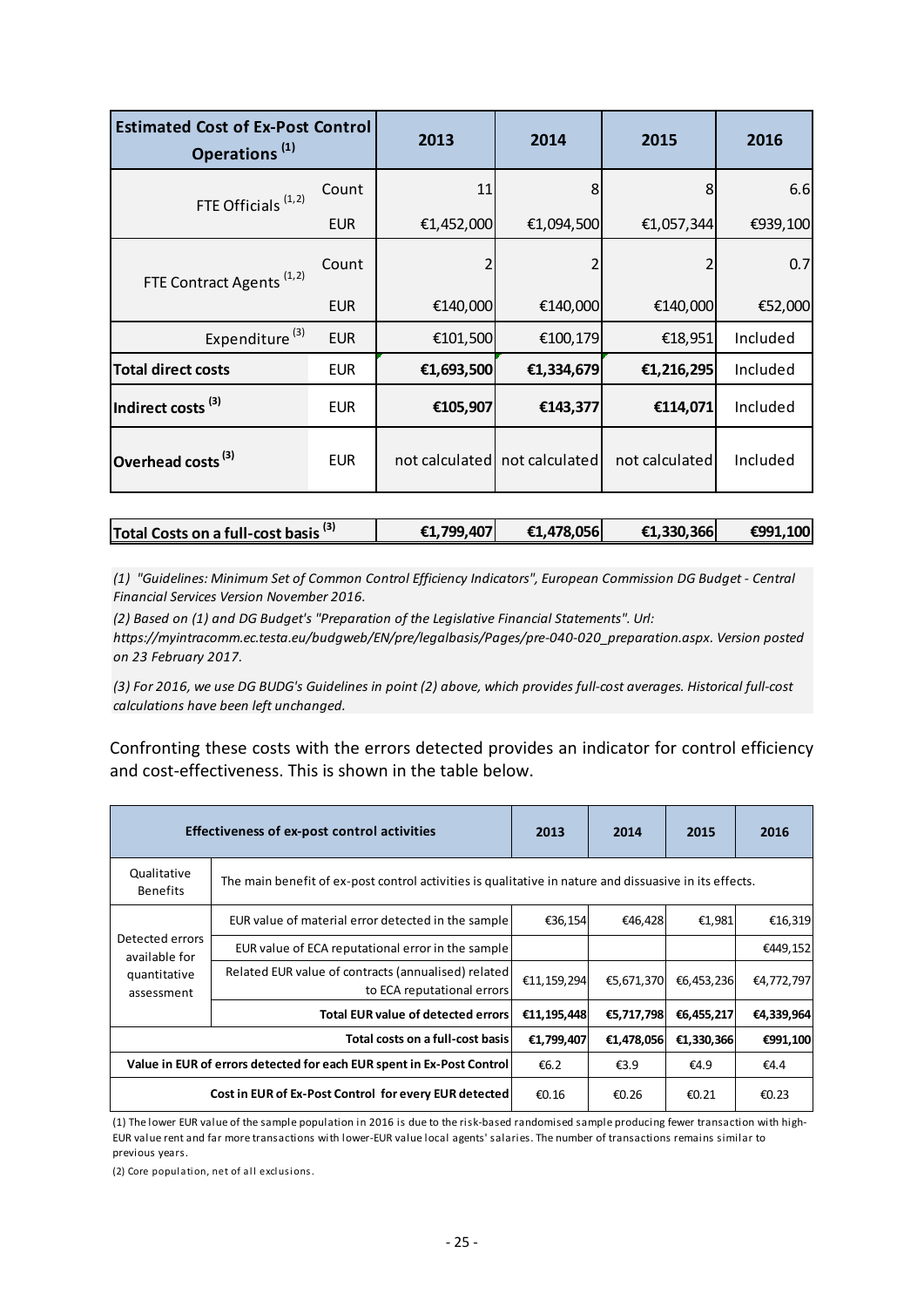A comparison between the value of the errors identified and the value of the sample of the budget controlled provides an indicator for the degree to which the budget has been implemented in accordance with the rules of legality and regularity.

Another way of quantitatively evaluating cost-effectiveness of ex-post control is to compare the cost of ex-post control activities in relation to the value of detected errors.

The last two lines of the table above summarises these two comparisons.

Therefore for every EURO spent on Ex-Post control activities in 2016, €4.40 worth of errors were detected. Alternatively: the unit cost of detecting errors (cost per EUR) amounted to detected 23 cents in 2016. The table shows as well a historical comparison of the estimated cost of ex-post control operations.

This brief overview confirms that ex-post control is an essential element of the control environment. Experience shows that ex-post control implemented by the EEAS identifies and measures efficiently the quality of the execution of the budget.

# *3.5.* **Fraud prevention and detection**

# **3.5.1. Relations with OLAF**

Fruitful co-operation with OLAF continued during the year, facilitated by the EEAS/OLAF Administrative Arrangement concluded in January 2015. Numerous exchanges took place between EEAS staff and OLAF in the framework of mainly internal investigations. Several times the EEAS was requested to implement a litigation hold on electronic data. As foreseen in the administrative arrangement two high level meetings took place between the EEAS and OLAF. The EEAS reported also on the implementation of OLAF recommendations (recoveries and other measures).

The effective implementation of control mechanisms already in place (i.e. ex-ante, ex-post and internal audit capabilities) is key in the prevention of fraud. Emphasis is thereby given to raising awareness and making available appropriate training opportunities.

Staff members are reminded regularly of their obligations in the fight against fraud, corruption and irregularities. This was also the case in 2016 (note Ares(2016)2620947 - 06/06/2016 signed by the Director General for Budget and Administration).

# **3.5.2. The setting up of a financial irregularities panel**

The EEAS signed in 2012 an amendment to the SLA wit DG HR, under which the Financial Irregularities Panel of the Commission should be entrusted with EEAS cases, if any. No cases have been submitted since 2012.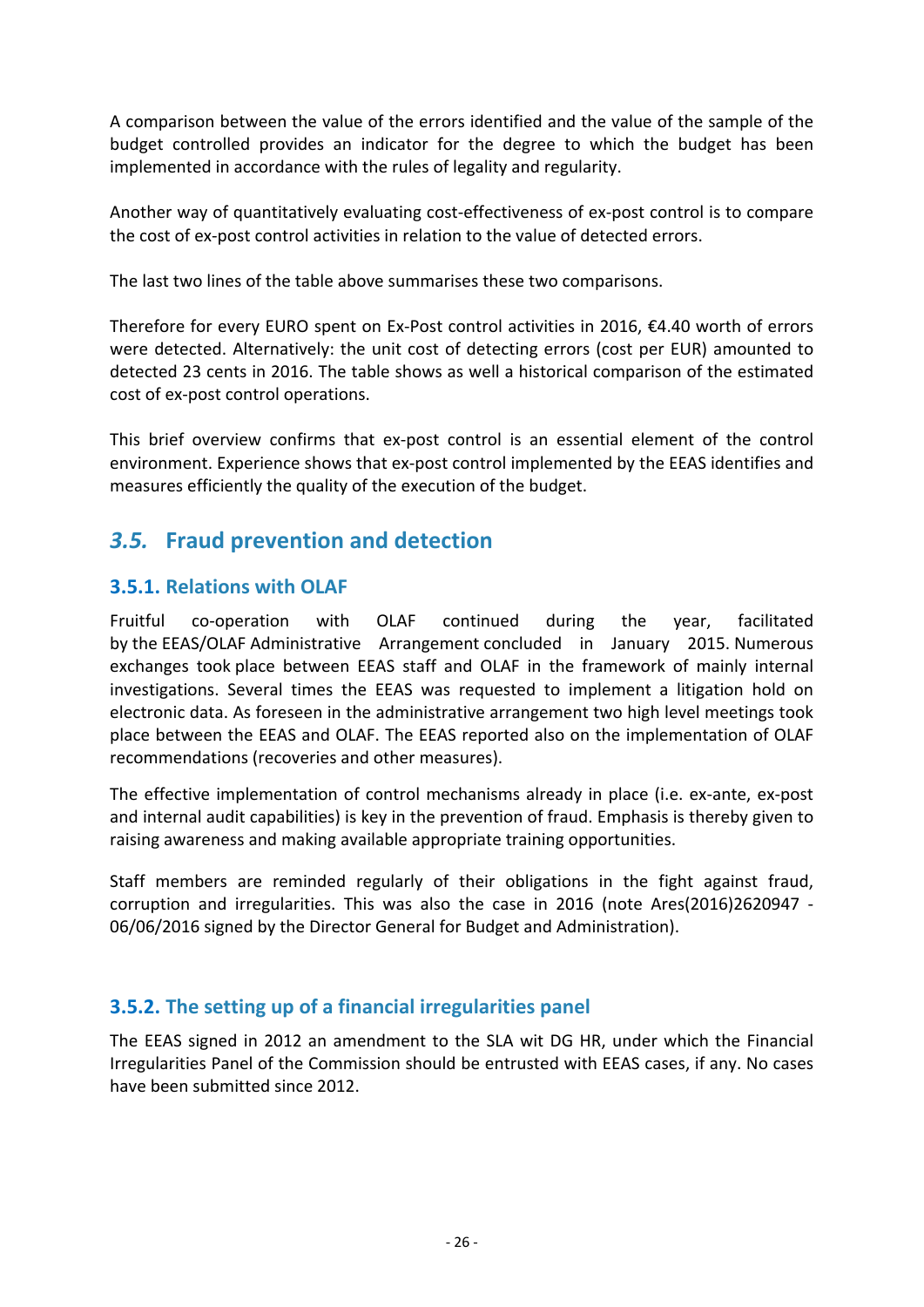# **3.6. Assessment of audit results and follow-up of audit recommendations**

This section reports and assesses the observations and conclusions reported by auditors, which could have a material impact on the achievement of the internal control objectives, and therefore on assurance, together with any management measures taken in response to the audit recommendations.

### **3.6.1. Internal audit function**

The internal audit function is shared between the Internal Audit Division of the EEAS and the Internal Auditor of the Commission.

# 3.6.1.1. The Internal Audit Division of the EEAS

As foreseen by the Council Decision establishing the organisation and functioning of the  $EEAS<sup>10</sup>$ , an Internal Audit Division has been set up in the EEAS.

The mission of the Internal Audit Division is to assist senior management with independent, objective assurance and consulting services mainly to evaluate and improve the effectiveness of governance, risk management and control processes.

Assignments of the Internal Audit Division may cover all the activities of the EEAS in relation

- to the management and control of risks;
- the monitoring of control systems, including financial, operational and management controls; and
- the assessment of the performance.

The Internal Audit Division operates in accordance with internationally established professional internal auditing standards (*Institute of Internal Auditors - IIA*) and best practice.

To ensure independence vis-à-vis operational Divisions/Departments, this Division reports directly to the Secretary-General.

# 3.6.1.2. The Internal Audit Service of the Commission (IAS)

As set out under the Financial Regulation, the Internal Auditor of the Commission (IAS) assumes the same function for the EEAS. An internal audit charter was signed for this purpose on 6<sup>th</sup> September 2011. The audit scope includes all the relevant departments in the General Secretariat of the Council and in the Commission, which have been transferred to the EEAS with effect as from  $1<sup>st</sup>$  January 2011. Policy-making falls outside the scope of the IAS.

<u>.</u>

 $^{10}$  Council Decision of 26 July 2010 (2010/427/EU), Article 4.3(b).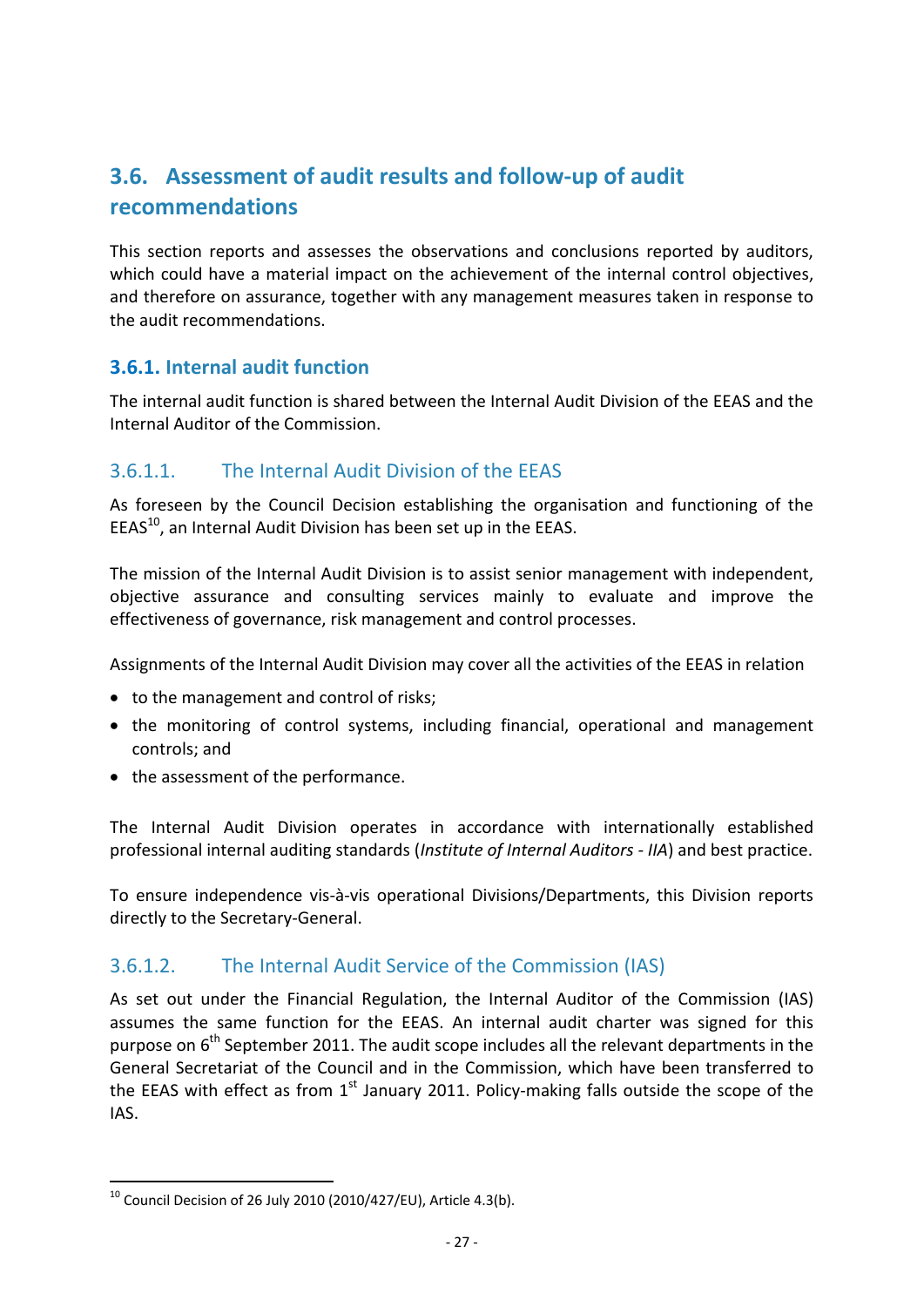# **3.6.2. Results from audits during the reporting year**

# 3.6.2.1. Internal Audit Division (IAD)

The Internal Audit Division (IAD) carried the following audits during the year:

- An audit into the management of recoveries by the EEAS (Headquarters & Delegations). The objective of this audit was to verify that the management of recoveries complies with the legal and regulatory framework. This reassurance audit should also identify any matters that would enable a further strengthening of the sound financial management of the recovery process by the authorising services. The draft report was submitted to the EEAS' management at the beginning of January 2017. The report is currently being finalised.
- A financial audit into the management of the building projects by the Delegation of Timor-Leste. The objective assigned to this audit was to determine the materiality of the presumptions of possible contractual and financial irregularities in the management of the renovation and rehabilitation projects for the offices of the Delegation and the residence of the Head of Delegation. Given the importance of the audit findings, the Internal Audit Division was not in a position to provide reasonable assurance on the legality and regularity of the underlying transactions, the effectiveness of internal control and the compliance with the principles of sound financial management. Following the completion of the audit an action plan was drawn up.
- A financial audit into the management of administrative and financial activities of the Delegation in Timor-Leste. The objective assigned to this audit was to evaluate the functioning of the internal control system relating to its efficiency and effectiveness. The report concludes that the internal control system set up for the management of the financial and administrative activities provides reasonable assurance as regards the detection of accounting and financial irregularities. An action plan is currently being finalised.

# 3.6.2.2. Internal Audit Service (IAS)

In accordance with the audit programme of the Strategic Audit Plan 2016 to 2018, the IAS carried out an audit on the procurement and contract management of security services in Delegations.

The audit objective was to assess the effectiveness and efficiency of the control system designed and implemented by the EEAS. This included a review of compliance with the main provisions on public procurement as well as a performance review.

The audit recognises the considerable efforts undertaken by the EEAS to improve over time the controls of Delegations ensuring compliance and effectiveness of their tendering procedures on security services. Nevertheless, there is continued scope to enhance the efficiency and effectiveness of procurement and contract management.

Following the audit, an action plan was prepared. The IAS considers that it adequately addresses the risks identified and will mitigate these once implemented.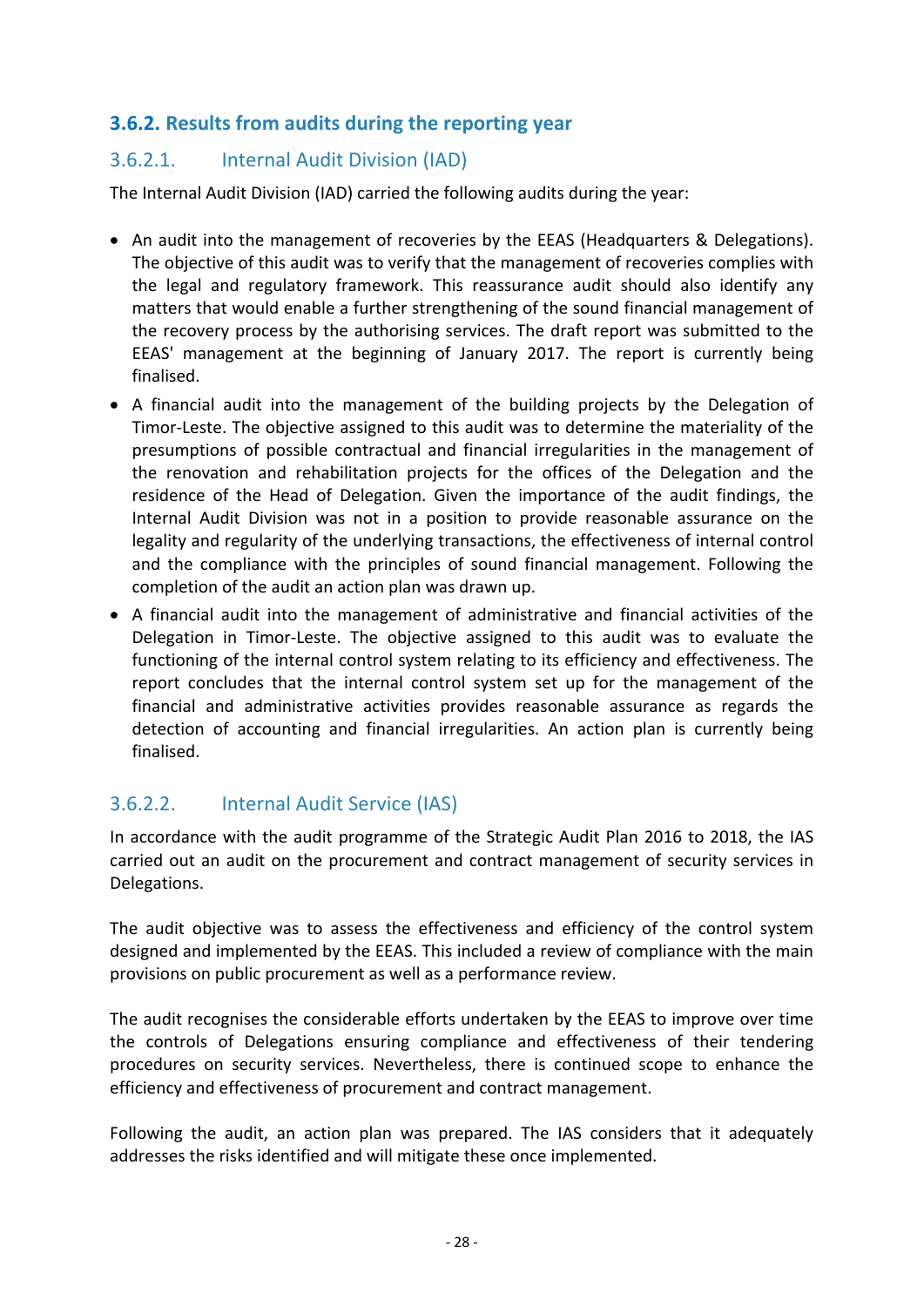# 3.6.2.3. European Court of Auditors (ECA)

Two comments of the Annual Report of the Court of Auditors concerning the year 2015 were specifically addressed to the EEAS. Firstly, the report drew the attention to weaknesses in the procurement of low value contracts (i.e. contracts worth less than €60,000) in Delegations. Secondly, the report noted that transparency in the recruitment of local agents could be improved.

During the first semester of 2016, the ECA concluded an audit into the EEAS' management of its buildings launched in 2014. The report concludes that buildings generally meet the needs of the EEAS but do not always provide best value for money. The audit examines the reasons for these shortfalls and makes recommendations to strengthen systems, particularly in view of EEAS plans to invest in purchasing, rather than renting, buildings.

In a large number of cases the EEAS was involved with the work of the Court of Auditors as an associated service. These concerned audits for which in most cases the Commission, being in charge of operational funds, took the lead.

# **3.6.3. Follow up of audits from previous years**

# 3.6.3.1. Internal Audit Division (IAD)

According to Internal Audit Standards and the Internal Audit Charter of the IAD, only audit reports require a follow-up engagement; this has to be planned and conducted within the two years from the date of issuing of the final report.

- The follow-up to the outstanding recommendations of the 2014 audit on the video surveillance at the EEAS Headquarters' buildings is planned for the first quarter of 2017;
- The follow-up to the 2015 financial audit made into the payments (2011-2014) relating to contracts with a security company will be planned as soon as the action plan to implement the accepted recommendations is finalised.

# 3.6.3.2. European Court of Auditors (ECA)

<u>.</u>

As required by the Decision establishing the EEAS, the HRVP conducted a review of the EEAS in 2013. Responding to the Council Conclusions of  $17<sup>th</sup>$  December 2013 on this matter, the HRVP submitted in January 2016 a progress report to the European Parliament and the Council on progress in the implementation of the EEAS review. The detailed actions enumerated in the report respond also to recommendations of the Special Report 2014/11  $11$  on the establishment of the EEAS. The report pointed to, inter alia:

- The new streamlined organizational chart of the EEAS with clearer and shorter reporting lines;
- The enhanced role of the HRVP as Vice-President the Commission, including through the Commissioners' Group for External Action;

**<sup>11</sup>** Special report no 11/2014: The establishment of the European External Action Service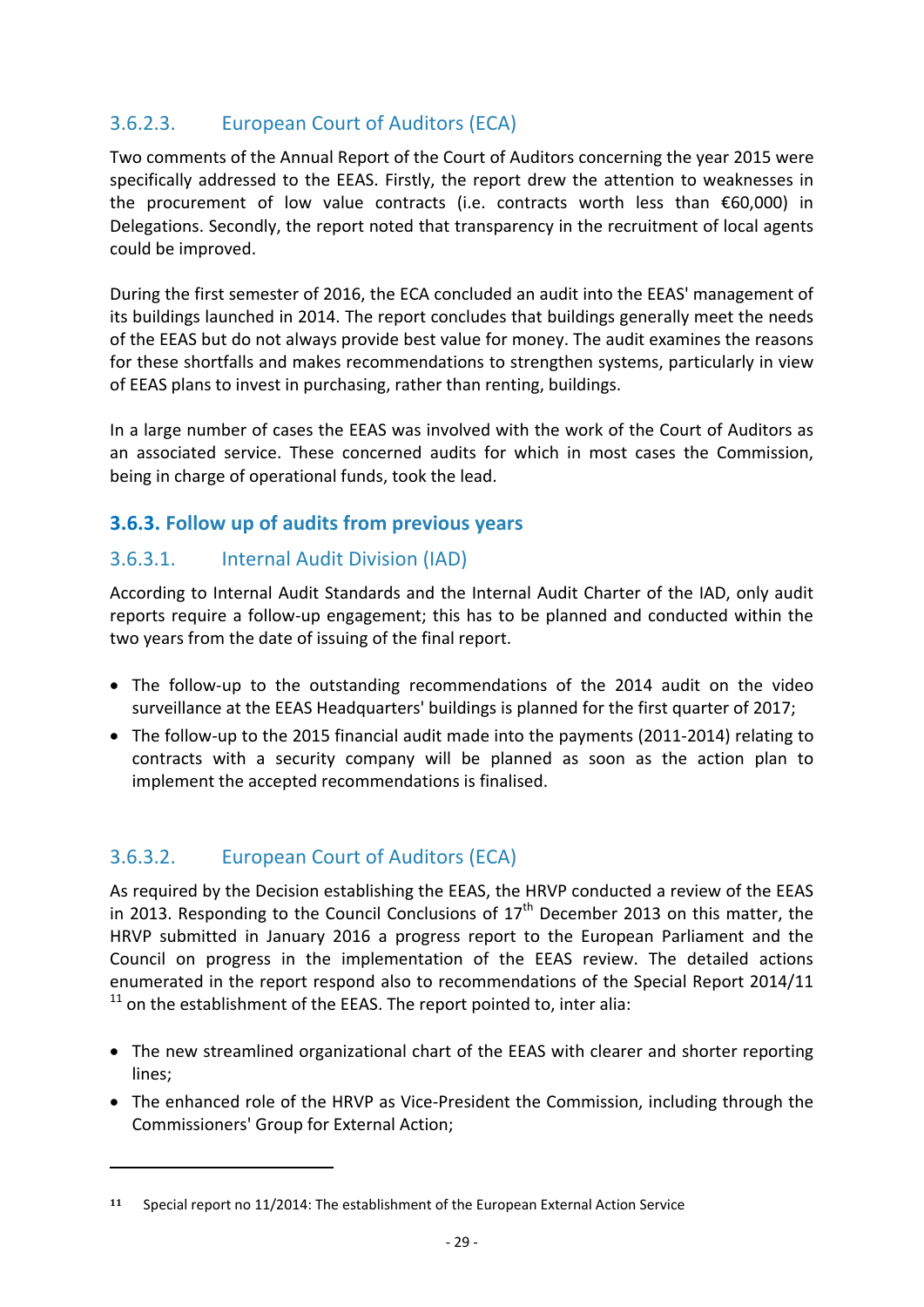- The intensified engagement with the European Parliament;
- The strengthened role of EU Delegations, in accordance with the Lisbon treaty; and
- Progress towards a more balanced representation of all MS in the EEAS at all levels.

It should also be noted that the finalisation in June of 'A Global Strategy for the EU's Foreign and Security Policy' entitled "Shared Vision, Common Action: A stronger Europe" responded directly to one of the recommendations of the Court's Special Report 2014/11.

Following the publication of the Court's Special report on the EEAS management of its buildings<sup>12</sup>, the EEAS embarked on implementing the recommendations of the report. An updated version of the IT tool IMMOGEST was launched and the management of co-location was reinforced with a framework agreement signed (with DG ECHO); a framework agreement with the EIB is being prepared.

The EEAS took good note of the observations made by the Court in its annual report on the financial year 2015. As for the recruitment in Delegations, more detailed guidelines were provided. As for procurement, better training of staff and support through the provision of templates will help to improve procurement in Delegations. As for the matter of family allowances, staff members are reminded regularly of their obligation to report without delay changes in their family situation. Recovery of unduly paid allowances is a standing practice.

# **3.7. Assessment of the effectiveness of the internal control systems**

The EEAS has adopted a set of internal control standards, based on international good practice, aimed at ensuring the achievement of clearly defined policy and operational objectives. These standards are the same as those adopted by the Commission. This ensures that the same standards apply in Delegations to both EEAS and Commission staff. As regards financial management, compliance with these standards is a compulsory requirement.

The EEAS has applied the organisational structure and the internal control systems best suited to achieve these policy and control objectives, in accordance with the standards and having due regard to the risks associated with the environment in which it operates.

#### **3.7.1. Internal control standards at Headquarters**

<u>.</u>

The effectiveness of the internal control standards was, as in previous years, assessed via an internal survey addressed to the management of the EEAS at the end of 2016. The survey's main objective was to assess the implementation of the EEAS' internal control standards and to draw-up on this basis conclusions for follow-up in 2017. The survey adopted a 'top-down' approach with regard to the ICS compliance of the control arrangements in place.

<sup>&</sup>lt;sup>12</sup> Special report no 07/2016: The European External Action Service's management of its buildings around the world.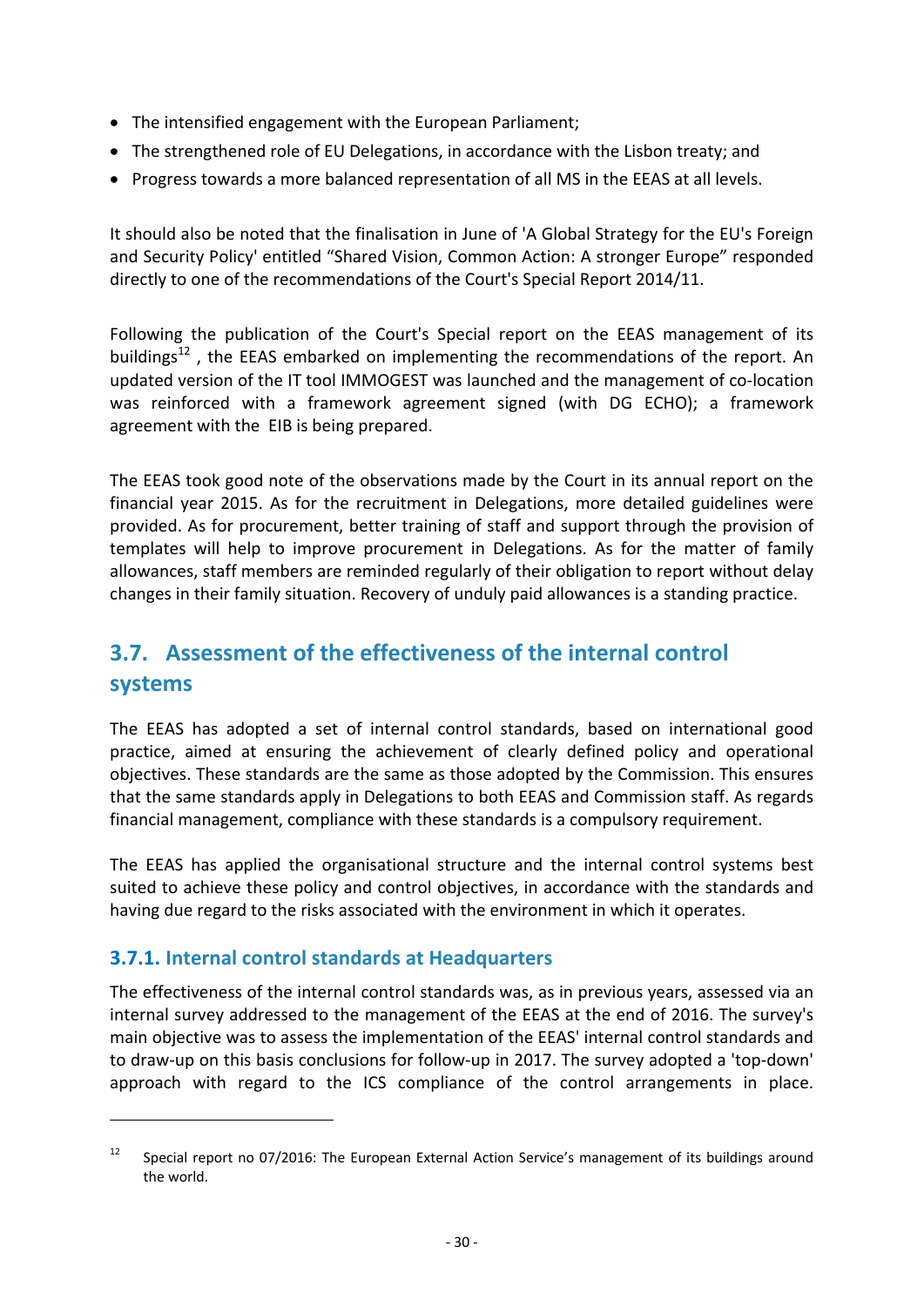Furthermore, the 'bottom-up' information on internal control issues obtained from AOSD Management Reports has been checked for confirmation, or counter-indications.

The 2016 survey shows results comparable to those of previous years, with some indicators moving into a positive direction (business continuity), while others (mission) showed a slight decline.

Enhancing the effectiveness of the EEAS's control arrangements in place, by taking into account any control weaknesses reported and exceptions recorded, is an on-going effort in line with the principle of continuous improvement of management procedures.

On the basis this assessment, it is concluded that the EEAS implements the internal control standards effectively.

| 2016 EEAS review results                                                                                                                                                                                                                                                                                                                                                                                                                                     |       |               |  |  |
|--------------------------------------------------------------------------------------------------------------------------------------------------------------------------------------------------------------------------------------------------------------------------------------------------------------------------------------------------------------------------------------------------------------------------------------------------------------|-------|---------------|--|--|
| <b>Answers received</b><br><b>Internal Control Standards for effective management</b>                                                                                                                                                                                                                                                                                                                                                                        |       |               |  |  |
|                                                                                                                                                                                                                                                                                                                                                                                                                                                              |       | Complied with |  |  |
|                                                                                                                                                                                                                                                                                                                                                                                                                                                              | Yes   | No            |  |  |
| ICS1. Mission                                                                                                                                                                                                                                                                                                                                                                                                                                                |       |               |  |  |
| Your Services (MD, Directions and Divisions) have up-to-date mission statements which are linked across all hierarchical levels and made known to staff.                                                                                                                                                                                                                                                                                                     |       |               |  |  |
| 1. Are the mission statements up-to-date and sufficiently instructive?                                                                                                                                                                                                                                                                                                                                                                                       | 84,6% | 15,4%         |  |  |
| 2. Are staff aware of the EEAS, their MD, Directorate's and Division's mission statements?                                                                                                                                                                                                                                                                                                                                                                   | 84,6% | 15,4%         |  |  |
| <b>ICS2. Ethical and Organisational Values</b>                                                                                                                                                                                                                                                                                                                                                                                                               |       |               |  |  |
| The EEAS ensures that his /her staffs are aware of relevant ethical and organisational values and the associated rules and procedures. In particular staffs<br>are made aware of the necessity to avoid conflicts of interest and the procedure to manage such situations should they arise, the rules regarding<br>whistleblowing and the procedure to report fraud and irregularities. A solid and targeted antifraud strategy is organised at EEAS level. |       |               |  |  |
| 3. Are staffs sufficiently aware of the different requirements and provisions concerning ethics and integrity?                                                                                                                                                                                                                                                                                                                                               | 100%  | 0%            |  |  |
| <b>ICS4. Staff Appraisal and Development</b>                                                                                                                                                                                                                                                                                                                                                                                                                 |       |               |  |  |
| 4. Staff performance is appraised according to rules and instructions set by the EEAS. As part of the appraisal dialogue and report, the<br>learning and development needs of staff are discussed and recorded.                                                                                                                                                                                                                                              | 100%  | 0%            |  |  |
| 5. Managers support staff in developing knowledge and competencies useful for their job and career. Learning and development needs are<br>defined on the basis of the policy goals of the EEAS and the staff profiles needed to reach those goals. The definition of needs respects the<br>strategy, guidelines and instructions issued by the central services.                                                                                             | 92,3% | 7,7%          |  |  |
| ICS9. Management Supervision                                                                                                                                                                                                                                                                                                                                                                                                                                 |       |               |  |  |
| Management supervises the activities they are responsible for. They keep track of main issues and ensure the follow-up of accepted audit and other<br>recommendations e.g. linked to interval evaluations and reviews. Management supervision covers both legality and regularity aspects and operational<br>performance and includes supervision of external bodies entrusted with the budget implementation tasks.                                         |       |               |  |  |
| 17. Are the supervisory activities sufficiently focused on high-risk areas?                                                                                                                                                                                                                                                                                                                                                                                  | 100%  | 0%            |  |  |
| 18. Is there systematic follow-up of significant issues identified through the supervisory activities?                                                                                                                                                                                                                                                                                                                                                       | 100%  | 0%            |  |  |
| 19. Do management have satisfactory evidence that key controls in place are operating as intended in practice (for example via the results<br>of supervisory activities, audits, investigations and other relevant sources of information)?                                                                                                                                                                                                                  | 100%  | 0%            |  |  |
| ICS10. Business Continuity                                                                                                                                                                                                                                                                                                                                                                                                                                   |       |               |  |  |
| Adequate measures -including handover files and deputising arrangements for relevant operational activities and financial transactions -are in place to                                                                                                                                                                                                                                                                                                      |       |               |  |  |
| ensure the continuity of all service during "business-as-usual" interruptions (such as sick leave, staff mobility, migration to new IT systems, incidents,<br>etc.).                                                                                                                                                                                                                                                                                         |       |               |  |  |
| 20. Continuity of Service (Business-As-Usual): Are the EEAS's procedures to ensure continuity of service (handover arrangements, backup<br>procedures, etc.) sufficiently known, readily accessible (in particular to new staff) and applied in practice?                                                                                                                                                                                                    | 100%  | 0%            |  |  |
| 21. Business Continuity Plan: Are management and relevant staff sufficiently aware and appropriately trained regarding the BCP? Do they<br>know what to do in the immediate response to major disruption in order to minimise the risks to staff and assets? Is the BCP easily<br>understandable and readily accessible to those who need it when they need it?                                                                                              | 92,3% | 7,7%          |  |  |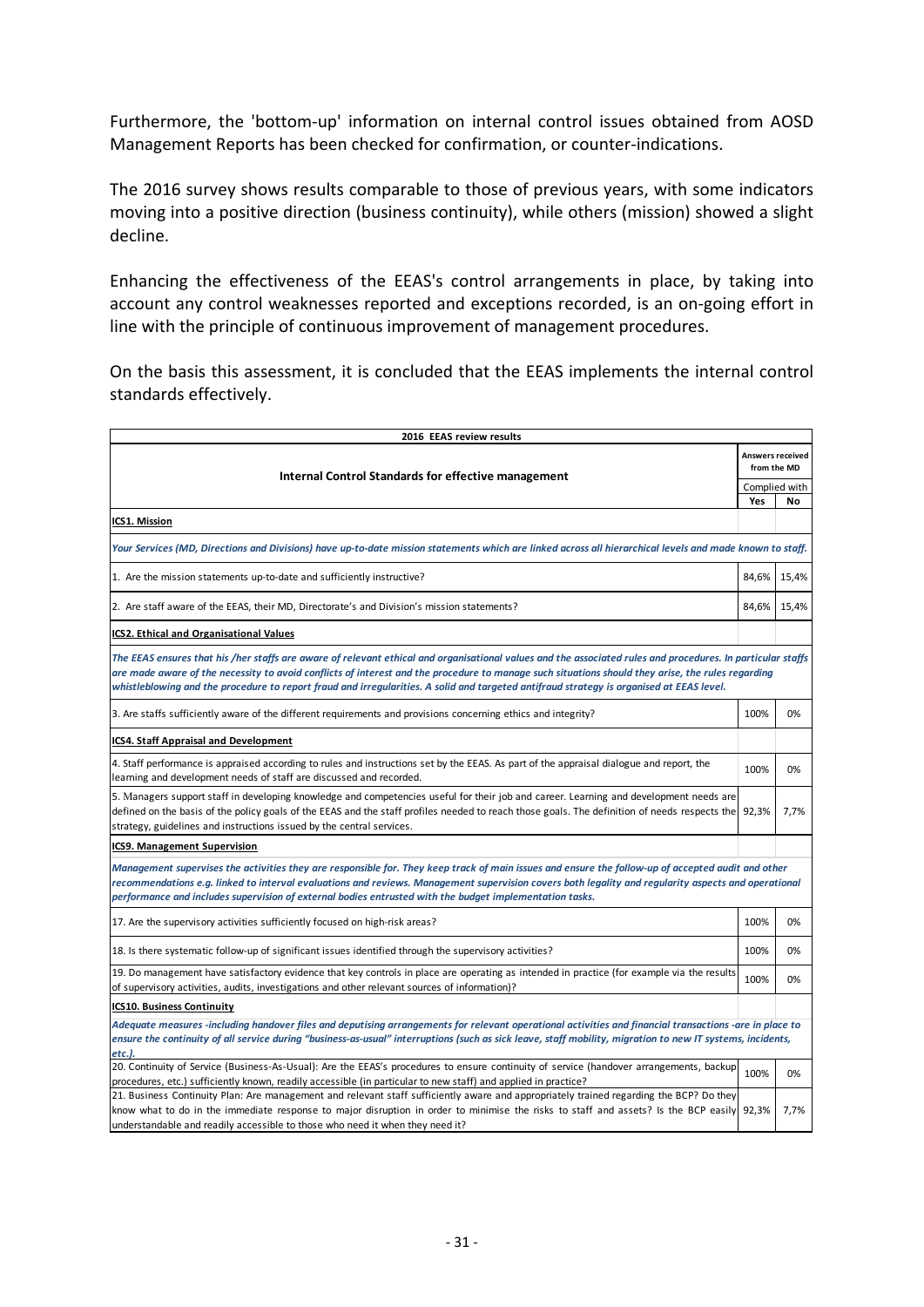# **3.7.2. Financial circuits at Headquarters**

The EEAS, represented by the High Representative for Foreign Affairs and Security Policy, performs the duties of authorising officer in accordance with Article 65(1) of the Financial Regulation. The powers of authorisation have been delegated, in accordance with the last Decision on the Internal Rules on the implementation of the Budget, to the Secretary General of the EEAS who has delegated the Director General for Budget and Administration as Principal/AOSD of the EEAS. The Director General for Budget and Administration has in turn the possibility to sub-delegate those powers to Managing Directors, Directors, Heads of Delegation and Heads of Division. In practical terms, the budget is implemented at an operational level by the Heads of Division at Headquarters and by the Heads of Delegations throughout the network of Delegations'.

For the purpose of budget implementation, the EEAS has adopted the following financial circuits at Headquarters:

EEAS STANDARD: This is a fully de-centralised model with all operations, including operational and financial initiation and verification, taking place within the line manager's services. The operations processed using this circuit are those consisting of provisional commitments/de-commitments, accounting regularisations and payments to members of staff.

EEAS STANDARD A2: This is a de-centralised model with all operations, including financial and operational initiation, and operational verification, taking place within the line manager's services. In addition this model provides for an ex-ante financial verification, which is carried out by a service independent of the line manager's services. This model is used is in respect of procurement operations and/or payments to external service or goods providers.

EEAS EXTRA LIGHT: - This is a fully de-centralised model with all operations, including operational and financial initiation and verification, taking place within the line manager's services. It is used in particular for low risk operations, for example, the payment of mission expense claims, which have been examined by the PMO for conformity with the mission guide and for other payments to EEAS staff members.

At Headquarters, the financial circuits are operated exclusively by EEAS staff.

# **3.7.3. Internal Control Standards and Financial circuits in Delegations**

In order to establish a coherent framework of internal control in Delegations it has been agreed between the EEAS and the Commission that the internal Control Standards (ICS) for effective management by the Commission are also applied by the Delegations<sup>13</sup>.

In order to assess the compliance and the effectiveness of the internal control standards Delegations participate in an annual survey launched by the EEAS' Headquarters. For this purpose, an on-line questionnaire was launched in October 2016. The questionnaire is

<u>.</u>

 $^{13}$  Joint note EEAS/Commission to Heads of Delegation, Ares(2011) 836896 of 1<sup>st</sup> August 2011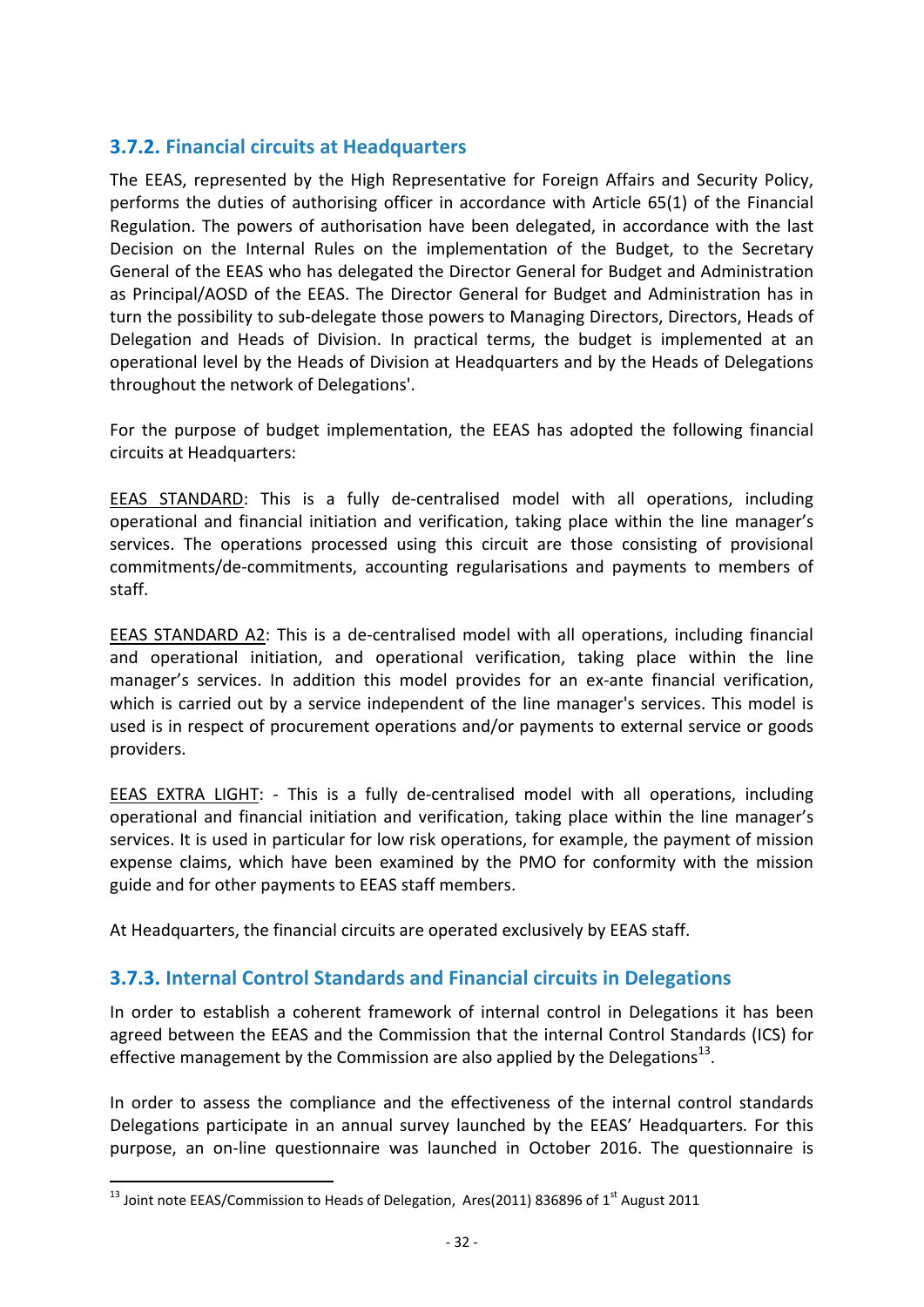coordinated with DG DEVCO and DG NEAR and is integrated into the 'e-DAS' application for the preparation of the Declaration of Assurance for administrative expenditures. Each completed questionnaire is shared with DG DEVCO for use in the preparation of the External Assistance Management Report.

The 2016 exercise consisted, as in previous years, of two parts:

- Assessment of compliance with the Internal Control Standards; and
- Assessment of effectiveness of the implemented control arrangements.

### 3.7.3.1. Compliance with Internal Control Standards

Each ICS can relate to several actions to be implemented. Delegations were requested to indicate whether, by  $31<sup>st</sup>$  December 2016, each of the actions was "implemented", "partially implemented" or "not implemented". Delegations were obliged to justify their answer if the standard concerned was considered not to be "implemented".

|                                              | Implemented<br>Partially<br>as of 31/12/2016 | Implemented<br>0f<br>as<br>31/12/2016 | Not Implemented as of<br>31/12/2016 |
|----------------------------------------------|----------------------------------------------|---------------------------------------|-------------------------------------|
|                                              |                                              |                                       |                                     |
| ICS 1: Mission                               | 24%                                          | 76%                                   | 0%                                  |
| ICS 2: Ethical and organisational values     | 16%                                          | 83%                                   | 1%                                  |
| ICS 3: Staff allocation and mobility         | 30%                                          | 68%                                   | 2%                                  |
| ICS 4: Staff Appraisal                       | 19%                                          | 80%                                   | 1%                                  |
| ICS 5: Objectives and performance indicators | 14%                                          | 86%                                   | 0%                                  |
| ICS 6: Risk management process               | 15%                                          | 84%                                   | 1%                                  |
| ICS 7: Operational Structure                 | 17%                                          | 80%                                   | 3%                                  |
| ICS 8: Processes and procedures              | 8%                                           | 92%                                   | 0%                                  |
| ICS 9: Management supervision                | 9%                                           | 85%                                   | 6%                                  |
| ICS 10: Business continuity                  | 24%                                          | 75%                                   | 1%                                  |
| ICS 11: Document management                  | 24%                                          | 76%                                   | 0%                                  |
| ICS 12: Information and communication        | 12%                                          | 87%                                   | 1%                                  |
| ICS 13: Accounting and financial reporting   | 4%                                           | 89%                                   | 7%                                  |
| ICS 14: Evaluation of activities             | 9%                                           | 89%                                   | 2%                                  |
| ICS 15: Assessment of ICS                    | 10%                                          | 86%                                   | 4%                                  |
| ICS 16: Internal audit capability            |                                              | not included                          |                                     |
|                                              | 16%                                          | 82%                                   | 2%                                  |

The survey shows a slight improvement compared to 2015. A few standards stand out. It concerns 'Staff allocation and mobility', 'Mission', 'Business continuity' and 'Document management'. This follows a pattern already witnessed in previous years. Overall, Delegations reported that 82% of all standards are fully implemented with a further 15.6% partially implemented.

#### 3.7.3.2. Effectiveness of Internal Control Standards

As in previous surveys, Delegations were also asked to assess, based on experience and available information, if the systems in place provide reasonable assurance that the associated internal controls are effectively achieving their goals and work as intended. Therefore for each of the Internal Control Standards, Delegations had to indicate if the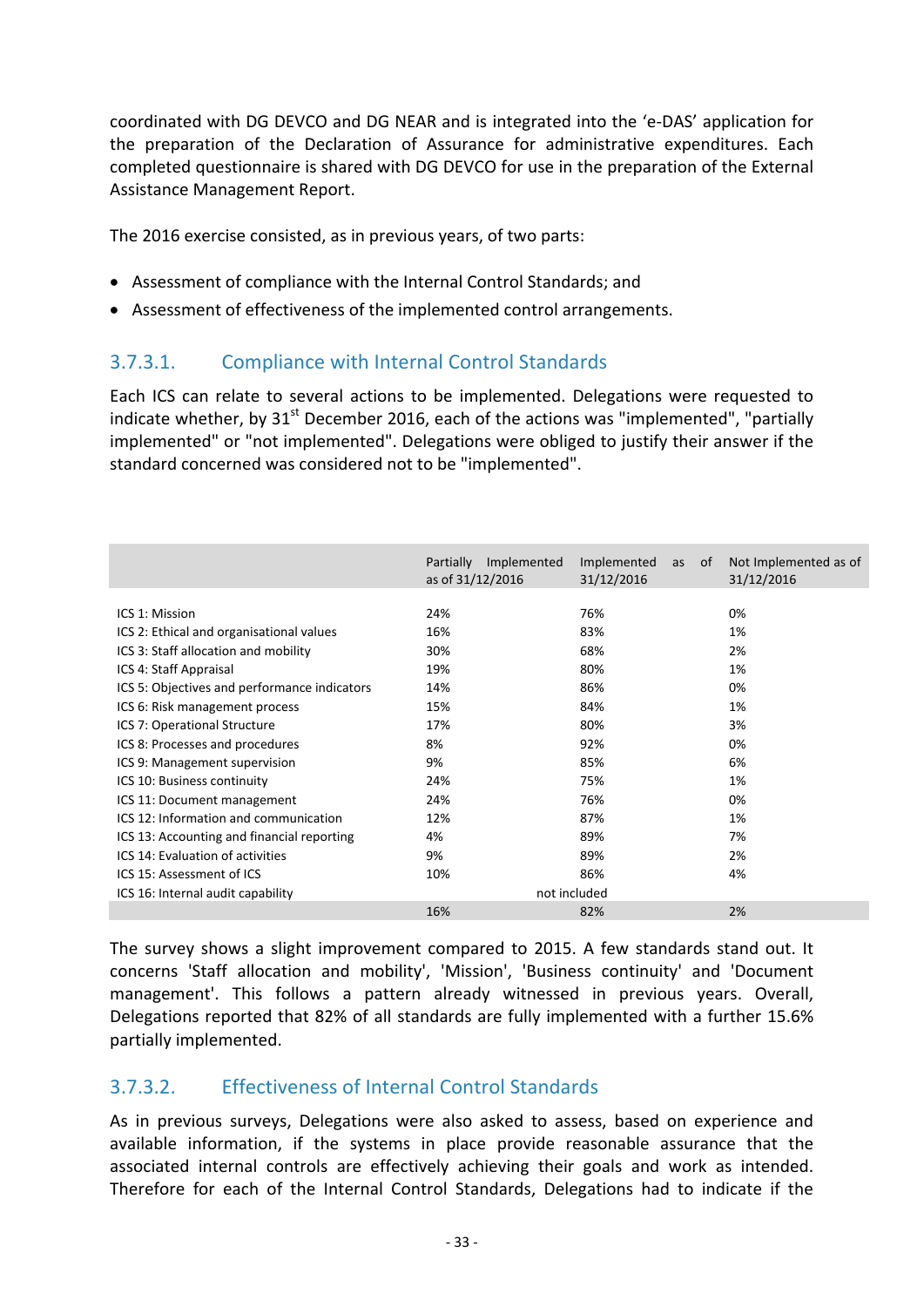measures taken are "positive", "positive but changes are needed", "negative in some respects" or "negative". For this part of the survey, comments were to be provided in all cases explaining the judgement as to the degree of effectiveness.

In order to prepare for a new Internal Control Framework, in force from January 2018, an indepth analysis of the answers and the shortcomings is being conducted by the EEAS.

|                                              | My assessment is<br>positive | My assessment<br>is positive but<br>changes are<br>needed | My assessment<br>is negative in<br>some respects | My assessment<br>is negative |
|----------------------------------------------|------------------------------|-----------------------------------------------------------|--------------------------------------------------|------------------------------|
|                                              |                              |                                                           |                                                  |                              |
| ICS 1: Mission                               | 87%                          | 12%                                                       | 1%                                               | 0%                           |
| ICS 2: Ethical and organisational values     | 94%                          | 6%                                                        | 0%                                               | 0%                           |
| ICS 3: Staff allocation and mobility         | 88%                          | 9%                                                        | 1%                                               | 2%                           |
| ICS 4: Staff Appraisal                       | 84%                          | 14%                                                       | 1%                                               | 1%                           |
| ICS 5: Objectives and performance indicators | 89%                          | 9%                                                        | 2%                                               | 0%                           |
| ICS 6: Risk management process               | 82%                          | 15%                                                       | 1%                                               | 2%                           |
| ICS 7: Operational Structure                 | 89%                          | 9%                                                        | 2%                                               | 0%                           |
| ICS 8: Processes and procedures              | 92%                          | 7%                                                        | 1%                                               | 0%                           |
| ICS 9: Management supervision                | 95%                          | 5%                                                        | 0%                                               | 0%                           |
| ICS 10: Business continuity                  | 74%                          | 24%                                                       | 2%                                               | 0%                           |
| ICS 11: Document management                  | 79%                          | 18%                                                       | 2%                                               | 1%                           |
| ICS 12: Information and communication        | 87%                          | 11%                                                       | 0%                                               | 2%                           |
| ICS 13: Accounting and financial reporting   | 85%                          | 14%                                                       | 1%                                               | 0%                           |
| ICS 14: Evaluation of activities             | 94%                          | 4%                                                        | 0%                                               | 2%                           |
| ICS 15: Assessment of ICS                    | 89%                          | 10%                                                       | 1%                                               | 0%                           |
|                                              | 87%                          | 11%                                                       | 1%                                               | 0.7%                         |

As for the effectiveness of Internal Control Standards, 'business continuity' and 'document management' show room for improvement. Overall, Delegations reported that 87% of all standards are fully implemented and with 11% of standards partially implemented.

# **3.7.4. Financial circuits in Delegations**

The financial circuits used by the EEAS in the Delegations during 2016 were:

DEL NORM (IA – VA/IAH – AOSD) – this is the standard workflow in application in the Delegations. The function of operational and financial initiation is normally performed by a local agent (accountant or administrative assistant). The role of operational and financial verification is performed by the Head of Administration/Imprest Account Holder. The role of the AOSD role is performed by the Head of Delegation, or another AD official of the EEAS.

DEL SMALL (IA/IAH – VA – AOSD) – This second workflow permits the signature by the same AOSD, of both the VA and AOSD roles. It is used in absence of sufficient personnel. The responsible authorising officer shall define the framework for the use of these financial workflows.

It should be noted that 2016 was the first full year that the pilot project Regional Centre Europe (RCE), based in Brussels, was operational; it provides support to 27 Delegations.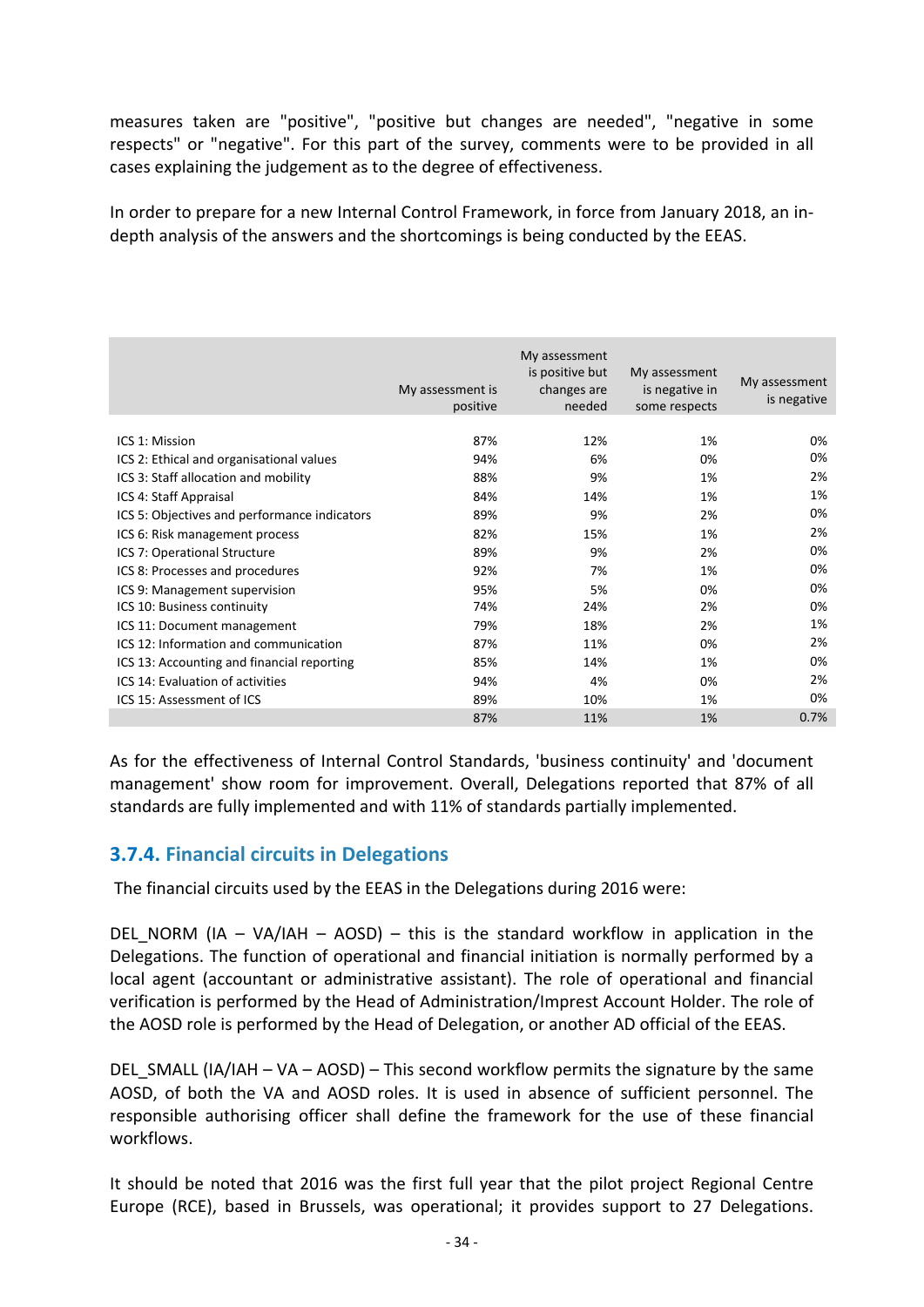Based on a sub-delegation provided by the respective Heads of Delegation, the RCE intervenes directly in the financial workflows of Delegations.

It is considered that the two circuits mentioned before are the most appropriate taking into account the nature of the transactions to be authorised (administrative expenditure) and the resources available to the EEAS. In Delegations with a high share of Commission staff, the role of initiating agent (both financial and operational) is often performed by Commission staff working in the administrative sections of Delegations. The roles of financial and operational verification are confined to EEAS staff members. The function of 'sub-delegated authorising officer' is performed by the Head of Delegation who is an EEAS staff member or by another EEAS member of staff in the category  $AD^{14}$ .

As a large number of Delegations only have one or two EEAS staff members of the AD category (including the Head of Delegation), ensuring business continuity during absences for professional purposes, holidays, or illness of the Head of Delegations can be problematic. With a view to overcoming this problem, prior to the absence of staff certain transactions are advanced as much as possible, or a system of remote authorisation is used. An amendment to the Financial Regulation allowing Commission staff to act, under well-defined conditions, as sub-delegated authorising officer, or to deputise for EEAS administrative budget transactions, would also resolve this problem.

# **4. MANAGEMENT ASSURANCE**

<u>.</u>

This section reviews the assessment of the elements reported in Parts 2 and 3. It draws conclusions supporting of the declaration of assurance and whether the declaration should be qualified with reservations.

# **4.1. Review of the elements supporting assurance**

# **4.1.1. Assessment by Management at Headquarters – synthesis of the AOSD reports**

In accordance with the Charter of tasks and responsibilities of authorising officers by Delegation, the sub-delegated authorising officers (AOSD) assist the delegated authorising officer (AOD) in the drafting of the Annual Activity Report. For this purpose, all the subdelegated authorising officers were asked to submit a report for the financial year 2016 based on a common template with a view to consolidating the results and to providing an overall assessment for the EEAS 2016 Annual Activity Report.

The analysis of the AOSD reports lead to the following conclusions:

 $14$  There is one exception to this rule defined under article 5.3 of (ADMIN(2015)40. This article authorises the Head of the Regional Center, provided certain conditions are met, to sub-delegate his powers to officials and temporary agents of grade AST 10 (Senior Assistant).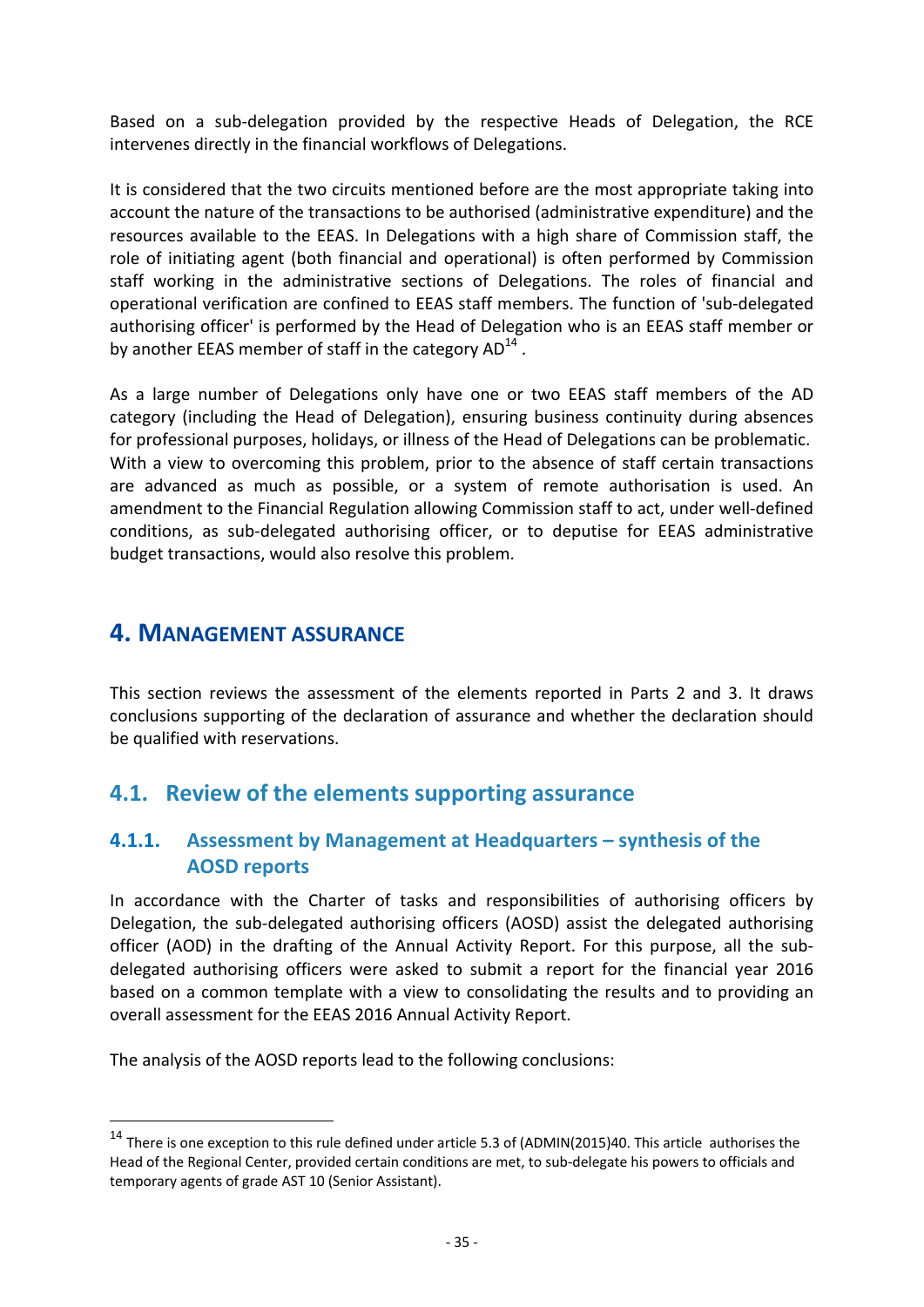- All authorising Officers by sub-delegation provided a positive assurance with regard to the management of the administrative budget entrusted to them;
- The agreement with the Commission to transfer from 2015 onwards the budget for socalled 'communal costs' to the EEAS proved to be an important step towards the simplification of administrative management of Delegations. As for the EDF contribution, which was not covered by the earlier agreement, the EEAS and the Commission agreed at the end of 2015 that an contribution from the EDF would be made by means of standard amount per person, to be treated as assigned revenues;
- Changes of authorising officer by sub-delegation during the year must be carefully monitored from a point of view of business continuity. In particular compliance with the requirement of making available hand-over reports for successors must be ensured;
- Continued progress is being made in addressing the deficiencies identified in previous years in the area of procurement of security services. The security contracts task force that was set-up in December 2013 has contributed positively to ensuring the overall legality and regularity of tender procedures. The backlog has been largely addressed and the taskforce has adopted a more pro-active approach with a view to consolidating the progress made;
- A low level of administrative errors has been recorded, with a material error rate well below the 2 percent threshold of materiality; and
- Several AOSDs identify a continued lack of staff as a critical issue.

### **4.1.2. Assurance in Delegations – synthesis of the Statement of Assurance of the Delegations**

In their capacity of sub-Delegated Authorising Officer, Heads of Delegations provide a Statement of Assurance (DAS – Déclaration d'Assurance) in conjunction with an annual report about the administrative expenditures under their authority. This follows the provisions of the Financial Regulation and Rules of Application for the general budget of the EU.

The 2016 exercise was launched in October 2016 via the internal electronic application 'e-DAS' which also incorporates the Internal Control Standard survey. At the time of drafting this report, all Delegations except the OECD/UNESCO Paris-based Delegation had provided a Statement of Assurance without reservation. The Delegation to OECD/UNESCO maintained the 2015 reservation for the execution of its administrative budget. An action plan established in 2016 with support of the Regional Centre is under implementation. It concerns in particular the launch of different procurement procedures of which the contracts are expected to be signed in the course of 2017.

The e-DAS declaration and accompanying information are reviewed by the different departments of the EEAS Headquarters' services; they constitute a major element of the Declaration of Assurance of the Authorising Officer. Collectively the reports provide an overview of the administrative financial functioning of the EU Delegations.

The potential amounts affected by the reservation are non-material in the overall picture of the administrative spending in Delegations. There is therefore no reason not to provide an Assurance of the expenditures in Delegations.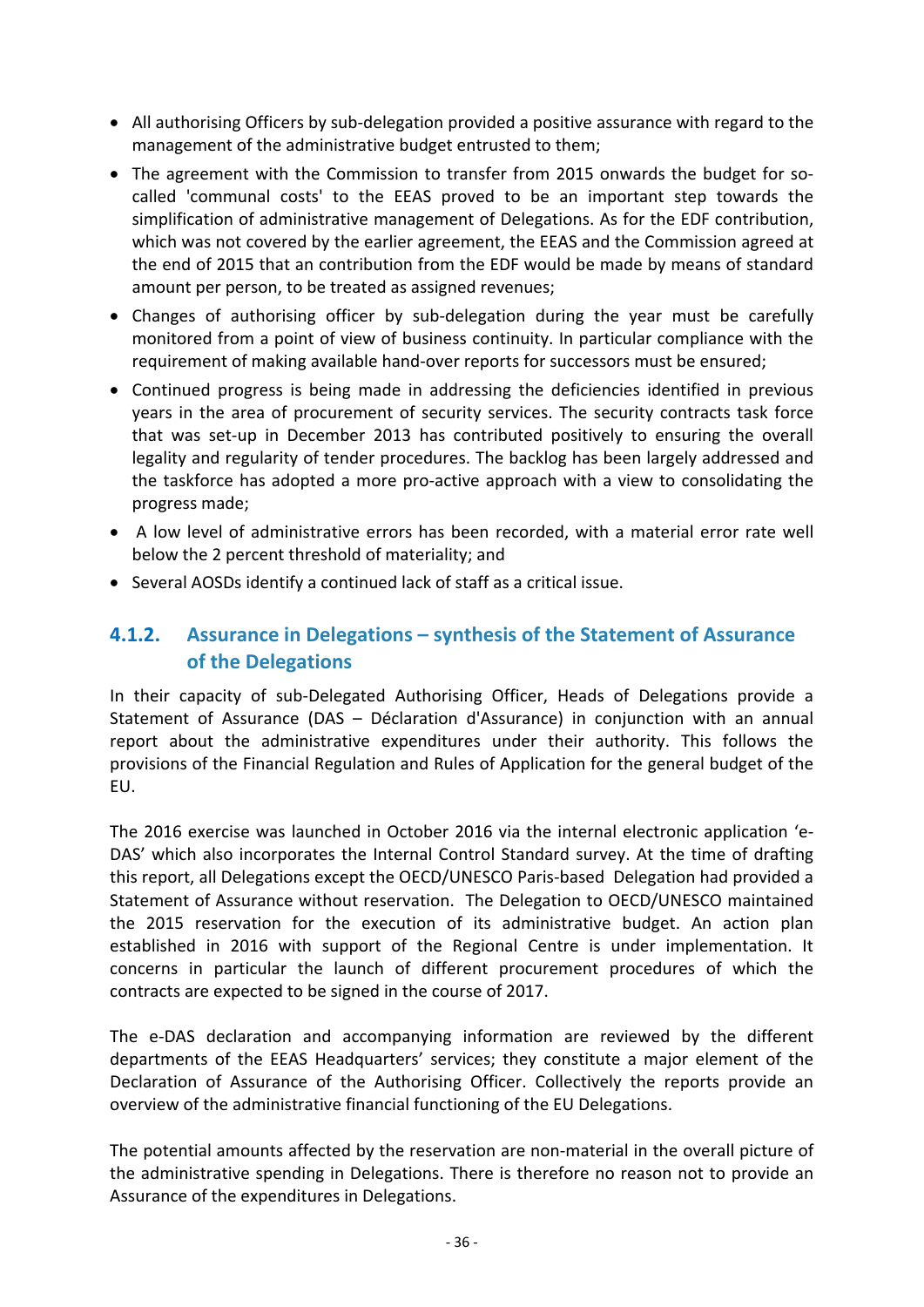### **4.1.3. Follow up of previous years' reservations**

Following the implementation of an action plan, the Authorising Officer by Delegation lifted in 2013 the reservation given for 2011 and 2012 about the Headquarters' management of security contracts for a number of Delegations. The subsequent establishment of a task force 'Management of Security Contracts in Delegations' has contributed greatly to addressing the backlog in procurement. At the end of 2016, for all of the Delegations concerned the security contract procurement procedure had been launched. It has been decided that the task force will continue its work, paying special attention to the recommendations of the 2016 IAS audit into the procurement and contract management of security services in Delegations.

For those Delegations that had provided a reservation in previous years, a follow-up was given in the framework of a compulsory action plan. With one exception (OECD/UNESCO Delegation in Paris), all 2015 reservations have been lifted.

### **4.1.4. Assurance received from other Authorising Officers in cases of crossed sub-delegation**

The EEAS does not receive sub-delegations from other Institutions.

## **4.2. Overall conclusions**

In view of the control results and all other relevant information available, the Authorising Officer by Delegation's estimate of the risks relating to the legality and regularity for the expenditure authorised during the reporting year is between 0% and 2%, which implies an amount at risk of below €1.1 million.

The internal control strategy foresees the implementation of further controls during subsequent years aimed at detecting and correcting these errors. In this regard, the planned new Internal Control Framework is also expected to make an important contribution.

Taking into account the conclusions of the review of the elements supporting assurance and the expected corrective capacity of the controls to be implemented in subsequent years, it is concluded that the internal controls systems implemented by the EEAS provide sufficient assurance to adequately manage the risks relating to the legality and regularity of the underlying transactions. Furthermore, it is concluded that the internal control systems provide sufficient assurance concerning the achievement of the other internal control objectives.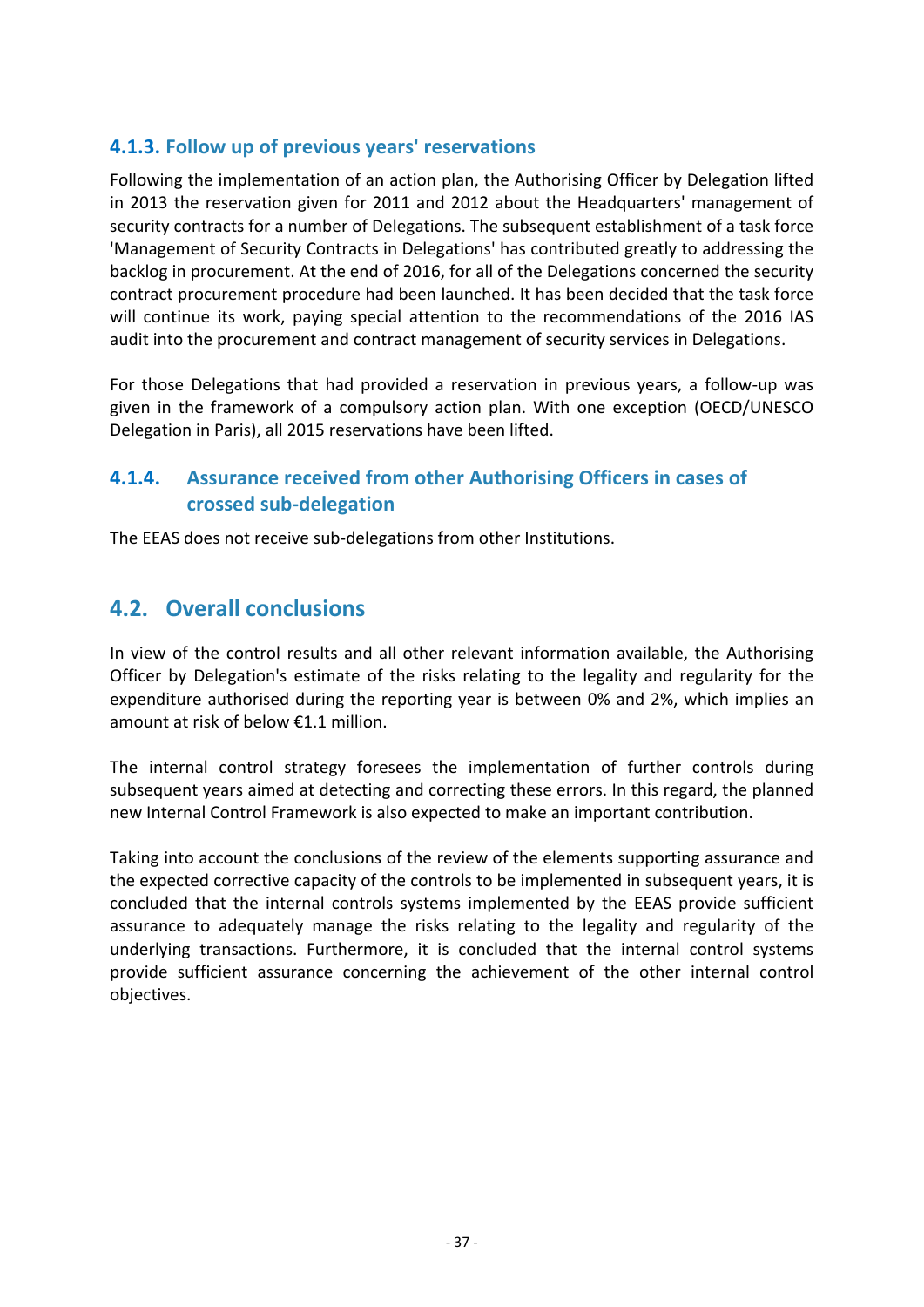# **5. DECLARATION OF ASSURANCE**

I, the undersigned,

Secretary General of the EEAS, in my capacity as authorising officer by delegation,

Declare that the information contained in this report gives a true and fair view<sup>15</sup>.

State that I have a reasonable assurance that the resources assigned to the activities described in this report have been used for their intended purpose and in accordance with the principle of sound financial management and that the control procedures put in place give the necessary guarantees concerning the legality and regularity of the underlying transactions.

This reasonable assurance is based on my own judgement and on the information at my disposal, such as the results of the self-assessment, the ex post controls, the work of the Internal Audit Division the observations of the Internal Audit Service and the lessons learnt from the reports of the Court of Auditors for years prior to the year of this declaration.

Confirm that I am not aware of anything not reported which could harm the interests of the Institution.

<u>.</u>

Brussels, 8 June 2017

 (signed) Helga Schmid

 $15$  True and fair view in this context means a reliable, complete and correct view on the state of affairs in the EEAS.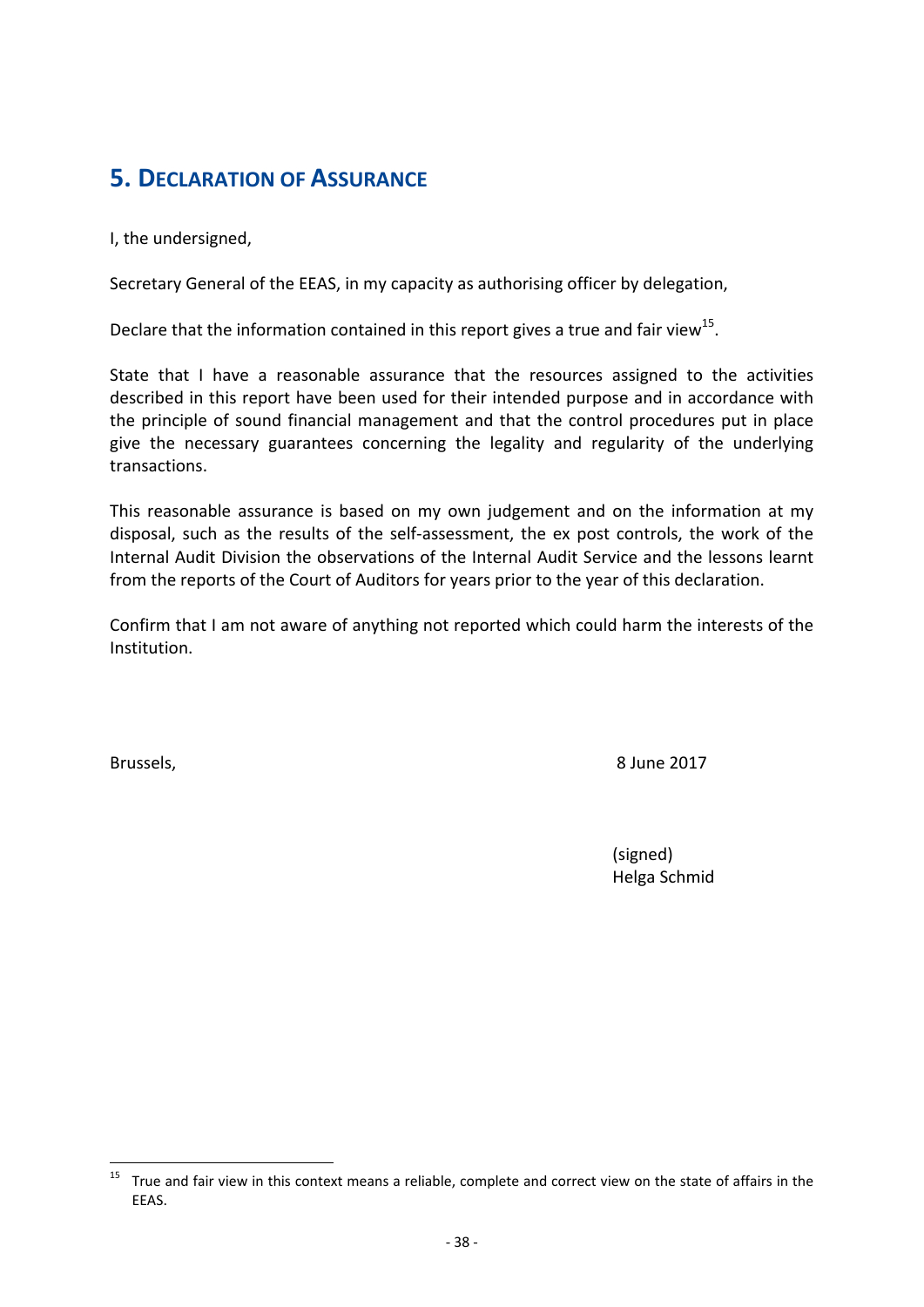**Annexes**

# **2016**

# **Annual Activity Report**

# **European External Action Service**

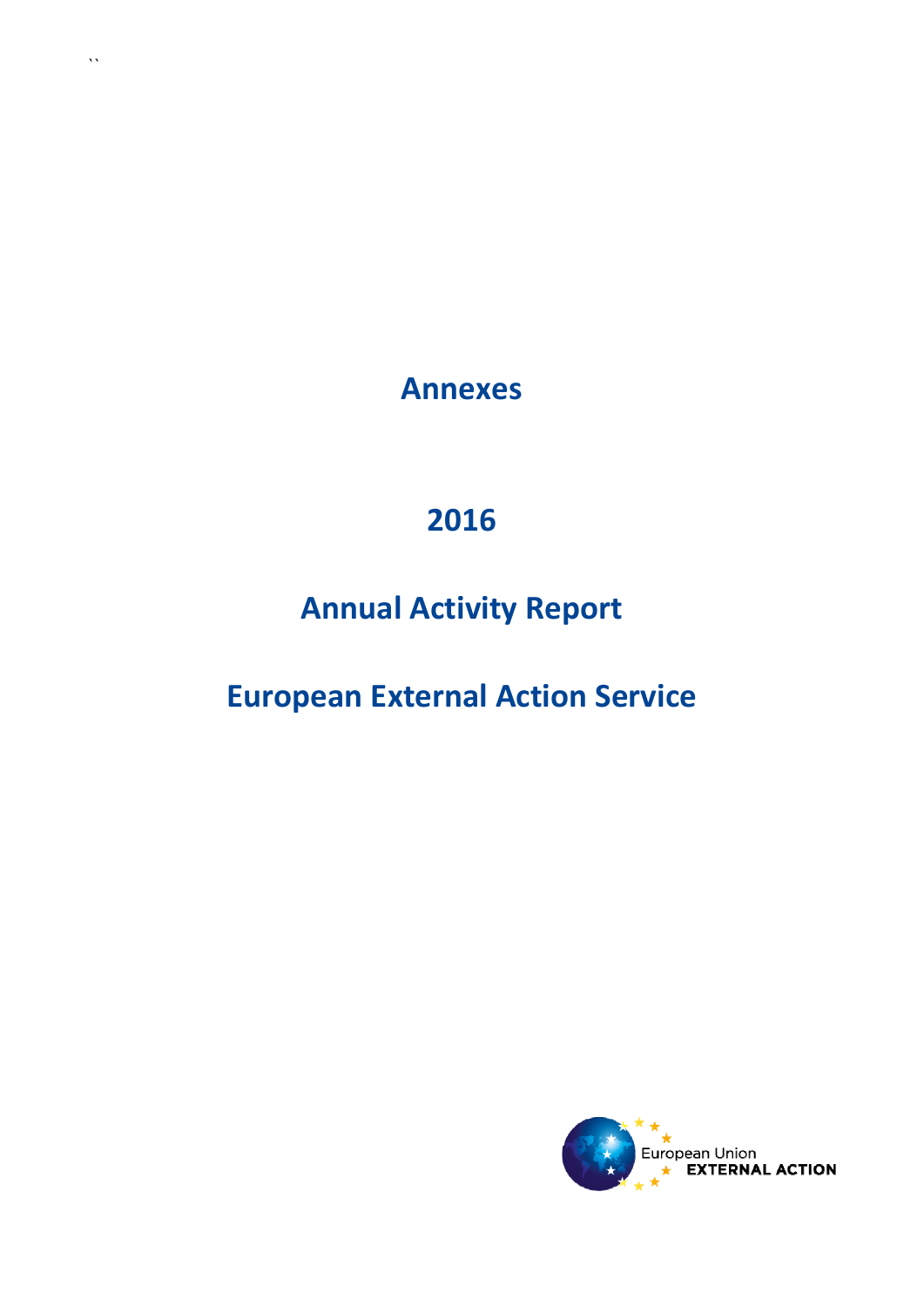## **Annex 1 Statement of the Director General for Budget and Administration**

**Annex 2 Human resources** 

### **Annex 3 Financial reports and annual accounts**

- Table 1: Outturn on Commitment appropriations in 2016
- Table 2: Outturn on Payment appropriations in 2016
- Table 3: Breakdown of Commitments to be settled at 31.12.2016
- Table 4: Balance Sheet

``

- Table 5: Statement of financial performance
- Table 6: Average payment period for 2016
- Table 7: Situation on Revenue and Income in 2016
- Table 8: Recovery on undue payments
- Table 9: Ageing balance of Recovery Orders at 31.12.2016
- Table 10: Recovery Orders waivers in 2016
- Table 11: Census of negotiated procedures (excluding building contracts)
- Table 12: Building contracts signed in 2016
- Table 13: Contracts declared secret
- **Annex 4 Materiality criteria**
- **Annex 5 Ex-post control results**
- **Annex 6 List of acronyms**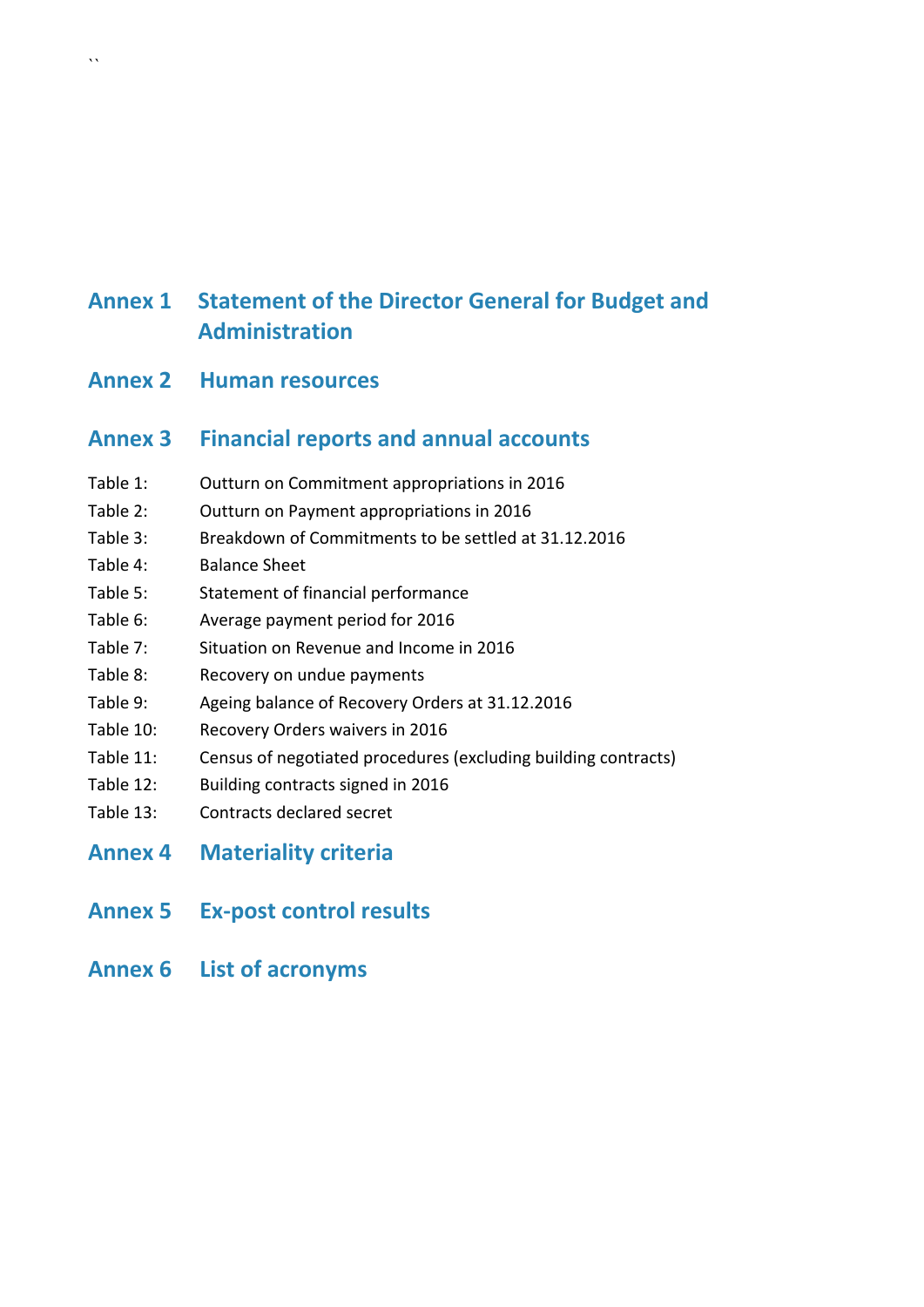## **Annex 1**

## **Statement of the Director General for Budget and Administration**

*I declare that in accordance with the Commission's communication<sup>1</sup> on clarification of the responsibilities of the key actors in the domain of internal audit and internal control in the EEAS, I have reported my advice and recommendations to the Secretary-General on the overall state of internal control in the EEAS.* 

*Based on the 2016 reports of the Authorising Officers by sub-delegation and the hand-over report from my predecessor, I hereby certify that the information provided in the present AAR and in its annexes is, to the best of my knowledge, accurate and exhaustive.* 

*Brussels 11 May 2017*

*(signed) Gianmarco DI VITA* 

 $\overline{1}$ 1 Communication to the Commission: Clarification of the responsibilities of the key actors in the domain of internal audit and internal control in the Commission; SEC(2003)59 of 21.01.2003.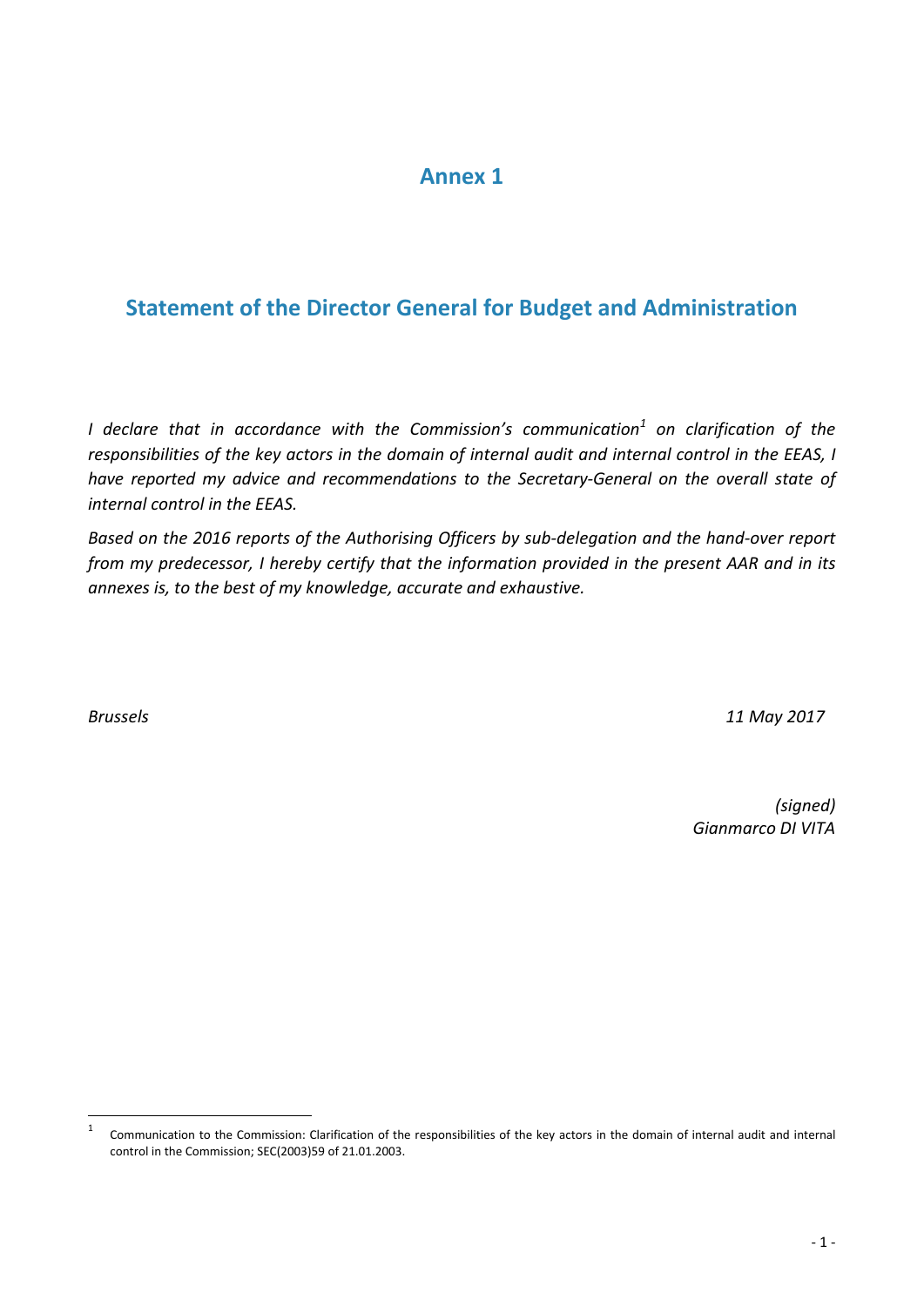| Posts occupied on  | <b>Officials</b> |            | - MS diplomats | <b>Temporary Agents</b> |           | Temporary<br>Agents - others | Contract          | Seconded<br>National | Junior<br>Professionals | Local  |       |
|--------------------|------------------|------------|----------------|-------------------------|-----------|------------------------------|-------------------|----------------------|-------------------------|--------|-------|
| 31.12.2016         | AD               | <b>AST</b> | AD             | <b>AST</b>              | <b>AD</b> | AST&<br>AST/SC               | Agents<br>Experts |                      | in<br>Delegations       | Agents | Total |
| Headquarters       | 410              | 445        | 141            | 0                       | 7         | 28                           | 177               | 378                  | 0                       | 0      | 1586  |
| <b>Delegations</b> | 230              | 188        | 159            | 0                       | 1         | 0                            | 220               | 67                   | 39                      | 1082   | 1986  |
| Total              | 640              | 633        | 300            | 0                       | 8         | 28                           | 397               | 445                  | 39                      | 1082   | 3572  |

## **Annex 2: Human resources**

The above table provides a snapshot of EEAS staff actually employed as at  $31<sup>st</sup>$  December 2016. These data do not necessarily constitute full-time-equivalents throughout the year or the posts in the authorised establishment plan.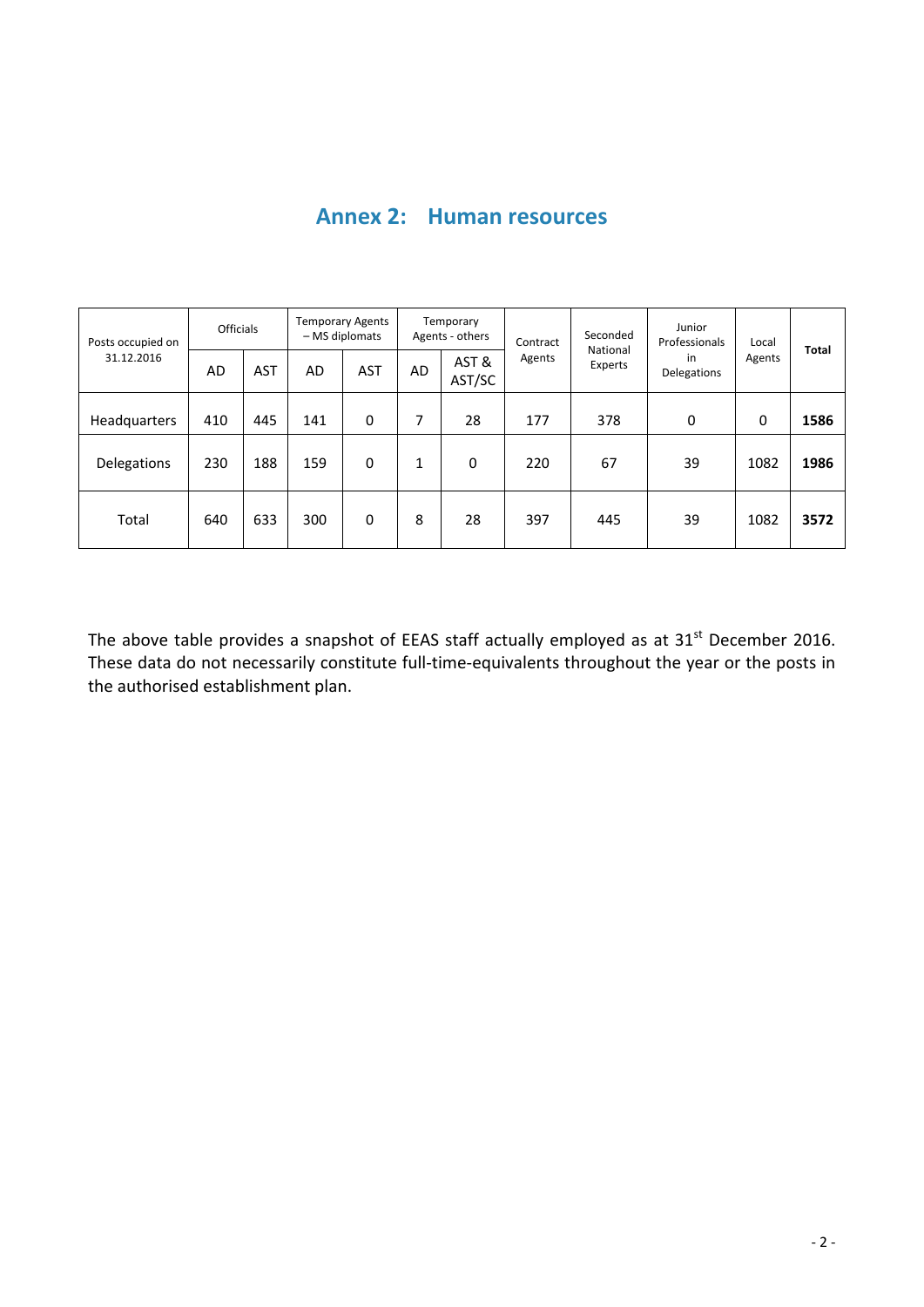## **Annex 3**

# **Financial reports and annual accounts**

#### **TABLE 1: OUTTURN ON COMMITMENT APPROPRIATIONS IN 2016 (million EUR)**

|                |                      |                                                                           | Commitment<br>appropriations<br>authorised | Commitments<br>made | %         |
|----------------|----------------------|---------------------------------------------------------------------------|--------------------------------------------|---------------------|-----------|
|                |                      |                                                                           | $\mathbf{1}$                               | $\overline{2}$      | $3 = 2/1$ |
|                |                      | Title 1<br><b>STAFF AT HEADQUARTERS</b>                                   |                                            |                     |           |
| $\mathbf{1}$   | 11                   | REMUNERATION AND OTHER ENTITLEMENTS<br><b>RELATING TO STATUTORY STAFF</b> | 126.55                                     | 126.15              | 99.69 %   |
|                | 12                   | REMUNERATION AND OTHER ENTITLEMENTS<br><b>RELATING TO EXTERNAL STAFF</b>  | 21.94                                      | 20.57               | 93.76 %   |
|                | 13                   | OTHER EXPENDITURE RELATING TO STAFF<br><b>MANAGEMENT</b>                  | 2.30                                       | 2.29                | 99.97 %   |
|                | 14                   | <b>MISSIONS</b>                                                           | 8.58                                       | 8.41                | 97.95 %   |
|                | 15                   | <b>MEASURES TO ASSIST STAFF</b>                                           | 1.90                                       | 1.40                | 73.71 %   |
|                | <b>Total Title 1</b> |                                                                           | 161.26                                     | 158.82              | 98.49%    |
|                | Title 2              | BUILDINGS, EQUIPMENT AND OPERATING EXPENDITURE AT HEADQUARTERS            |                                            |                     |           |
| $\overline{2}$ | 20                   | <b>BUILDINGS AND ASSOCIATED COSTS</b>                                     | 32.21                                      | 30.39               | 94.35 %   |
|                | 21                   | COMPUTER SYSTEMS, EQUIPMENT AND<br><b>FURNITURE</b>                       | 34.43                                      | 34.17               | 99.25 %   |
|                | 22                   | OTHER OPERATING EXPENDITURE                                               | 7.01                                       | 6.91                | 98.48%    |
|                | <b>Total Title 2</b> |                                                                           | 73.65                                      | 71.47               | 97.04 %   |
|                |                      | Title 3<br><b>DELEGATIONS</b>                                             |                                            |                     |           |
| 3              | 30                   | <b>DELEGATIONS</b>                                                        | 446.34                                     | 417.78              | 93.60 %   |
|                | 30                   | <b>DELEGATIONS</b>                                                        | 195.91                                     | 187.41              | 95.66 %   |
|                | <b>Total Title 3</b> |                                                                           | 642.25                                     | 605.19              | 94.23 %   |
|                | <b>Total DG EEAS</b> |                                                                           | 877.17                                     | 835.48              | 95.25 %   |

*\* Commitment appropriations authorised include, in addition to the budget voted by the legislative authority, appropriations carried over from the previous exercise, budget amendments as well as miscellaneous commitment appropriations for the period (e.g. internal and external assigned revenue).*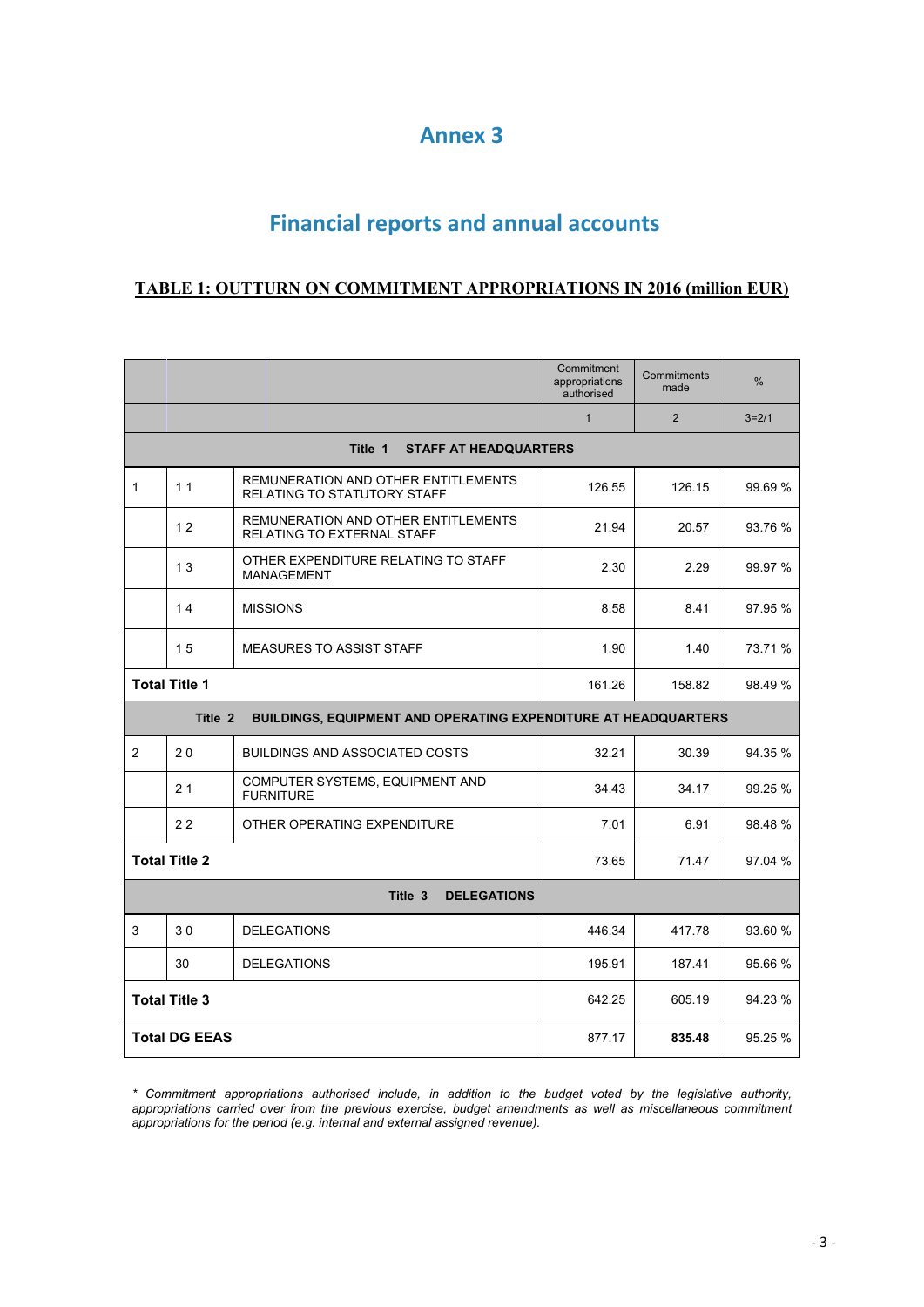#### **TABLE 2: OUTTURN ON PAYMENT APPROPRIATIONS IN 2016 (million EUR)**

|                |                      | Chapter                                                                   | Payment<br>appropriations<br>authorised * | <b>Payments</b><br>made | %         |
|----------------|----------------------|---------------------------------------------------------------------------|-------------------------------------------|-------------------------|-----------|
|                |                      |                                                                           | $\mathbf{1}$                              | $\overline{2}$          | $3 = 2/1$ |
|                |                      | Title 1<br><b>STAFF AT HEADQUARTERS</b>                                   |                                           |                         |           |
| $\mathbf{1}$   | 11                   | REMUNERATION AND OTHER ENTITLEMENTS RELATING TO<br><b>STATUTORY STAFF</b> | 126.55                                    | 126.15                  | 99.69 %   |
|                | 12                   | REMUNERATION AND OTHER ENTITLEMENTS RELATING TO<br><b>EXTERNAL STAFF</b>  | 22.17                                     | 20.48                   | 92.39 %   |
|                | 13                   | OTHER EXPENDITURE RELATING TO STAFF MANAGEMENT                            | 3.11                                      | 2.15                    | 69.09 %   |
|                | 14                   | <b>MISSIONS</b>                                                           | 10.62                                     | 8.12                    | 76.48%    |
|                | 15                   | <b>MEASURES TO ASSIST STAFF</b>                                           | 2.54                                      | 1.47                    | 57.78 %   |
|                | <b>Total Title 1</b> |                                                                           | 164.99                                    | 158.37                  | 95.99 %   |
|                |                      | BUILDINGS, EQUIPMENT AND OPERATING EXPENDITURE AT HEADQUARTERS<br>Title 2 |                                           |                         |           |
| $\overline{2}$ | 20                   | <b>BUILDINGS AND ASSOCIATED COSTS</b>                                     | 34.86                                     | 31.21                   | 89.55 %   |
|                | 21                   | COMPUTER SYSTEMS, EQUIPMENT AND FURNITURE                                 | 46.34                                     | 24.15                   | 52.10 %   |
|                | 22                   | OTHER OPERATING EXPENDITURE                                               | 8.87                                      | 6.63                    | 74.75 %   |
|                | <b>Total Title 2</b> |                                                                           | 90.06                                     | 61.99                   | 68.83%    |
|                |                      | Title 3<br><b>DELEGATIONS</b>                                             |                                           |                         |           |
| 3              | 30                   | <b>DELEGATIONS</b>                                                        | 497.94                                    | 410.77                  | 82.50 %   |
|                | 30                   | <b>DELEGATIONS</b>                                                        | 215.34                                    | 184.97                  | 85.90 %   |
|                | <b>Total Title 3</b> |                                                                           | 713.28                                    | 595.74                  | 83.52 %   |
|                | <b>Total DG EEAS</b> |                                                                           | 968.33                                    | 816.10                  | 84.28 %   |

*\* Payment appropriations authorised include, in addition to the budget voted by the legislative authority, appropriations carried over from the previous exercise, budget amendments as well as miscellaneous payment appropriations for the period (e.g. internal and external assigned revenue).*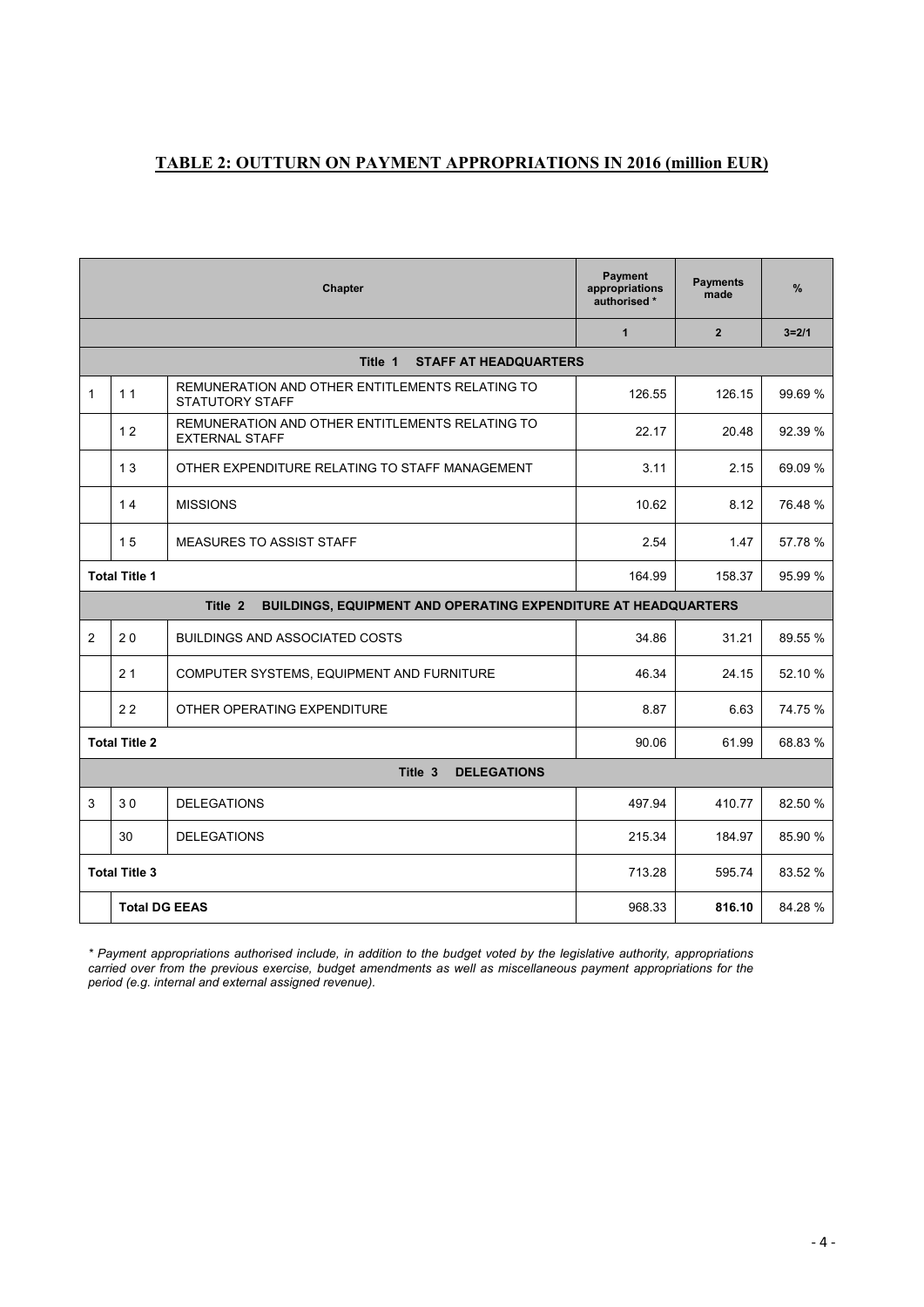#### **TABLE 3: BREAKDOWN OF COMMITMENTS TO BE SETTLED AT 31/12/2016 (million EUR)**

|                      |                                |                                                                                     |                     | 2016 Commitments to be settled |                 |                 | Commitments to<br>be settled from   | Total of commitments<br>to be settled at end | Total of<br>commitments to<br>be settled at end  |
|----------------------|--------------------------------|-------------------------------------------------------------------------------------|---------------------|--------------------------------|-----------------|-----------------|-------------------------------------|----------------------------------------------|--------------------------------------------------|
|                      |                                | Chapter                                                                             | Commitments<br>2016 | Payments 2016                  | <b>RAL 2016</b> | % to be settled | financial years<br>previous to 2016 | of financial year<br>2016(incl corrections)  | of financial year<br>2015 (incl.<br>corrections) |
|                      |                                |                                                                                     | $\overline{1}$      | $\overline{2}$                 | $3 = 1 - 2$     | $4=1-2/1$       | 5                                   | $6 = 3 + 5$                                  | $\overline{7}$                                   |
|                      |                                |                                                                                     |                     | Title 1: STAFF AT HEADQUARTERS |                 |                 |                                     |                                              |                                                  |
|                      | 11                             | <b>REMUNERATION AND OTHER</b><br>ENTITLEMENTS RELATING TO STATUTORY<br><b>STAFF</b> | 126.15              | 126.15                         | 0.00            | 0.00%           | 0.00                                | 0.00                                         | 0.00                                             |
|                      | 12                             | REMUNERATION AND OTHER<br><b>ENTITLEMENTS RELATING TO EXTERNAL</b><br><b>STAFF</b>  | 20.57               | 20.26                          | 0.31            | 1.49 %          | 0.00                                | 0.31                                         | 0.23                                             |
|                      | 13                             | OTHER EXPENDITURE RELATING TO STAFF<br><b>MANAGEMENT</b>                            | 2.29                | 1.43                           | 0.86            | 37.61 %         | 0.00                                | 0.86                                         | 0.82                                             |
|                      | 14                             | <b>MISSIONS</b>                                                                     | 8.41                | 6.32                           | 2.09            | 24.84 %         | 0.00                                | 2.09                                         | 2.03                                             |
|                      | MEASURES TO ASSIST STAFF<br>15 |                                                                                     | 1.40                | 1.00                           | 0.40            | 28.46 %         | 0.00                                | 0.40                                         | 0.64                                             |
| <b>Total Title 1</b> |                                |                                                                                     | 158.82              | 155.17                         | 3.66            | 2.30%           | 0.00                                | 3.66                                         | 3.72                                             |
|                      |                                | Title 2: BUILDINGS, EQUIPMENT AND OPERATING EXPENDITURE AT HEADQUARTERS             |                     |                                |                 |                 |                                     |                                              |                                                  |
| $\overline{2}$       | 20                             | <b>BUILDINGS AND ASSOCIATED COSTS</b>                                               | 30.39               | 28.78                          | 1.62            | 5.32 %          | 0.00                                | 1.62                                         | 2.64                                             |
|                      | 21                             | COMPUTER SYSTEMS, EQUIPMENT AND<br><b>FURNITURE</b>                                 | 34.17               | 13.04                          | 21.13           | 61.85%          | 0.00                                | 21.13                                        | 11.92                                            |
|                      | 22                             | OTHER OPERATING EXPENDITURE                                                         | 6.91                | 5.15                           | 1.76            | 25.49 %         | 0.00                                | 1.76                                         | 1.85                                             |
|                      | <b>Total Title 2</b>           |                                                                                     | 71.47               | 46.96                          | 24.51           | 34.29%          | 0.00                                | 24.51                                        | 16.41                                            |
|                      |                                |                                                                                     |                     | <b>Title 3: DELEGATIONS</b>    |                 |                 |                                     |                                              |                                                  |
| 3                    | l3 0                           | <b>DELEGATIONS</b>                                                                  | 417.77              | 365.21                         | 52.56           | 12.58 %         | 0.00                                | 52.56                                        | 51.59                                            |
|                      | 30                             | <b>DELEGATIONS</b>                                                                  | 187.41              | 168.56                         | 18.85           | 10.06 %         | 0.00                                | 18.85                                        | 21.61                                            |
|                      | <b>Total Title 3</b>           |                                                                                     | 605.18              | 533.77                         | 71.41           | 11.80%          | 0.00                                | 71.41                                        | 73.21                                            |
|                      |                                | <b>Total DG EEAS</b>                                                                | 835.48              | 735.90                         | 99.58           | 11.92 %         | 0.00                                | 99.58                                        | 93.34                                            |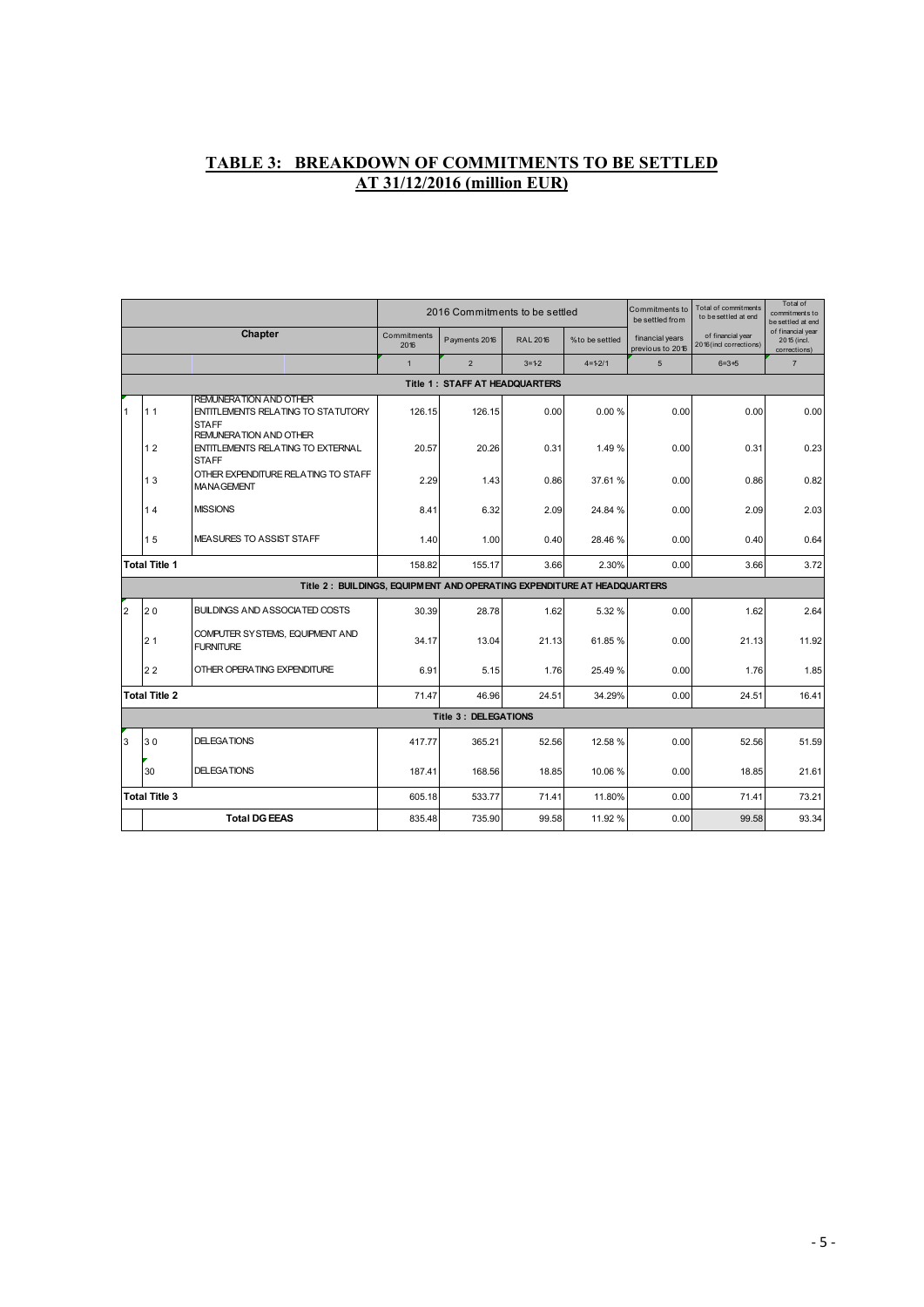#### **TABLE 4: BALANCE SHEET**

| <b>BALANCE SHEET</b>                           | 2016              | 2015              |
|------------------------------------------------|-------------------|-------------------|
| A.I. NON CURRENT ASSETS                        | 416,367,820.60    | 402,787,874.36    |
| A.I.1. Intangible Assets                       | 283,316.68        | 459,842.36        |
| A.I.2. Property, Plant and Equipment           | 337,437,225.68    | 338,520,210.38    |
| A.I.6. Non-Cur Exch Receiv & Non-Ex Recoverab  | 78,647,278.24     | 63,807,821.62     |
| A.I.7. OLD LT Pre-Financing                    | 0.00              | 0.00              |
| A.II. CURRENT ASSETS                           | 105,288,104.06    | 98,255,409.53     |
| A.I.2. Current Pre-Financing                   | 541,529.01        | 0.00              |
| A.II.3. Curr Exch Receiv & Non-Ex Recoverables | 53,219,919.80     | 51,939,167.32     |
| A.II.6. Cash and Cash Equivalents              | 51,526,655.25     | 46,316,242.21     |
| <b>ASSETS</b>                                  | 521,655,924.66    | 501,043,283.89    |
| P.I. NON CURRENT LIABILITIES                   | $-288,128,945.75$ | $-286,290,601.53$ |
| P.I.3. Non-Current Financial Liabilities       | $-288,128,945.75$ | $-286,290,601.53$ |
| P.II. CURRENT LIABILITIES                      | $-56,347,267.64$  | $-57,358,749.15$  |
| P.II.2. Current Provisions                     | 0.00              | $-61,000.00$      |
| P.II.3. Current Financial Liabilities          | $-1,219,584.00$   | $-1,203,006.92$   |
| P.II.4. Current Payables                       | $-31,568,090.11$  | $-35,345,423.02$  |
| P.II.5. Current Accrued Charges & Defrd Income | $-23,559,593.53$  | -20,749,319.21    |
| <b>LIABILITIES</b>                             | -344,476,213.39   | $-343,649,350.68$ |
|                                                |                   |                   |
| <b>NET ASSETS (ASSETS less LIABILITIES)</b>    | 177, 179, 711.27  | 157,393,933.21    |

| <b>ITOTAL</b>                            | 0.001             | 0.00              |
|------------------------------------------|-------------------|-------------------|
| Non-allocated central (surplus)/deficit* | $-19,785,778.03$  | $-10,152,179.41$  |
|                                          |                   |                   |
| P.III.2. Accumulated Surplus / Deficit   | $-157,393,933.24$ | $-147,241,753.80$ |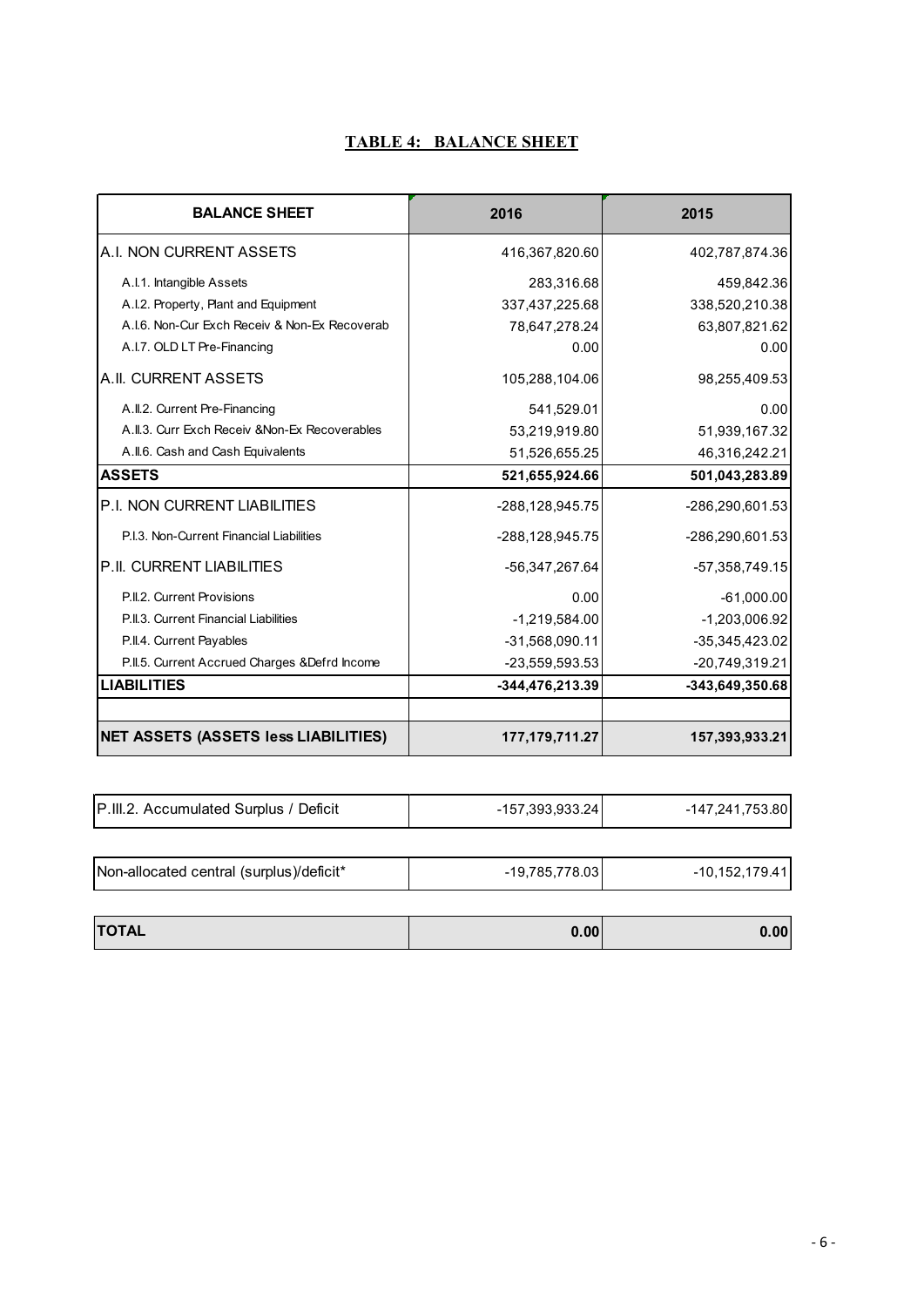#### **TABLE 5a: STATEMENT OF FINANCIAL PERFORMANCE**

| <b>STATEMENT OF FINANCIAL PERFORMANCE</b> | 2016                | 2015             |
|-------------------------------------------|---------------------|------------------|
| III.1 REVENUES                            | -851,535,725.50     | -826,638,807.23  |
| III.1.1. NON-EXCHANGE REVENUES            | -820,184,377.87     | -783,929,303.66  |
| III.1.1.6. OTHER NON-EXCHANGE REVENUES    | $-820, 184, 377.87$ | -783,929,303.66  |
| III.1.2. EXCHANGE REVENUES                | $-31,351,347.63$    | -42,709,503.57   |
| III.1.2.1. FINANCIAL INCOME               | $-98,663.68$        | -117,772.80      |
| III.1.2.2. OTHER EXCHANGE REVENUE         | $-31,252,683.95$    | -42,591,730.77   |
| III.2. EXPENSES                           | 831,749,947.44      | 816,486,627.79   |
| III.2. EXPENSES                           | 831,749,947.44      | 816,486,627.79   |
| III.2.10.OTHER EXPENSES                   | 382,843,523.04      | 384,446,449.10   |
| II.2.6. STAFF AND PENSION COSTS           | 441,392,065.71      | 423,541,155.17   |
| III.2.8. FINANCE COSTS                    | 7,514,358.69        | 8,499,023.52     |
| <b>STATEMENT OF FINANCIAL PERFORMANCE</b> | $-19,785,778.06$    | $-10,152,179.44$ |

#### **TABLE 5b: OFF-BALANCE SHEET**

| <b>OFF BALANCE</b>                         | 2016             | 2015             |
|--------------------------------------------|------------------|------------------|
| <b>OB.1. Contingent Assets</b>             | 13,424,504.36    | 2,275,616.10     |
| GR for performance                         | 1,090,929.71     | 1,184,291.67     |
| GR for pre-financing                       | 12,333,574.65    | 1,091,324.43     |
| OB.2. Contingent Liabilities               | $-491, 100.00$   | $-305,000.00$    |
| OB.2.7. CL Amounts relating to legal cases | $-491,100.00$    | $-305,000.00$    |
| OB.3. Other Significant Disclosures        | -411,380,582.37  | -388,236,167.63  |
| OB.3.2. Comm against app. not yet consumed | $-52,132,066.87$ | $-51,167,919.06$ |
| OB.3.3.7. Other contractual commitments    | 95,339,316.00    | 102,413,128.50   |
| OB.3.5. Operating lease commitments        | -454,587,831.50  | -439,481,377.07  |
| OB.4. Balancing Accounts                   | 398,447,178.01   | 386, 265, 551.53 |
| OB.4. Balancing Accounts                   | 398,447,178.01   | 386,265,551.53   |
| <b>OFF BALANCE</b>                         | 0.00             | 0.00             |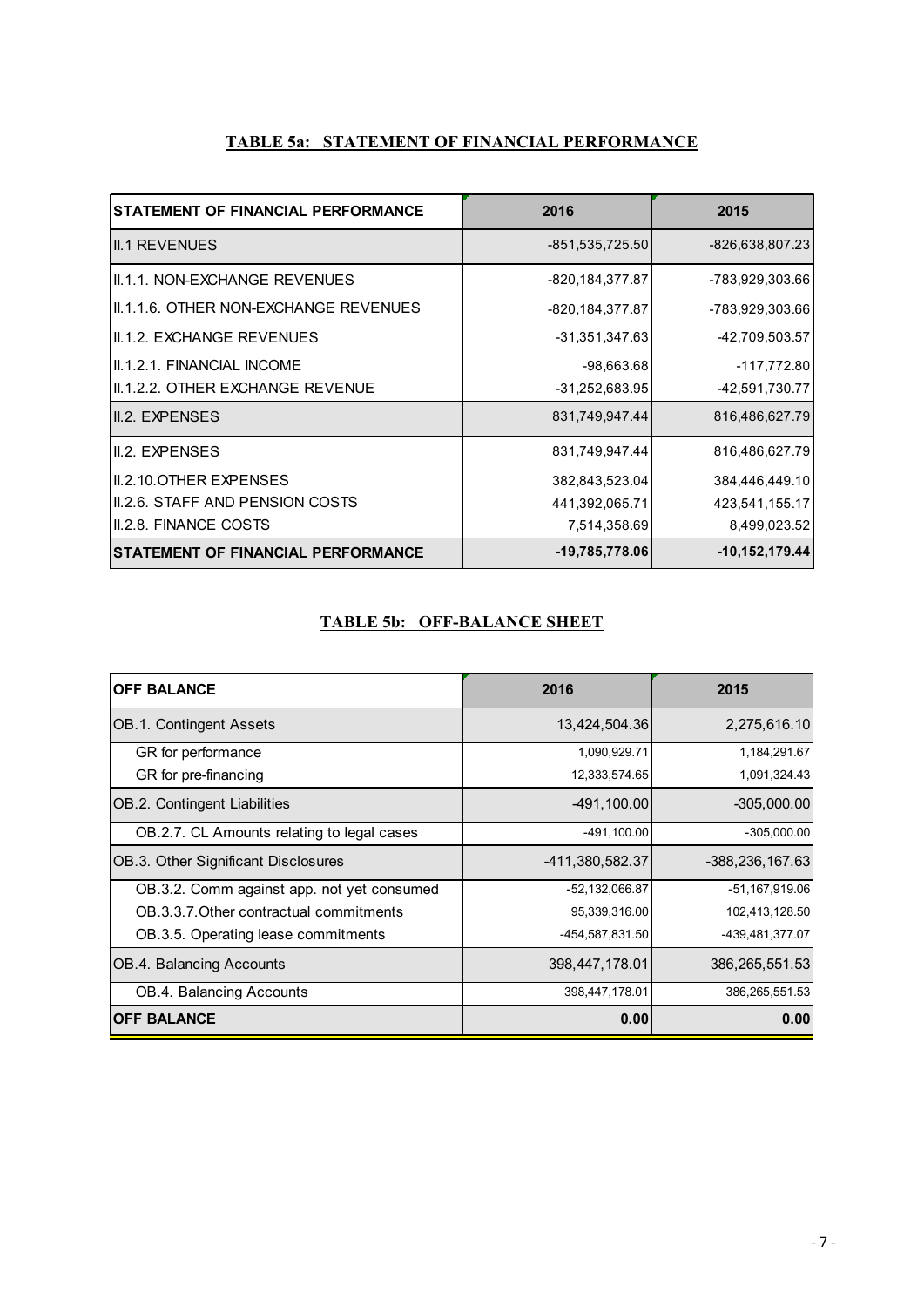| <b>Legal Times</b>                              |                                    |                                                   |            |                                           |                                       |            |                                           |
|-------------------------------------------------|------------------------------------|---------------------------------------------------|------------|-------------------------------------------|---------------------------------------|------------|-------------------------------------------|
| <b>Maximum</b><br><b>Payment Time</b><br>(Days) | <b>Total Number</b><br>of Payments | Nbr of<br><b>Payments</b><br>within Time<br>Limit | Percentage | Average<br><b>Payment Times</b><br>(Days) | <b>Nbr of Late</b><br><b>Payments</b> | Percentage | Average<br><b>Payment Times</b><br>(Days) |
| 1                                               | 1                                  |                                                   |            |                                           | 1                                     | 100.00%    | 19.00                                     |
| 2                                               | 1                                  |                                                   |            |                                           | $\mathbf{1}$                          | 100.00 %   | 6.00                                      |
| 3                                               | 13                                 |                                                   |            |                                           | 13                                    | 100.00%    | 18.17                                     |
| 4                                               | 28                                 |                                                   |            |                                           | 28                                    | 100.00 %   | 11.36                                     |
| 5                                               | 100                                |                                                   |            |                                           | 100                                   | 100.00 %   | 13.92                                     |
| 6                                               | 60                                 |                                                   |            |                                           | 60                                    | 100.00%    | 11.90                                     |
| $\overline{7}$                                  | 77                                 | 5                                                 | 6.49%      | 4.00                                      | 72                                    | 93.51 %    | 18.66                                     |
| 8                                               | 48                                 | 13                                                | 27.08%     | 6.67                                      | 35                                    | 72.92 %    | 15.38                                     |
| 9                                               | 5                                  |                                                   |            |                                           | 5                                     | 100.00%    | 25.20                                     |
| 10                                              | 88                                 | 25                                                | 28.41%     | 7.39                                      | 63                                    | 71.59 %    | 31.23                                     |
| 11                                              | 41                                 | $\mathbf{1}$                                      | 2.44 %     | 7.00                                      | 40                                    | 97.56 %    | 16.65                                     |
| 12                                              | 32                                 |                                                   |            |                                           | 32                                    | 100.00%    | 16.75                                     |
| 13                                              | 4                                  | $\mathbf{1}$                                      | 25.00 %    | 11.00                                     | 3                                     | 75.00 %    | 27.33                                     |
| 14                                              | 35                                 | $\overline{4}$                                    | 11.43%     | 7.33                                      | 31                                    | 88.57 %    | 25.95                                     |
| 15                                              | 46                                 |                                                   |            |                                           | 46                                    | 100.00%    | 35.03                                     |
| 16                                              | 16                                 | 4                                                 | 25.00 %    | 12.25                                     | 12                                    | 75.00 %    | 21.83                                     |
| 17                                              | 24                                 | 5                                                 | 20.83%     | 12.50                                     | 19                                    | 79.17%     | 23.05                                     |
| 18                                              | 22                                 |                                                   |            |                                           | 22                                    | 100.00 %   | 26.14                                     |
| 19                                              | 22                                 |                                                   |            |                                           | 22                                    | 100.00%    | 25.73                                     |
| 20                                              | 13                                 | $\overline{4}$                                    | 30.77%     | 15.17                                     | 9                                     | 69.23%     | 28.33                                     |
| 21                                              | $\mathbf{1}$                       |                                                   |            |                                           | $\mathbf{1}$                          | 100.00%    | 27.00                                     |
| 22                                              | 1                                  |                                                   |            |                                           | $\mathbf{1}$                          | 100.00%    | 53.00                                     |
| 23                                              | $\overline{c}$                     | $\mathbf{1}$                                      | 50.00 %    | 13.00                                     | $\mathbf{1}$                          | 50.00 %    | 27.00                                     |
| 24                                              | 3                                  | $\mathbf{1}$                                      | 33.33 %    | 19.00                                     | $\overline{c}$                        | 66.67%     | 26.00                                     |
| 27                                              | $\overline{7}$                     |                                                   |            |                                           | 7                                     | 100.00%    | 31.00                                     |
| 28                                              | 13                                 |                                                   |            |                                           | 13                                    | 100.00 %   | 33.00                                     |
| 29                                              | 18                                 | $\mathbf{1}$                                      | 5.56%      | 17.00                                     | 17                                    | 94.44 %    | 33.53                                     |
| 30                                              | 170,336                            | 136103                                            | 79.90 %    | 15.06                                     | 34,233                                | 20.10 %    | 49.20                                     |
| 31                                              | 1                                  |                                                   |            |                                           | 1                                     | 100.00%    | 38.00                                     |
| 32                                              | 4                                  | $\mathbf{1}$                                      | 25.00 %    | 10.00                                     | 3                                     | 75.00 %    | 43.00                                     |
| 33                                              | 21                                 | 8                                                 | 38.10 %    | 28.00                                     | 13                                    | 61.90 %    | 44.77                                     |
| 34                                              | 27                                 |                                                   |            |                                           | 27                                    | 100.00%    | 40.50                                     |
| 35                                              | $\overline{3}$                     | $\mathbf{1}$                                      | 33.33 %    | 31.00                                     | $\overline{2}$                        | 66.67%     | 48.50                                     |
| 36                                              | $\overline{20}$                    | 20                                                | 100.00%    | 30.40                                     |                                       |            |                                           |
| 37                                              | 11                                 | 11                                                | 100.00 %   | 33.00                                     |                                       |            |                                           |
| 43                                              | $\mathbf{1}$                       |                                                   |            |                                           | $\mathbf{1}$                          | 100.00 %   | 45.00                                     |
| 44                                              | 1                                  | $\mathbf{1}$                                      | 100.00%    | 44.00                                     |                                       |            |                                           |
| 45                                              | 250                                | 216                                               | 86.40%     | 22.61                                     | 34                                    | 13.60 %    | 66.80                                     |
| 51                                              | $\overline{2}$                     | $\mathbf{1}$                                      | 50.00 %    | 39.00                                     | $\mathbf{1}$                          | 50.00 %    | 82.00                                     |
| 60                                              | 859                                | 845                                               | 98.37 %    | 21.72                                     | 14                                    | 1.63%      | 95.04                                     |
| $\overline{75}$                                 | 6                                  | $\overline{4}$                                    | 66.67%     | 32.75                                     | $\overline{2}$                        | 33.33 %    | 254.00                                    |
| 90                                              | 151                                | 140                                               | 92.72%     | 17.21                                     | 11                                    | 7.28 %     | 157.92                                    |
|                                                 |                                    |                                                   |            |                                           |                                       |            |                                           |
| <b>Total Number of</b>                          | 172,414                            | 137,416                                           | 79.70%     |                                           | 34,998                                | 20.30 %    |                                           |
| <b>Payments</b><br><b>Average Net</b>           |                                    |                                                   |            |                                           |                                       |            |                                           |
| <b>Payment Time</b>                             | 21.95                              |                                                   |            | 15.12                                     |                                       |            | 48.75                                     |
| <b>Average Gross</b><br><b>F</b> Payment Time   | 22.05                              |                                                   |            | 15.21                                     |                                       |            | 48.89                                     |

### **TABLE 6: AVERAGE PAYMENT TIMES 2016**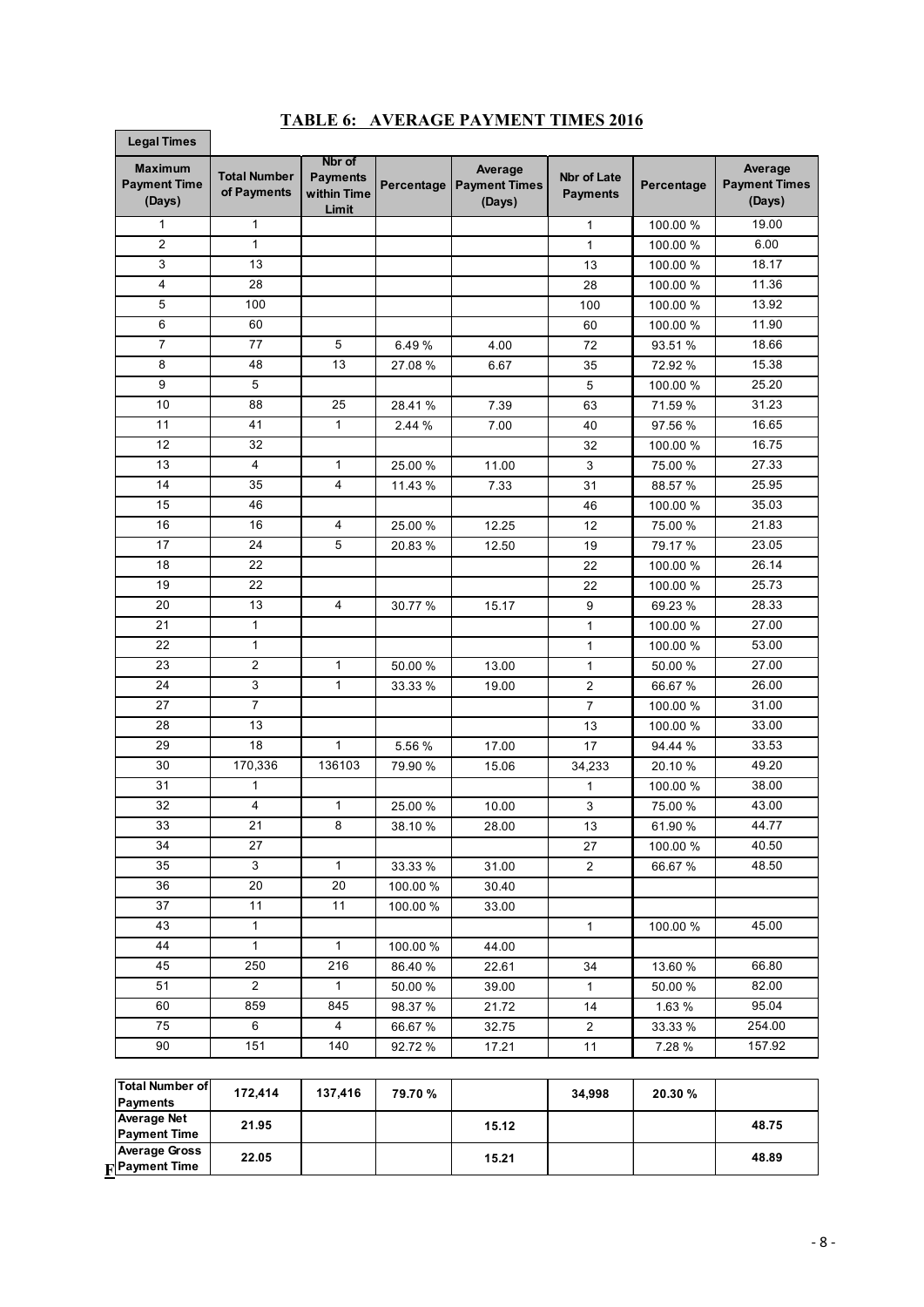#### **TABLE 6: AVERAGE PAYMENT TIMES FOR 2016 (continued)**

| <b>Target Times</b>                         |                                    |                                                    |            |                                           |                                       |            |                                           |
|---------------------------------------------|------------------------------------|----------------------------------------------------|------------|-------------------------------------------|---------------------------------------|------------|-------------------------------------------|
| <b>Target Payment</b><br>Time (Days)        | <b>Total Number</b><br>of Payments | Nbr of<br><b>Payments</b><br>within<br>Target Time | Percentage | Average<br><b>Payment Times</b><br>(Days) | <b>Nbr of Late</b><br><b>Payments</b> | Percentage | Average<br><b>Payment Times</b><br>(Days) |
| 20                                          | 14                                 | 9                                                  | 64.29 %    | 11.38                                     | 5                                     | 35.71 %    | 40.60                                     |
| 30                                          | 1,337                              | 996                                                | 74.50 %    | 18.71                                     | 341                                   | 25.50 %    | 46.23                                     |
|                                             |                                    |                                                    |            |                                           |                                       |            |                                           |
| <b>Total Number of</b><br>Payments          | 1,351                              | 1,005                                              | 74.39 %    |                                           | 346                                   | 25.61%     |                                           |
| <b>Average Net</b><br><b>Payment Time</b>   | 25.68                              |                                                    |            | 18.64                                     |                                       |            | 46.15                                     |
| <b>Average Gross</b><br><b>Payment Time</b> | 26.72                              |                                                    |            | 19.69                                     |                                       |            | 47.13                                     |

| <b>Suspensions</b>                                             |                                                        |                                           |                             |                                       |                                           |                      |                             |
|----------------------------------------------------------------|--------------------------------------------------------|-------------------------------------------|-----------------------------|---------------------------------------|-------------------------------------------|----------------------|-----------------------------|
| <b>Average Report</b><br>Approval<br><b>Suspension</b><br>Days | Average<br><b>Payment</b><br><b>Suspension</b><br>Days | Number of<br>Suspended<br><b>Payments</b> | % of Total<br><b>Number</b> | lTotal Number of l<br><b>Payments</b> | Amount of<br>Suspended<br><b>Payments</b> | % of Total<br>Amount | <b>Total Paid</b><br>Amount |
|                                                                | 26                                                     | 869                                       | 0.50%                       | 172.414                               | 10,686,564.54                             | 1.35 %               | 794,286,398.16              |

|              | Late Interest paid in 2016 |                                             |                     |  |  |  |  |  |
|--------------|----------------------------|---------------------------------------------|---------------------|--|--|--|--|--|
| <b>DG</b>    | <b>GL Account</b>          | <b>Description</b>                          | <b>Amount (Eur)</b> |  |  |  |  |  |
| <b>IEEAS</b> | 65010000                   | Interest expense on late payment of charges | 518.90              |  |  |  |  |  |
| <b>EEAS</b>  | 65010100                   | Interest on late payment of charges New FR  | 51 722.35           |  |  |  |  |  |
|              |                            |                                             | 52 241.25           |  |  |  |  |  |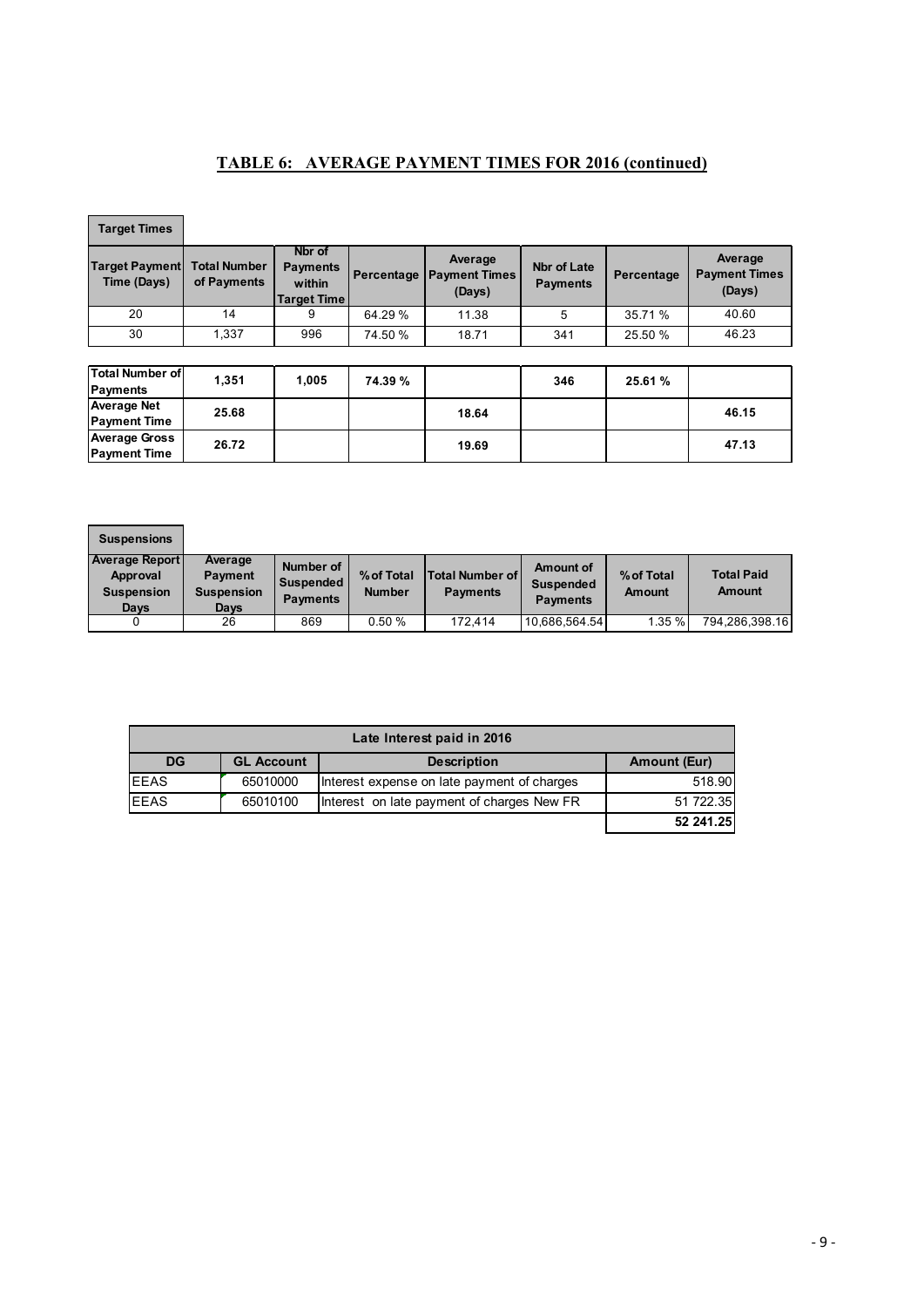#### **TABLE 7: SITUATION ON REVENUE AND INCOME IN 2016 (million EUR)**

 $\lambda$   $\lambda$ 

|    |                                                                                                          |                 | Revenue and income recognized |                |                 | Revenue and income cashed from |                | Outstanding |
|----|----------------------------------------------------------------------------------------------------------|-----------------|-------------------------------|----------------|-----------------|--------------------------------|----------------|-------------|
|    | Chapter                                                                                                  | Current year RO | Carried over RO               | Total          | Current Year RO | Carried over RO                | Total          | balance     |
|    |                                                                                                          | $\overline{1}$  | $\overline{2}$                | $3 = 1 + 2$    | $\overline{4}$  | $5\overline{)}$                | $6 = 4 + 5$    | $7 = 3 - 6$ |
| 40 | <b>DEDUCTIONS FROM STAFF REMUNERATION</b>                                                                | 26,153,929.48   | 0.00                          | 26,153,929.48  | 26,153,929.48   | 0.00                           | 26,153,929.48  | 0.00        |
| 41 | CONTRIBUTIONS TO THE PENSION SCHEME                                                                      | 18,855,137.74   | 0.00                          | 18,855,137.74  | 18,855,137.74   | 0.00                           | 18,855,137.74  | 0.00        |
| 50 | PROCEEDS FROM THE SALE OF MOVABLE AND<br><b>IMMOVABLE PROPERTY</b>                                       | 288,093.56      | 0.00                          | 288,093.56     | 288,093.56      | 0.00                           | 288,093.56     | 0.00        |
| 51 | PROCEEDS FROM LETTING AND HIRING                                                                         | 3,484,826.92    | 0.00                          | 3,484,826.92   | 3,446,837.53    | 0.00                           | 3,446,837.53   | 37,989.39   |
| 52 | REVENUE FROM INVESTMENTS OR LOANS GRANTED.<br><b>BANK AND OTHER INTEREST</b>                             | 54.901.13       | 0.00                          | 54,901.13      | 54,901.13       | 0.00                           | 54,901.13      | 0.00        |
| 55 | REVENUE FROM THE PROCEEDS OF SERVICES<br>SUPPLIED AND WORK CARRIED OUT                                   | 30,201,216.77   | 0.00                          | 30,201,216.77  | 30,002,378.94   | 0.00                           | 30,002,378.94  | 198,837.83  |
| 57 | OTHER CONTRIBUTIONS AND REFUNDS IN<br>CONNECTION WITH THE ADMINISTRATIVE OPERATION<br>OF THE INSTITUTION | 189,299,708.80  | 571,136.56                    | 189,870,845.36 | 188,652,414.08  | 563,863.58                     | 189,216,277.66 | 654,567.70  |
| 59 | Autres recettes provenant de la gestion administrative                                                   | 212,639.11      | 0.00                          | 212,639.11     | 212,639.11      | 0.00                           | 212,639.11     | 0.00        |
| 70 | Autres intérêts de retard                                                                                | 1,474.49        | 0.00                          | 1,474.49       | 1,474.49        | 0.00                           | 1,474.49       | 0.00        |
| 90 | Recettes diverses                                                                                        | $-36.05$        | 0.00                          | $-36.05$       | $-36.05$        | 0.00                           | $-36.05$       | 0.00        |
|    | <b>Total DG EEAS</b>                                                                                     | 268,551,891.95  | 571,136.56                    | 269,123,028.51 | 267,667,770.01  | 563,863.58                     | 268,231,633.59 | 891,394.92  |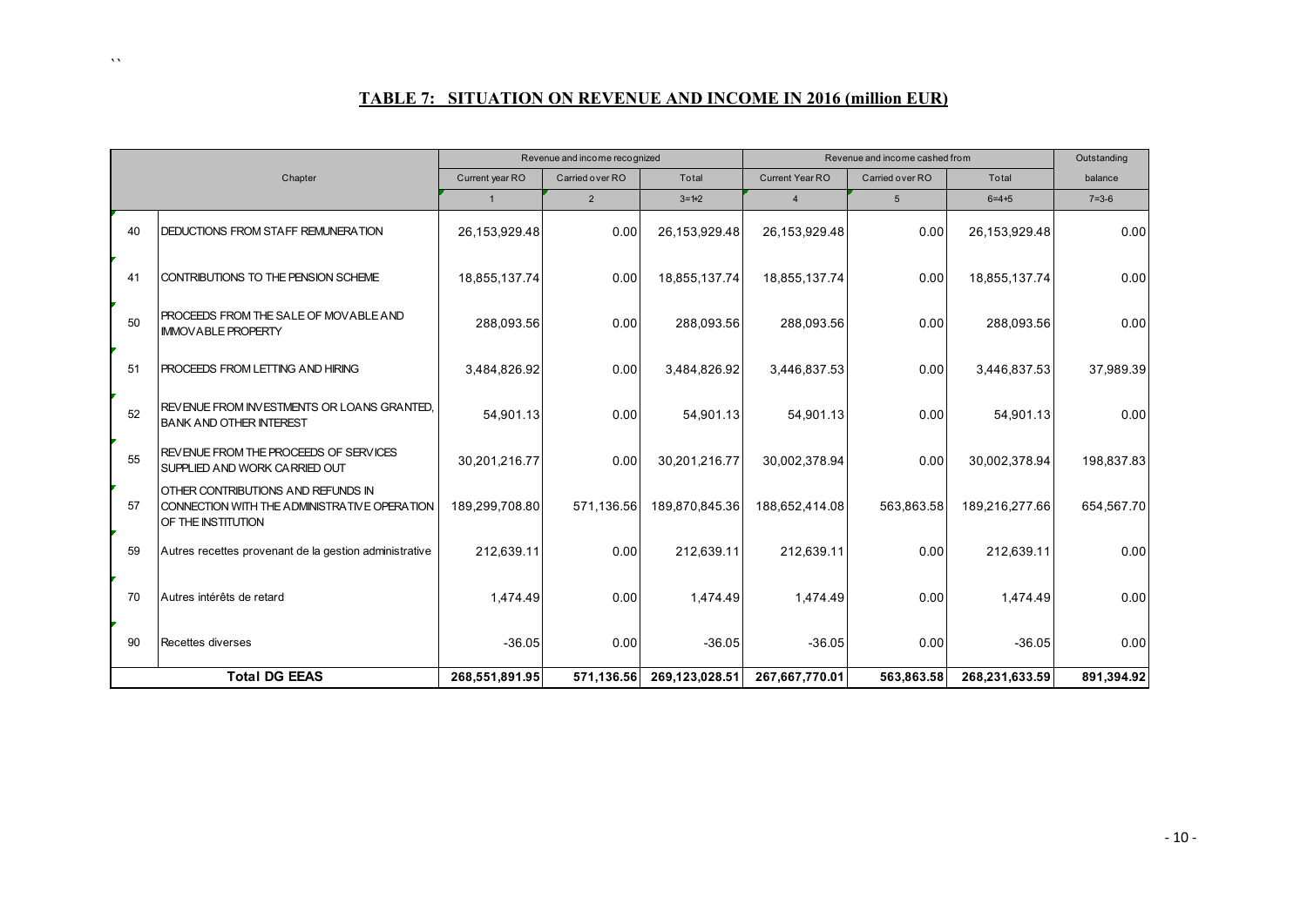#### **TABLE 8: RECOVERY ON UNDUE PAYMENTS**

(number of recoveries corresponding amounts in EUR)

| <b>INCOME BUDGET</b><br><b>RECOVERY ORDERS</b><br><b>ISSUED IN 2016</b> | Error      |                  | <b>Irregularity</b> |                  | <b>Total undue</b><br> payments recovered |                  | Total transactions in recovery<br>context(incl. non-qualified) |                  | % Qualified/Total RC |                  |
|-------------------------------------------------------------------------|------------|------------------|---------------------|------------------|-------------------------------------------|------------------|----------------------------------------------------------------|------------------|----------------------|------------------|
| Year of Origin<br>(commitment)                                          | <b>Nbr</b> | <b>RO Amount</b> | <b>Nbr</b>          | <b>RO Amount</b> | <b>Nbr</b>                                | <b>RO Amount</b> | <b>Nbr</b>                                                     | <b>RO Amount</b> | <b>Nbr</b>           | <b>RO Amount</b> |
| 2011                                                                    |            |                  |                     | 605.312.18       |                                           | 605,312.18       |                                                                | 605,648.18       | 75.00%               | 99.94%           |
| 2013                                                                    |            |                  | 6                   | 22.484.86        | 6                                         | 22.484.86        |                                                                | 30.476.12        | 75.00%               | 73.78%           |
| 2014                                                                    |            |                  | 14                  | 47.789.71        | 14                                        | 47.789.71        | 25                                                             | 65.078.12        | 56.00%               | 73.43%           |
| 2015                                                                    | 13         | 3.862.56         | 3                   | 17.269.12        | 16                                        | 21.131.68        | 20                                                             | 442.515.80       | 80.00%               | 4.78%            |
| No Link                                                                 |            |                  | 16                  | 66.867.79        | 16                                        | 66.867.79        | 160                                                            | 209,874,573.08   | 10.00%               | 0.03%            |
| Sub-Total                                                               | 13         | 3,862.56         | 42                  | 759.723.66       | 55                                        | 763.586.22       | 217                                                            | 211,018,291.30   | 25.35%               | 0.36%            |

 $\bar{\lambda}$ 

| <b>EXPENSES BUDGET</b>                    | Error      |          | <b>Irregularity</b> |            | <b>OLAF Notified</b> |        | Total undue payments<br>recovered |            | <b>Total transactions in</b><br>recovery context(incl. non-<br>qualified) |                | % Qualified/Total RC |        |
|-------------------------------------------|------------|----------|---------------------|------------|----------------------|--------|-----------------------------------|------------|---------------------------------------------------------------------------|----------------|----------------------|--------|
|                                           | <b>Nbr</b> | Amount   | <b>Nbr</b>          | Amount     | <b>Nbr</b>           | Amount | <b>Nbr</b>                        | Amount     | <b>Nbr</b>                                                                | Amount         | <b>Nbr</b>           | Amount |
| <b>INCOME LINES IN</b><br><b>INVOICES</b> |            |          |                     |            |                      |        |                                   |            | 8                                                                         | 5,824.28       |                      |        |
| NON ELIGIBLE IN COST<br><b>CLAIMS</b>     |            |          |                     |            |                      |        |                                   |            |                                                                           |                |                      |        |
| <b>CREDIT NOTES</b>                       | 4          | 1.127.01 |                     |            |                      |        | 4                                 | 1,127.01   | 55                                                                        | 219.734.55     | 7.27%                | 0.51%  |
| Sub-Total                                 | 4          | 1,127.01 |                     |            |                      |        | 4                                 | 1,127.01   | 63                                                                        | 225,558.83     | 6.35%                | 0.50%  |
|                                           |            |          |                     |            |                      |        |                                   |            |                                                                           |                |                      |        |
| <b>GRAND TOTAL</b>                        | 17         | 4.989.57 | 42                  | 759,723.66 |                      |        | 59                                | 764.713.23 | 280                                                                       | 211,243,850.13 | 21.07%               | 0.00%  |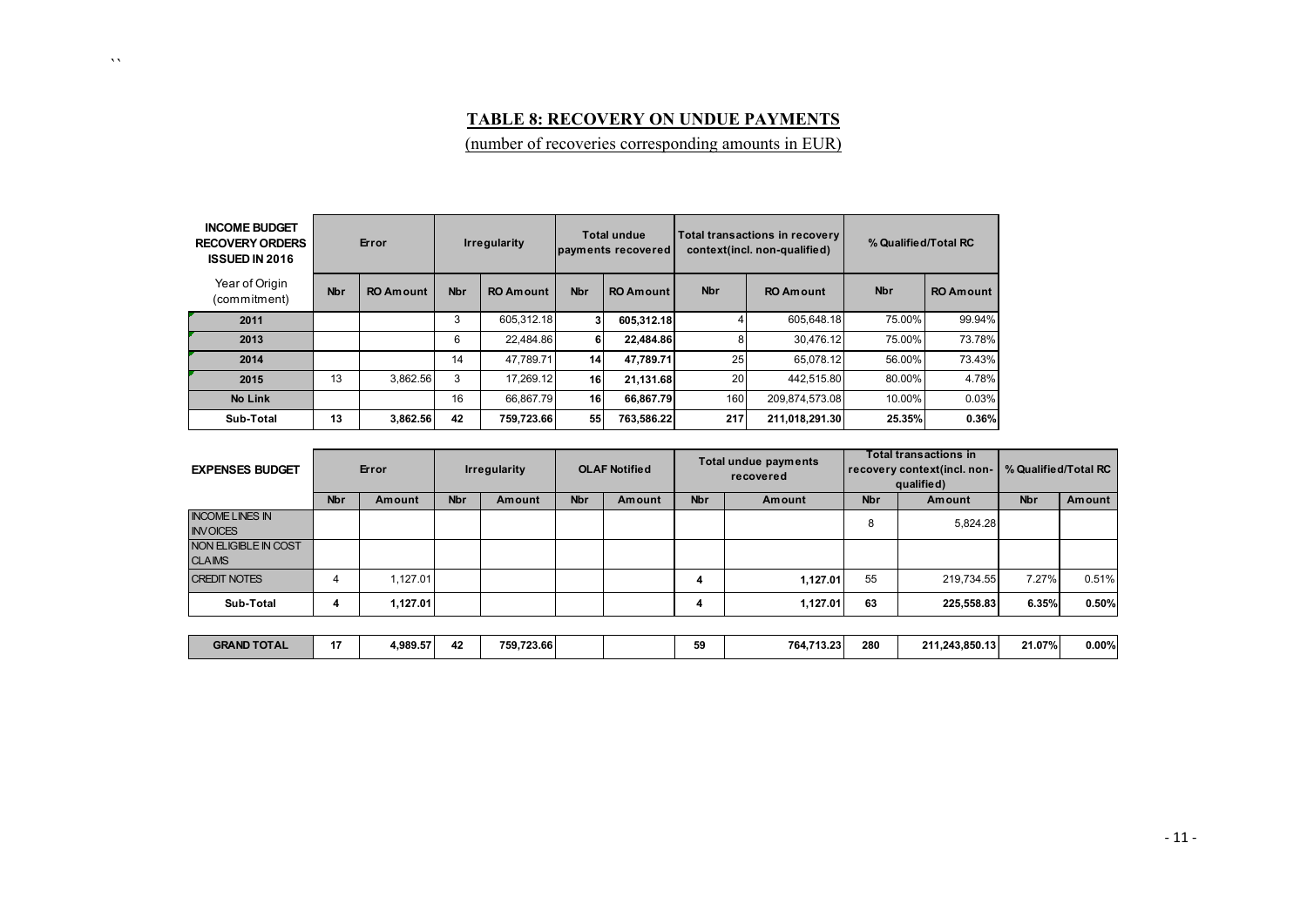|      | Number at<br>01/01/2016 | Number at<br> 31/12/2016 | <b>Evolution</b> | <b>Open Amount</b><br>(Eur) at<br>01/01/2016 | <b>Open Amount</b><br>(Eur) at 31/12/2016 | <b>Evolution</b> |
|------|-------------------------|--------------------------|------------------|----------------------------------------------|-------------------------------------------|------------------|
| 2012 |                         |                          | 0.00%            | 9.449.78                                     | 9,449.78                                  | 0.00 %           |
| 2014 |                         |                          | $-100.00%$       | 4,993.03                                     |                                           | $-100.00%$       |
| 2015 | 24                      | 3 <sup>l</sup>           | $-87.50%$        | 597,983.39                                   | 10,422.37                                 | $-98.26%$        |
| 2016 |                         | 11                       |                  |                                              | 901,713.61                                |                  |
|      | 26                      | 15 <sup>1</sup>          | $-42.31%$        | 612,426.20                                   | 921,585.76                                | 50.48%           |

### **TABLE 9: AGEING BALANCE OF RECOVERY ORDERS AT 31/12/2016**

 $\vec{X}$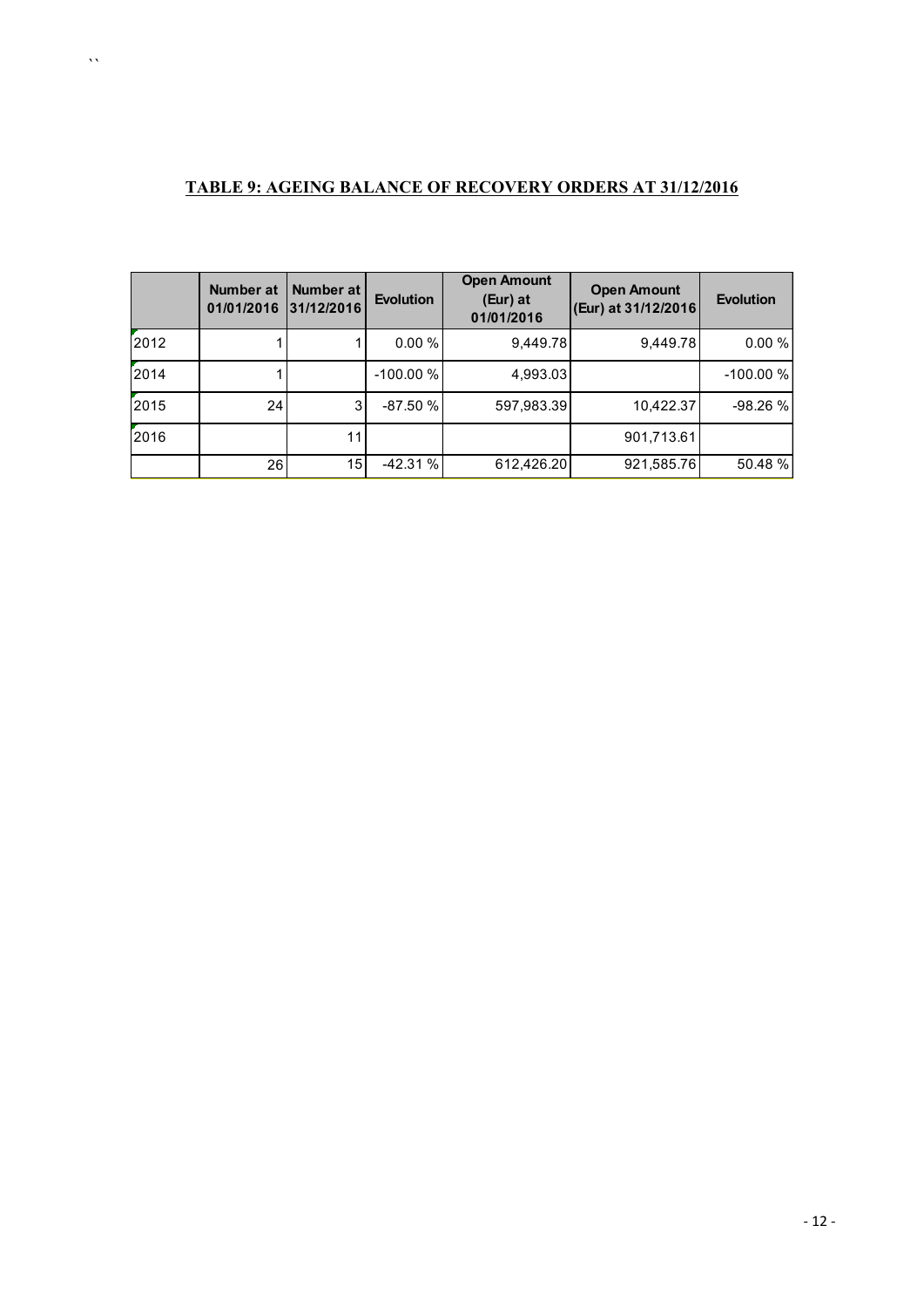#### **TABLE 10: RECOVERY ORDER WAIVER >= EUR 100,000 in 2016**

NONE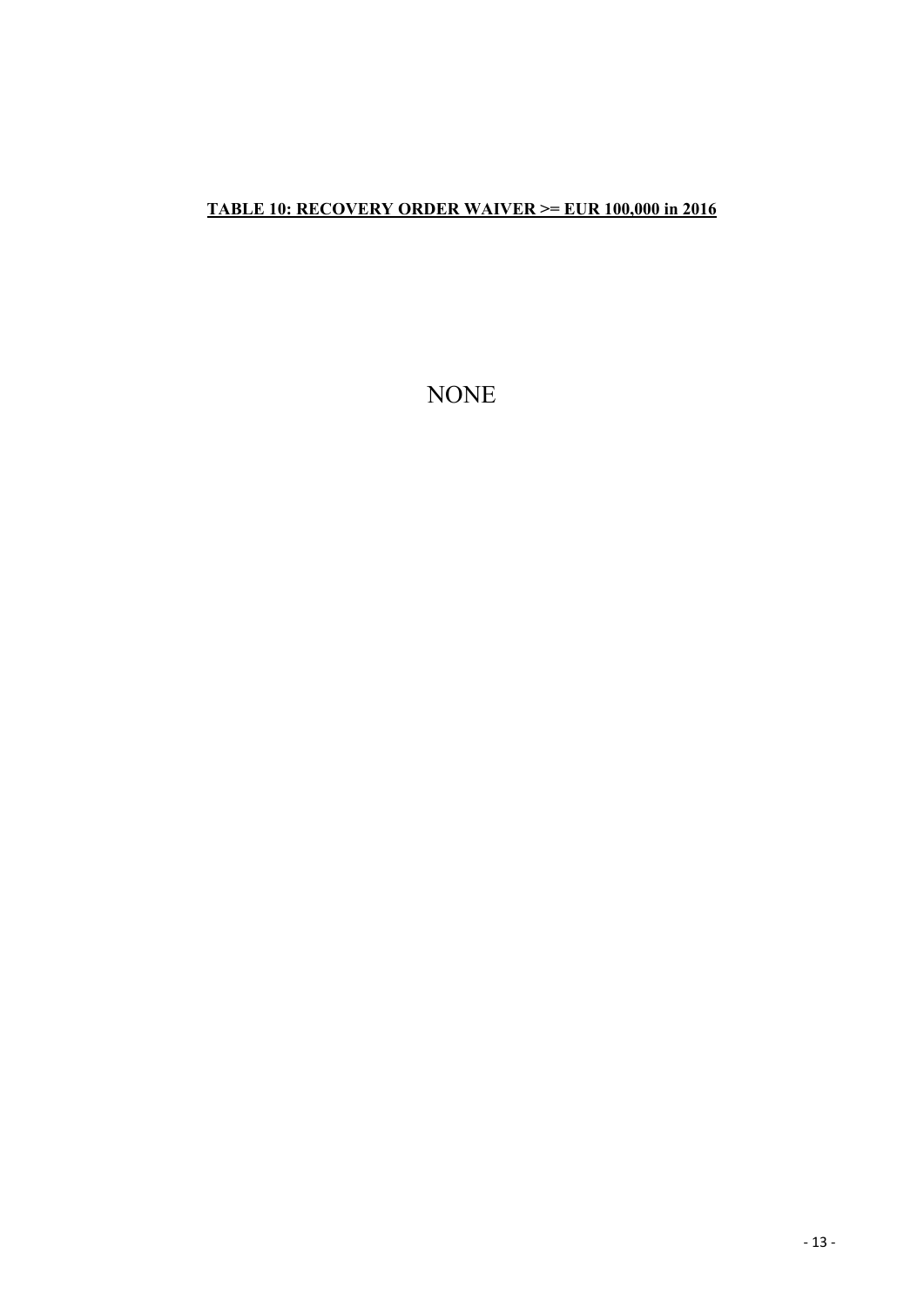## **Table 11: Census of negotiated procedures – 2016 (excluding building contracts)**

## **Procurement > EUR 60,000**

## **Summary by legal base**

| <b>Negotiated</b><br><b>Procedure Legal</b><br>base | Number of<br><b>Procedures</b> | Amount $(\epsilon)$ |
|-----------------------------------------------------|--------------------------------|---------------------|
| Art. $134.1(b)$                                     | 3                              | 1,337,304.69        |
| Art. $134.1(c)$                                     | 2                              | 787,046.00          |
| Art. $135.1(a)$                                     | 3                              | 3,785,422.00        |
| <b>Total</b>                                        | 8                              | 5,909,772.69        |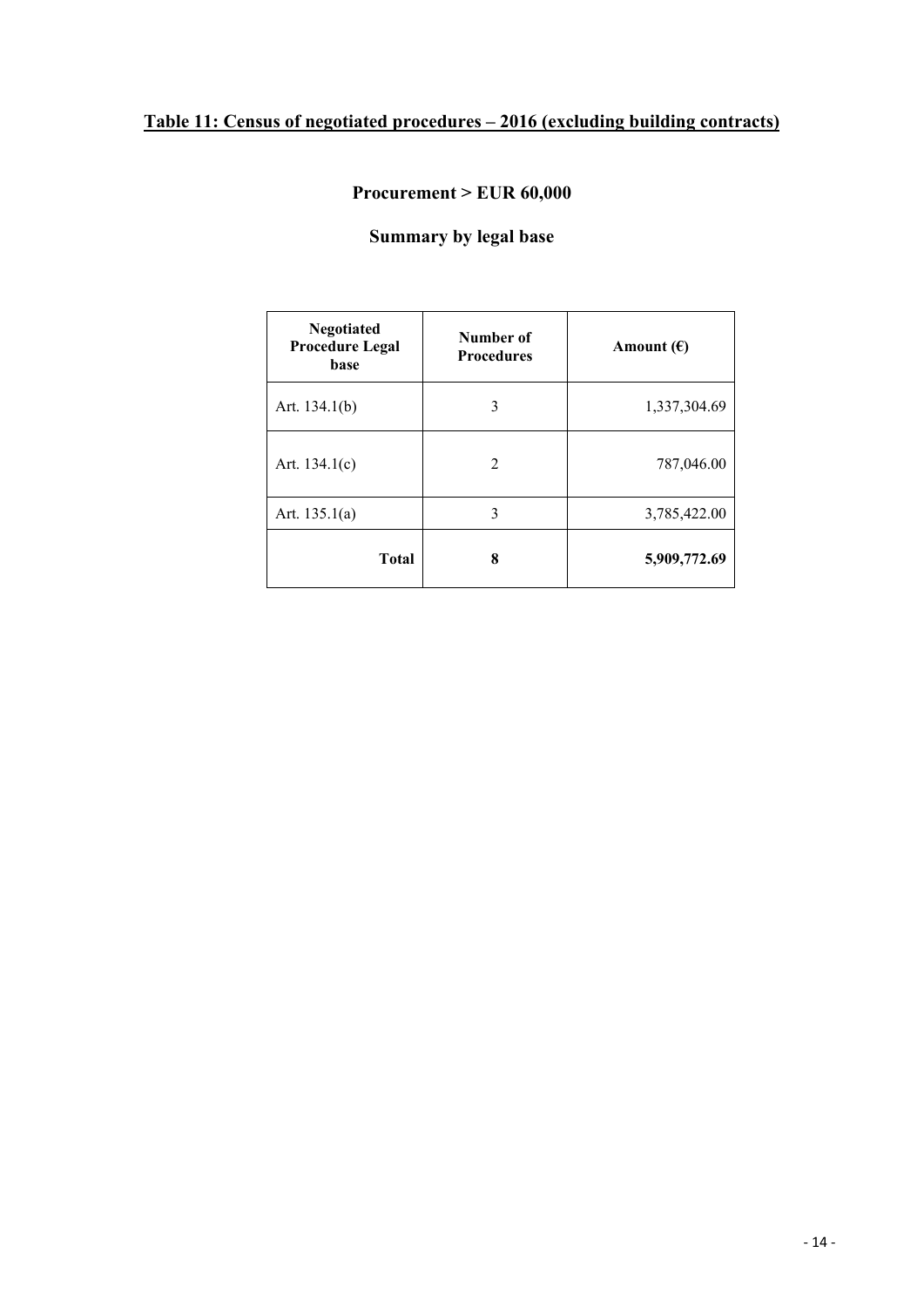|                | <b>Contract Reference</b> | <b>Delegation</b>         | <b>Description</b>    | <b>Contractor Name</b>                                                  | Amount in<br><b>EUR</b> | <b>Duration</b> |
|----------------|---------------------------|---------------------------|-----------------------|-------------------------------------------------------------------------|-------------------------|-----------------|
| 1              | 30-CE-0844888/00-53       | Angola                    | Rent of accommodation | PAULO GOUVEIA                                                           | 367,380                 | 3 years         |
| $\overline{2}$ | 30-CE-0844912/00-91       | Angola                    | Rent of accommodation | DE VASCONCELOS TEIXEIRA DO LAGO DE<br><b>CARVALHO</b>                   | 508,644                 | 3 years         |
| 3              | 30-CE-0845774/00-03       | Angola                    | Rent of accommodation | <b>MANITA DE OLIVEIRA MENDES</b>                                        | 380,340                 | 3 years         |
| 4              | 30-CE-0831240/00-50       | Argentina                 | Rent of residence     | <b>BONEO</b>                                                            | 379,051                 | 3 years         |
| 5              | 30-CE-0830234/00-79       | Bangladesh                | Rent of office space  | SHAHABUDDIN, NAZIMUDDIN, ASHRAF<br>UDDIN, SIDDIQUE & MOHAMMAD GIASUDDIN | 9,296,288               | 20 years        |
| 6              | 30-CE-0845505/00-80       | Bosnia and<br>Herzegovina | Rent of office space  | <b>KOKANOVIC</b>                                                        | 327,999                 | 53<br>months    |
| 7              | 30-CE-0837496/00-73       | <b>Brazil</b>             | Rent of office space  | <b>HRDINA</b>                                                           | 41,656                  | 3 years         |
| 8              | 30-CE-0841243/00-26       | Botswana                  | Rent of accommodation | W.N. INVESTMENTS LIMITED                                                | 61,105                  | 4 years         |
| 9              | 30-CE-0841244/00-53       | Botswana                  | Rent of accommodation | SYPOL INVESTMENTS PROPRIETARY LIMITED                                   | 66,845                  | 4 years         |
| 10             | 30-CE-0845303/00-23       | Suisse -<br>WTO/Geneva    | Rent of residence     | <b>GARZOTTI</b>                                                         | 437,811                 | 4 years         |
| 11             | 30-CE-0854203/00-17       | Suisse -<br>UN/Geneva     | Rent of residence     | BERNARD NICOD GENEVE SA                                                 | 357,372                 | 2 years         |
| 12             | 30-CE-0837495/00-46       | Chile                     | Rent of residence     | <b>HAVIV</b>                                                            | 540,000                 | 4 years         |
| 13             | 30-CE-0765654/00-12       | China                     | Rent of office space  | BEIJING FEIYU MICRO-ELECRONIC CO. LTD                                   | 4,407,908               | 4 years         |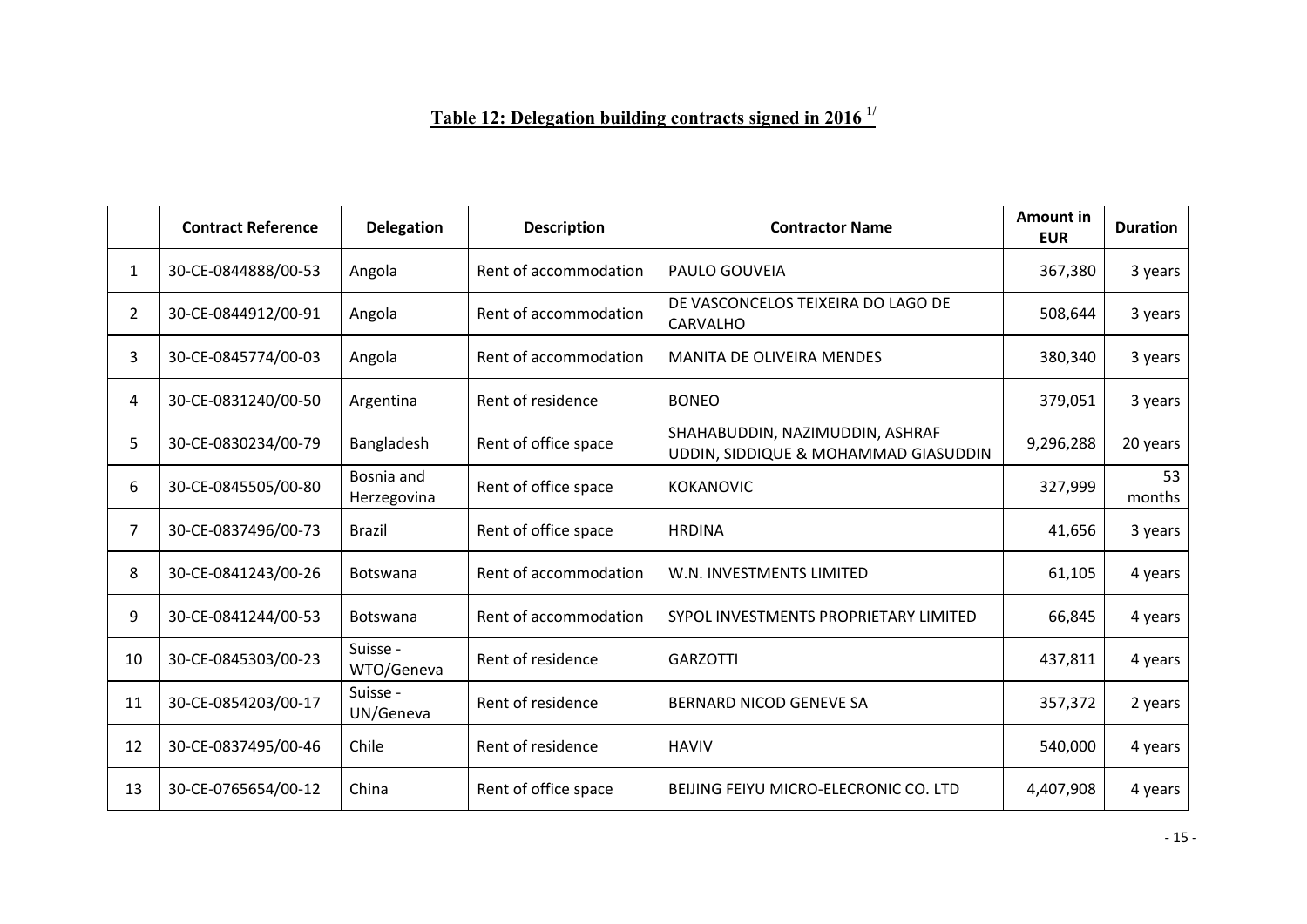|    | <b>Contract Reference</b> | <b>Delegation</b>      | <b>Description</b>    | <b>Contractor Name</b>                                                      | <b>Amount in</b><br><b>EUR</b> | <b>Duration</b> |
|----|---------------------------|------------------------|-----------------------|-----------------------------------------------------------------------------|--------------------------------|-----------------|
| 14 | 30-CE-0836366/00-70       | Cameroun               | Rent of accommodation | YOMI TCHATO                                                                 | 64,394                         | 4 years         |
| 15 | 30-CE-0850435/00-93       | Cameroun               | Rent of accommodation | SOCIETE NATIONALE D'INVESTISSEMENT                                          | 88,672                         | 4 years         |
| 16 | 30-CE-0849735/00-74       | Congo -<br>Brazzaville | Rent of accommodation | SOCIETE CIVIL IMMOBILIER NOKI                                               | 493,935                        | 4 years         |
| 17 | 30-CE-0840129/00-25       | Cuba                   | Rent of accommodation | REPUBLICA DE CUBA                                                           | 195,766                        | 4 years         |
| 18 | 30-CE-0832179/00-02       | Eritrea                | Rent of accommodation | <b>GHEBREMEDHIN TSADWA</b>                                                  | 83,520                         | 4 years         |
| 19 | 30-CE-0832180/00-84       | Eritrea                | Rent of accommodation | <b>NEGUSSE</b>                                                              | 84,000                         | 8 years         |
| 20 | 30-CE-0824811/00-30       | Fiji Islands           | Rent of accommodation | PERMAL                                                                      | 103,104                        | 4 years         |
| 21 | 30-CE-0825128/00-45       | Fiji Islands           | Rent of accommodation | <b>QUAI HOI</b>                                                             | 122,055                        | 4 years         |
| 22 | 30-CE-0825133/00-41       | Fiji Islands           | Rent of accommodation | <b>KUMAR</b>                                                                | 103,824                        | 4 years         |
| 23 | 30-CE-0824810/00-03       | Fiji Islands           | Rent of accommodation | <b>ERASITO</b>                                                              | 85,608                         | 4 years         |
| 24 | 30-CE-0825129/00-72       | Fiji Islands           | Rent of accommodation | <b>BSP LIFE FIJI LIMITED</b>                                                | 92,383                         | 4 years         |
| 25 | 30-CE-0825508/00-80       | Fiji Islands           | Rent of accommodation | KELTON INVESTMENTS LIMITED                                                  | 121,277                        | 4 years         |
| 26 | 30-CE-0825506/00-26       | Fiji Islands           | Rent of accommodation | SEAVULA                                                                     | 123,657                        | 4 years         |
| 27 | 30-CE-0825507/00-53       | Fiji Islands           | Rent of accommodation | VUSONIWAILALA                                                               | 91,541                         | 4 years         |
| 28 | 30-CE-0825893/00-13       | Fiji Islands           | Rent of accommodation | TRUSTEES FOR FIJI OF THE CHURCH OF<br><b>ENGLAND - DIOCESE OF POLYNESIA</b> | 52,950                         | 2 years         |
| 29 | 30-CE-0812510/00-62       | Guinea -<br>Conakry    | Rent of accommodation | SOCIETE D'INVESTISSEMENT DES PROJET S<br>DOMICILIAIRES ET CONSTRUCTION SA   | 93,600                         | 2 years         |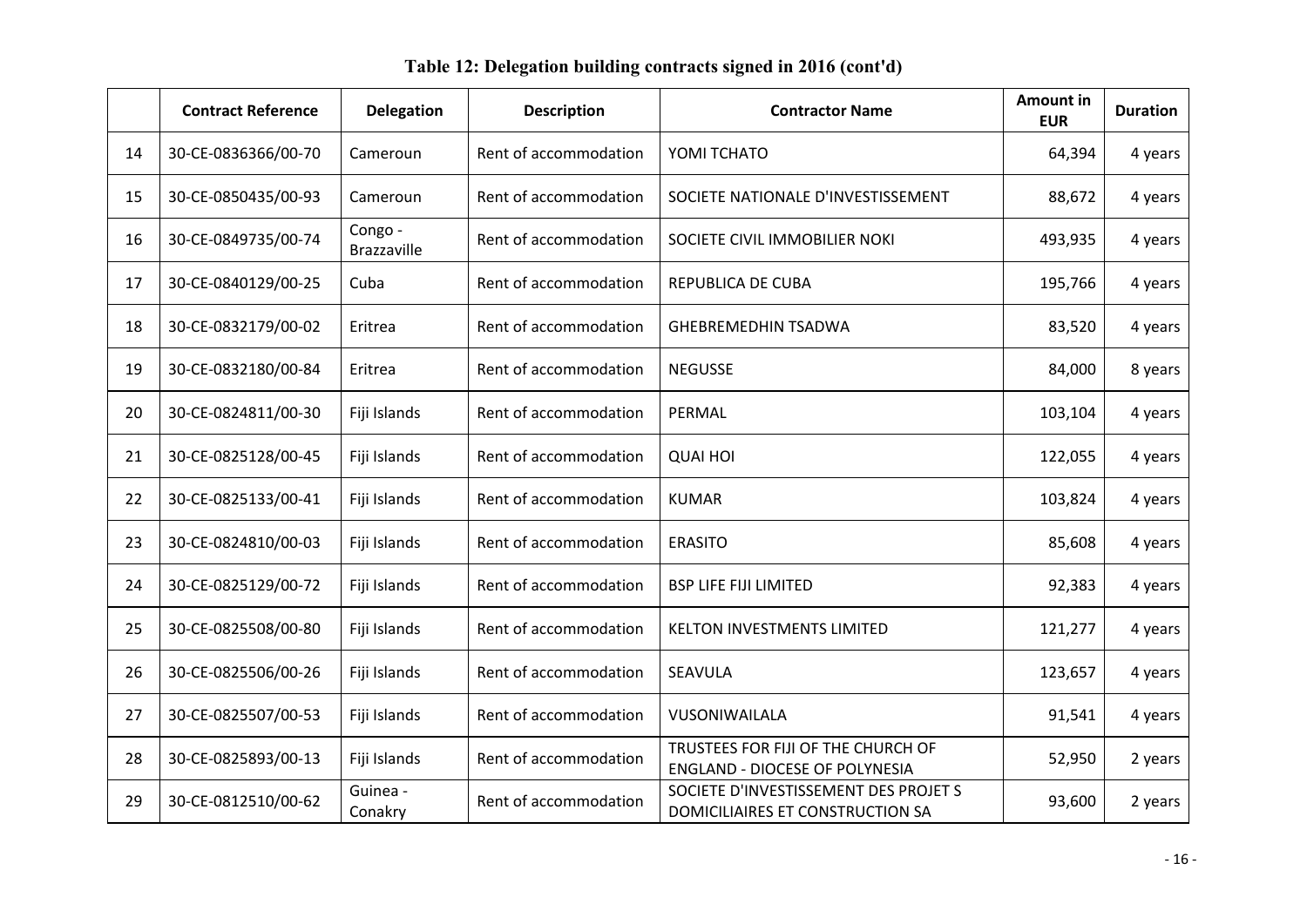|    | <b>Contract Reference</b> | <b>Delegation</b>   | <b>Description</b>    | <b>Contractor Name</b>                                                      | <b>Amount in</b><br><b>EUR</b> | <b>Duration</b> |
|----|---------------------------|---------------------|-----------------------|-----------------------------------------------------------------------------|--------------------------------|-----------------|
| 30 | 30-CE-0835267/00-02       | Guinea -<br>Conakry | Rent of accommodation | SOCIETE D'INVESTISSEMENT DES PROJET S<br>DOMICILIAIRES ET CONSTRUCTION SA   | 450,000                        | 6 years         |
| 31 | 30-CE-0805066/00-93       | Guinea - Bissau     | Rent of residence     | FUNDACAO GUINEENSE PARA O DESENVOLV<br><b>IMENTO EMPRESARIAL INDUSTRIAL</b> | 78,000                         | x years         |
| 32 | 30-CE-0845643/00-18       | Guinea - Bissau     | Rent of accommodation | SAVKOVIC LIMA GOMES                                                         | 72,000                         | 4 years         |
| 33 | 30-CE-0845783/00-10       | Guinea - Bissau     | Rent of accommodation | <b>SAVKOVIC LIMA GOMES</b>                                                  | 72,000                         | 4 years         |
| 34 | 30-CE-0845888/00-01       | Guinea - Bissau     | Rent of accommodation | <b>CORREIA ANDRADE TAVARES</b>                                              | 69,600                         | 4 years         |
| 35 | 30-CE-0846407/00-32       | Guinea - Bissau     | Rent of accommodation | <b>SEIDI</b>                                                                | 54,000                         | 3 years         |
| 36 | 30-CE-0846752/00-23       | Guinea - Bissau     | Rent of accommodation | FUNDACAO GUINEENSE PARA O DESENVOLV<br><b>IMENTO EMPRESARIAL INDUSTRIAL</b> | 72,000                         | 4 years         |
| 37 | 30-CE-0847268/00-14       | Guinea - Bissau     | Rent of accommodation | FUNDACAO GUINEENSE PARA O DESENVOLV<br><b>IMENTO EMPRESARIAL INDUSTRIAL</b> | 72,000                         | 4 years         |
| 38 | 30-CE-0847269/00-41       | Guinea - Bissau     | Rent of accommodation | <b>LOPES RODRIGUES</b>                                                      | 51,840                         | 3 years         |
| 39 | 30-CE-0844317/00-23       | Hong-Kong           | Rent of accommodation | <b>SURE RICH PROPERTIES LIMITED</b>                                         | 226,078                        | 2 years         |
| 40 | 30-CE-0844319/00-77       | Hong-Kong           | Rent of accommodation | MID-LEVELS PORTFOLIO (AIGBURTH) LTD                                         | 351,538                        | 2 years         |
| 41 | 30-CE-0844310/00-28       | Hong-Kong           | Rent of office space  | ST JOHN S BUILDING LIMITED                                                  | 1,503,135                      | 2 years         |
| 42 | 30-CE-0844311/00-55       | Hong-Kong           | Rent of accommodation | THE REPULSE BAY COMPANY, LIMITED                                            | 328,157                        | 2 years         |
| 43 | 30-CE-0829844/00-50       | Haiti               | Rent of accommodation | DE LESPINASSE                                                               | 148,324                        | 3 years         |
| 44 | 30-CE-0836653/00-08       | Haiti               | Rent of accommodation | NATIONALE D'ASSURANCE SA                                                    | 220,123                        | 4 years         |
| 45 | 30-CE-0836654/00-35       | Haiti               | Rent of accommodation | NATIONALE D'ASSURANCE SA                                                    | 198,111                        | 4 years         |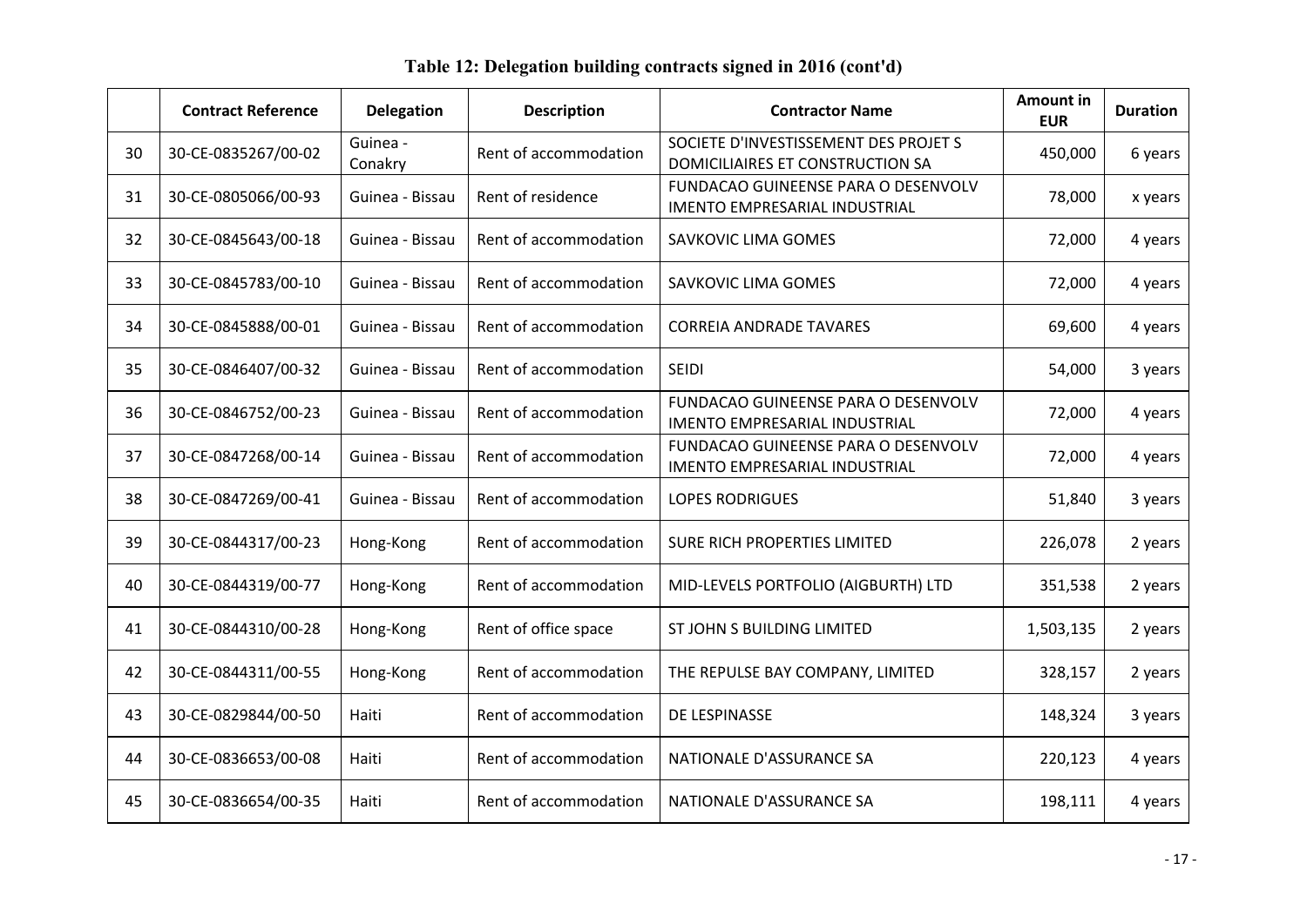|    | <b>Contract Reference</b> | <b>Delegation</b> | <b>Description</b>    | <b>Contractor Name</b>                                  | <b>Amount in</b><br><b>EUR</b> | <b>Duration</b> |
|----|---------------------------|-------------------|-----------------------|---------------------------------------------------------|--------------------------------|-----------------|
| 46 | 30-CE-0797829/00-17       | India             | Rent of office space  | SHARMA                                                  | 1,347,837                      | 3 years         |
| 47 | 30-CE-0831244/00-61       | India             | Rent of residence     | JAISWAL                                                 | 992,865                        | 3 years         |
| 48 | 30-CE-0844061/00-75       | Jamaica           | Rent of accommodation | <b>CHANG</b>                                            | 72,000                         | 3 years         |
| 49 | 30-CE-0844802/00-07       | Jamaica           | Rent of office space  | <b>TUT</b>                                              | 43,282                         | 1 year          |
| 50 | 30-CE-0844807/00-45       | Jamaica           | Rent of accommodation | <b>RAYNOR</b>                                           | 50,400                         | 1 year          |
| 51 | 30-CE-0844808/00-72       | Jamaica           | Rent of accommodation | <b>MJM LIMITED</b>                                      | 136,800                        | 3 years         |
| 52 | 30-CE-0844846/00-57       | Jamaica           | Rent of office space  | PRIME ASSET MANAGEMENT LIMITED                          | 823,273                        | 3 years         |
| 53 | 30-CE-0844848/00-14       | Jamaica           | Rent of accommodation | <b>CAMPBELL</b>                                         | 38,400                         | 1 year          |
| 54 | 30-CE-0833506/00-25       | Kazakhstan        | Rent of office space  | LIMITED LIABILITY PARTNERSHIP TEMIR<br>ARGYMAK          | 388,297                        | 1 year          |
| 55 | 30-CE-0843506/00-17       | Kyrgyzstan        | Rent of office space  | ORION HOTELS LLC                                        | 816,064                        | 4 years         |
| 56 | 30-CE-0834805/00-96       | Laos              | Rent of residence     | SISOUPHANH                                              | 11,850                         | 6 months        |
| 57 | 30-CE-0847454/00-69       | Laos              | Rent of residence     | CAMCE INVESTMENT (LAO) CO LTD                           | 179,274                        | 3 years         |
| 58 | 30-CE-0835103/00-28       | Liberia           | Rent of office space  | JOSEPH JENKINS ROBERTS EDUCATIONAL<br><b>FOUNDATION</b> | 1,345,807                      | 20 years        |
| 59 | 30-CE-0837702/00-03       | Liberia           | Rent of accommodation | <b>PARKER</b>                                           | 132,074                        | 3 years         |
| 60 | 30-CE-0813218/00-76       | Libya             | Rent of office space  | <b>NEIFAR</b>                                           | 56,153                         | 1 year          |
| 61 | 30-CE-0813546/00-80       | Libya             | Rent of office space  | <b>NEIFAR</b>                                           | 34,678                         | 2 year          |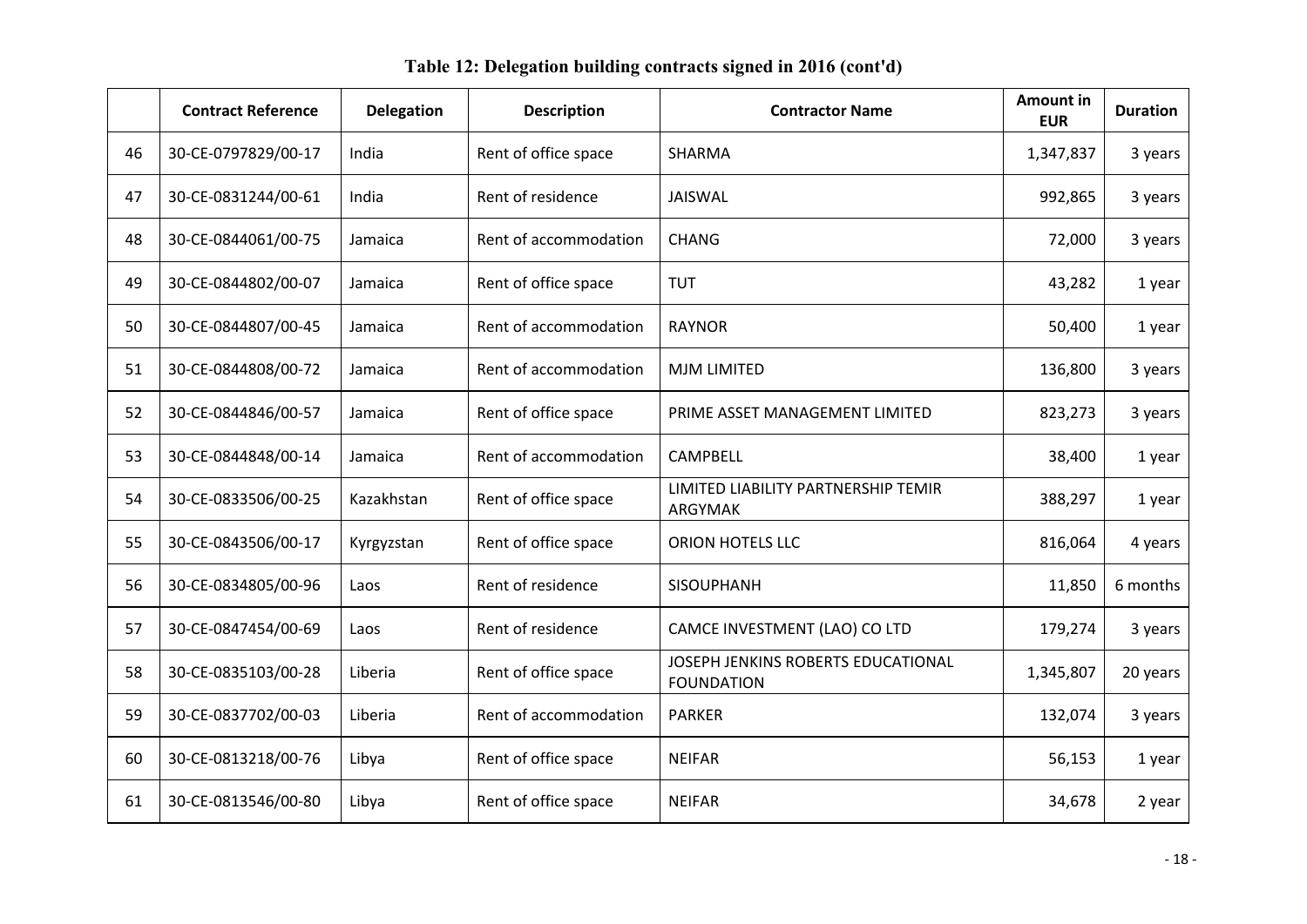|    | <b>Contract Reference</b> | <b>Delegation</b> | <b>Description</b>    | <b>Contractor Name</b>            | <b>Amount in</b><br><b>EUR</b> | <b>Duration</b> |
|----|---------------------------|-------------------|-----------------------|-----------------------------------|--------------------------------|-----------------|
| 62 | 30-CE-0814101/00-42       | Sri-Lanka         | Rent of accommodation | JAYATILAKE                        | 86,564                         | 4 years         |
| 63 | 30-CE-0841017/00-29       | Sri-Lanka         | Rent of accommodation | LORA PROPERTIES TWO (PVT) LIMITED | 42,015                         | 2 years         |
| 64 | 30-CE-0799991/00-82       | Moldova           | Rent of residence     | <b>VISNEA</b>                     | 216,000                        | 2 years         |
| 65 | 30-CE-0819499/00-66       | Madagascar        | Rent of residence     | RANARIVELO                        | 42,000                         | 1 year          |
| 66 | 30-CE-0833362/00-21       | <b>FYROM</b>      | Rent of residence     | POPOVIKJ POPOVIC                  | 52,800                         | 10<br>months    |
| 67 | 30-CE-0848587/00-56       | <b>FYROM</b>      | Rent of residence     | <b>TAHIRI BESIMI</b>              | 168,000                        | 4 years         |
| 68 | 30-CE-0854054/00-17       | Mali              | Rent of accommodation | <b>NIANGADO</b>                   | 58,540                         | 4 years         |
| 69 | 30-CE-0830883/00-37       | Myanmar           | Rent of accommodation | <b>HTAY WIN</b>                   | 230,727                        | 3 years         |
| 70 | 30-CE-0833507/00-52       | Myanmar           | Rent of accommodation | <b>HEIN</b>                       | 86,400                         | 1 year          |
| 71 | 30-CE-0834332/00-61       | Myanmar           | Rent of accommodation | THINN THINN KHINE                 | 191,174                        | 3 years         |
| 72 | 30-CE-0834334/00-18       | Myanmar           | Rent of accommodation | <b>NYUNT</b>                      | 91,586                         | 1 year          |
| 73 | 30-CE-0834363/00-93       | Myanmar           | Rent of accommodation | <b>HTAY NWE</b>                   | 70,870                         | 1 year          |
| 74 | 30-CE-0834392/00-71       | Myanmar           | Rent of residence     | <b>WIN</b>                        | 317,400                        | 1 year          |
| 75 | 30-CE-0834394/00-28       | Myanmar           | Rent of accommodation | <b>WIN</b>                        | 198,000                        | 3 years         |
| 76 | 30-CE-0834396/00-82       | Myanmar           | Rent of accommodation | AYE                               | 232,100                        | 3 years         |
| 77 | 30-CE-0834776/00-20       | Myanmar           | Rent of accommodation | <b>LWIN AUNG</b>                  | 252,000                        | 3 years         |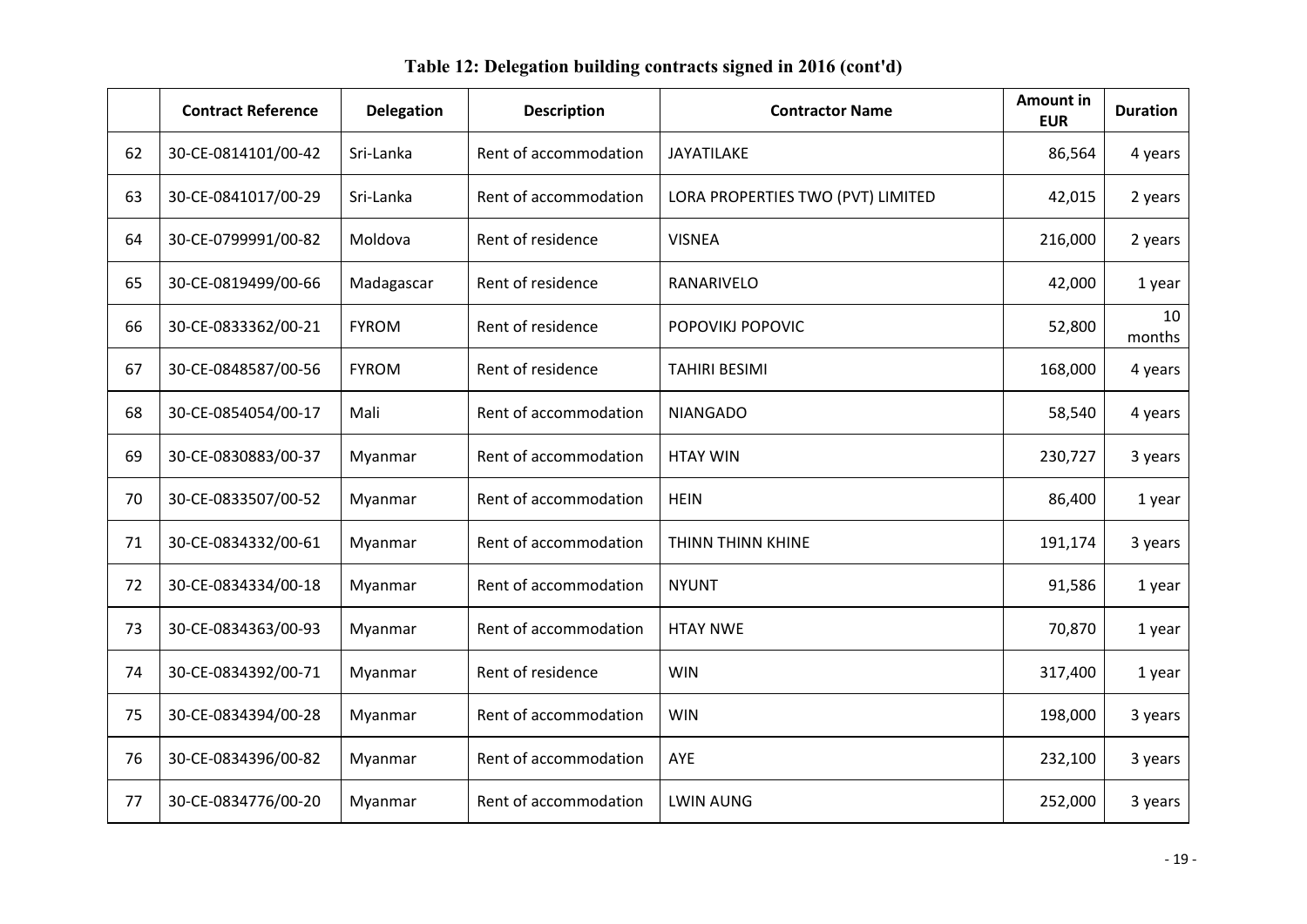|    | <b>Contract Reference</b> | <b>Delegation</b> | <b>Description</b>    | <b>Contractor Name</b>                                   | <b>Amount in</b><br><b>EUR</b> | <b>Duration</b> |
|----|---------------------------|-------------------|-----------------------|----------------------------------------------------------|--------------------------------|-----------------|
| 78 | 30-CE-0839281/00-88       | Myanmar           | Rent of accommodation | KHUN ZAW PO AUNG                                         | 103,827                        | 1 year          |
| 79 | 30-CE-0844474/00-02       | Myanmar           | Rent of accommodation | <b>KYAW LINN</b>                                         | 71,483                         | 1 year          |
| 80 | 30-CE-0850254/00-34       | Myanmar           | Rent of accommodation | <b>SWE AYE</b>                                           | 222,137                        | 3 years         |
| 81 | 30-CE-0845490/00-07       | Malawi            | Rent of accommodation | FENCHURCH ENGINEERING SERVICES LTD                       | 85,960                         | 4 years         |
| 82 | 30-CE-0845491/00-34       | Malawi            | Rent of accommodation | KAMBAUWA WIRIMA                                          | 112,534                        | 4 years         |
| 83 | 30-CE-0846651/00-43       | Malawi            | Rent of accommodation | MKANDAWIRE                                               | 86,564                         | 4 years         |
| 84 | 30-CE-0846718/00-49       | Malawi            | Rent of accommodation | DANGA INVESTMENTS LIMITED                                | 95,948                         | 4 years         |
| 85 | 30-CE-0842981/00-18       | Malaysia          | Rent of office space  | TAN & TAN REALTY SDN BHD                                 | 14,822                         | 1 year          |
| 86 | 30-CE-0843502/00-06       | Malaysia          | Rent of office space  | TAN & TAN REALTY SDN BHD                                 | 276,289                        | 3 years         |
| 87 | 30-CE-0844132/00-50       | Malaysia          | Rent of residence     | <b>BINTI ABDULLAH</b>                                    | 305,244                        | 6 years         |
| 88 | 30-CE-0829633/00-83       | Nigeria           | Rent of accommodation | LE BRISTOL LIMITED                                       | 61,317                         | 1 year          |
| 89 | 30-CE-0835618/00-59       | Nigeria           | Rent of accommodation | LE BRISTOL LIMITED                                       | 61,317                         | 1 year          |
| 90 | 30-CE-0836581/00-06       | Nigeria           | Rent of accommodation | AYONETE INVESTMENT SERVICES LIMITED                      | 327,114                        | 1 year          |
| 91 | 30-CE-0836601/00-75       | Nigeria           | Rent of accommodation | KHAMAR PROPERTIES DEVELOPMENT COMPA<br><b>NY LIMITED</b> | 54,103                         | 1 year          |
| 92 | 30-CE-0839837/00-89       | Nigeria           | Rent of accommodation | KHAMAR PROPERTIES DEVELOPMENT COMPA<br><b>NY LIMITED</b> | 54,103                         | 1 year          |
| 93 | 30-CE-0839861/00-29       | Nigeria           | Rent of accommodation | LE BRISTOL LIMITED                                       | 61,317                         | 1 year          |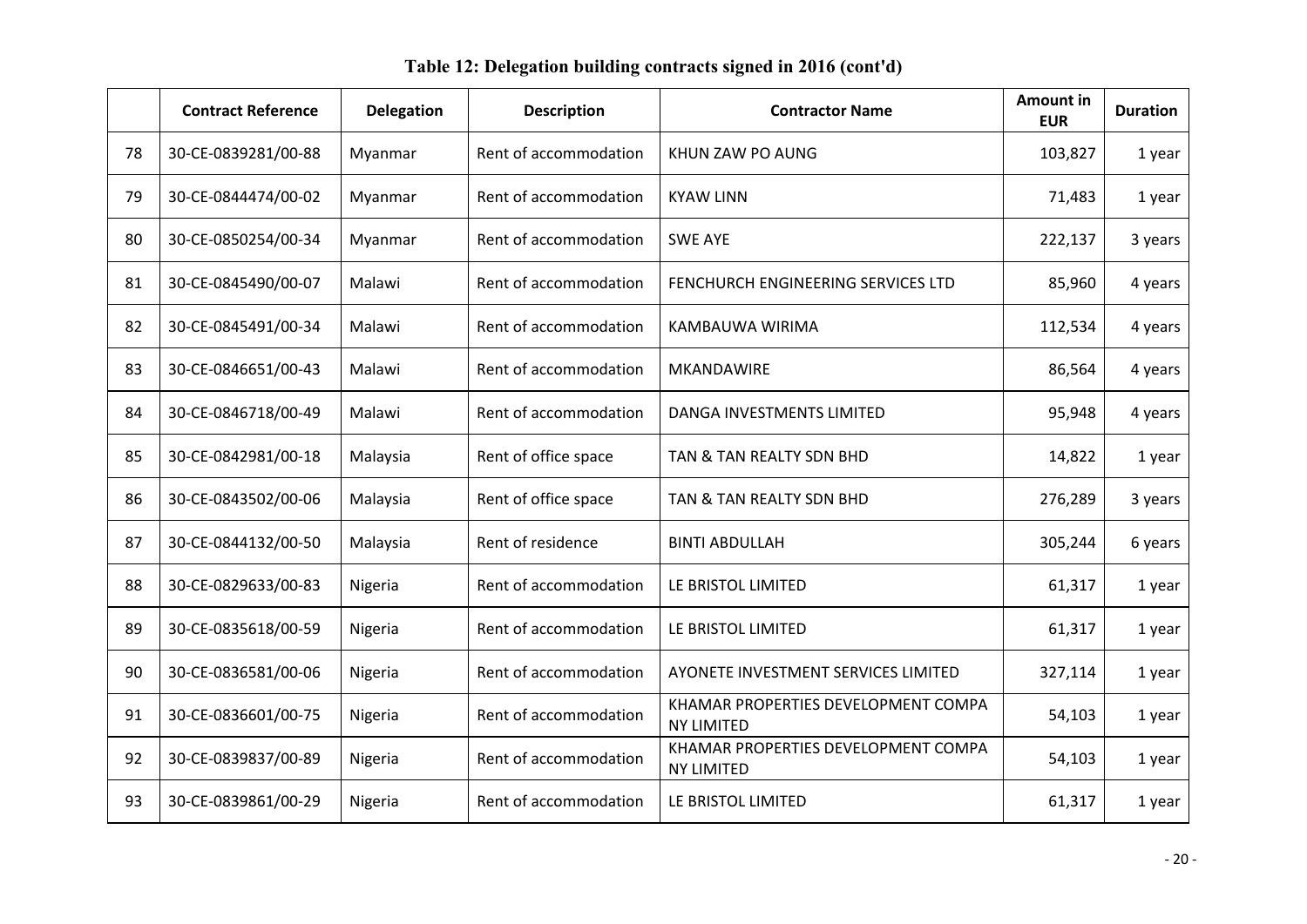|     | <b>Contract Reference</b> | <b>Delegation</b>   | <b>Description</b>    | <b>Contractor Name</b>                                    | <b>Amount in</b><br><b>EUR</b> | <b>Duration</b> |
|-----|---------------------------|---------------------|-----------------------|-----------------------------------------------------------|--------------------------------|-----------------|
| 94  | 30-CE-0839922/00-67       | Nigeria             | Rent of accommodation | <b>DAMULAK</b>                                            | 63,120                         | 1 year          |
| 95  | 30-CE-0844439/00-01       | Nigeria             | Rent of accommodation | ROCK-EDGE ESTATE AND PROPERTY DEVEL<br>OPMENT COMPANY LTD | 61,500                         | 1 year          |
| 96  | 30-CE-0848742/00-79       | Nigeria             | Rent of residence     | FELAK CONCEPT LIMITED                                     | 154,899                        | 1 year          |
| 97  | 30-CE-0839287/00-56       | Nepal               | Rent of residence     | <b>SHAKYA</b>                                             | 450,000                        | 5 years         |
| 98  | 30-CE-0848845/00-16       | Pakistan            | Rent of accommodation | <b>KHALEEQ</b>                                            | 176,455                        | 3 years         |
| 99  | 30-CE-0848912/00-77       | Pakistan            | Rent of accommodation | <b>ARIFF</b>                                              | 138,041                        | 5 years         |
| 100 | 30-CE-0848923/00-41       | Pakistan            | Rent of accommodation | GUL                                                       | 70,097                         | 2 years         |
| 101 | 30-CE-0849091/00-14       | Pakistan            | Rent of accommodation | <b>MEHMOOD</b>                                            | 36,097                         | 3 years         |
| 102 | 30-CE-0849092/00-41       | Pakistan            | Rent of accommodation | <b>KHAN</b>                                               | 34,994                         | 3 years         |
| 103 | 30-CE-0849093/00-68       | Pakistan            | Rent of accommodation | <b>IQBAL</b>                                              | 107,941                        | 3 years         |
| 104 | 30-CE-0849418/00-34       | Pakistan            | Rent of accommodation | <b>RAZA JAN</b>                                           | 93,542                         | 3 years         |
| 105 | 30-CE-0849424/00-57       | Pakistan            | Rent of accommodation | <b>MIAN</b>                                               | 72,514                         | 2 years         |
| 106 | 30-CE-0849711/00-92       | Pakistan            | Rent of accommodation | <b>AMEEN ASLAM</b>                                        | 25,500                         | 8 months        |
| 107 | 30-CE-0849720/00-02       | Pakistan            | Rent of accommodation | <b>WALAYAT</b>                                            | 92,192                         | 3 years         |
| 108 | 30-CE-0841665/00-57       | Papua New<br>Guinea | Rent of accommodation | THE PENINSULA HC LIMITED                                  | 381,024                        | 3 years         |
| 109 | 30-CE-0841719/00-45       | Papua New<br>Guinea | Rent of accommodation | THE EDGE LIMITED                                          | 280,041                        | 3 years         |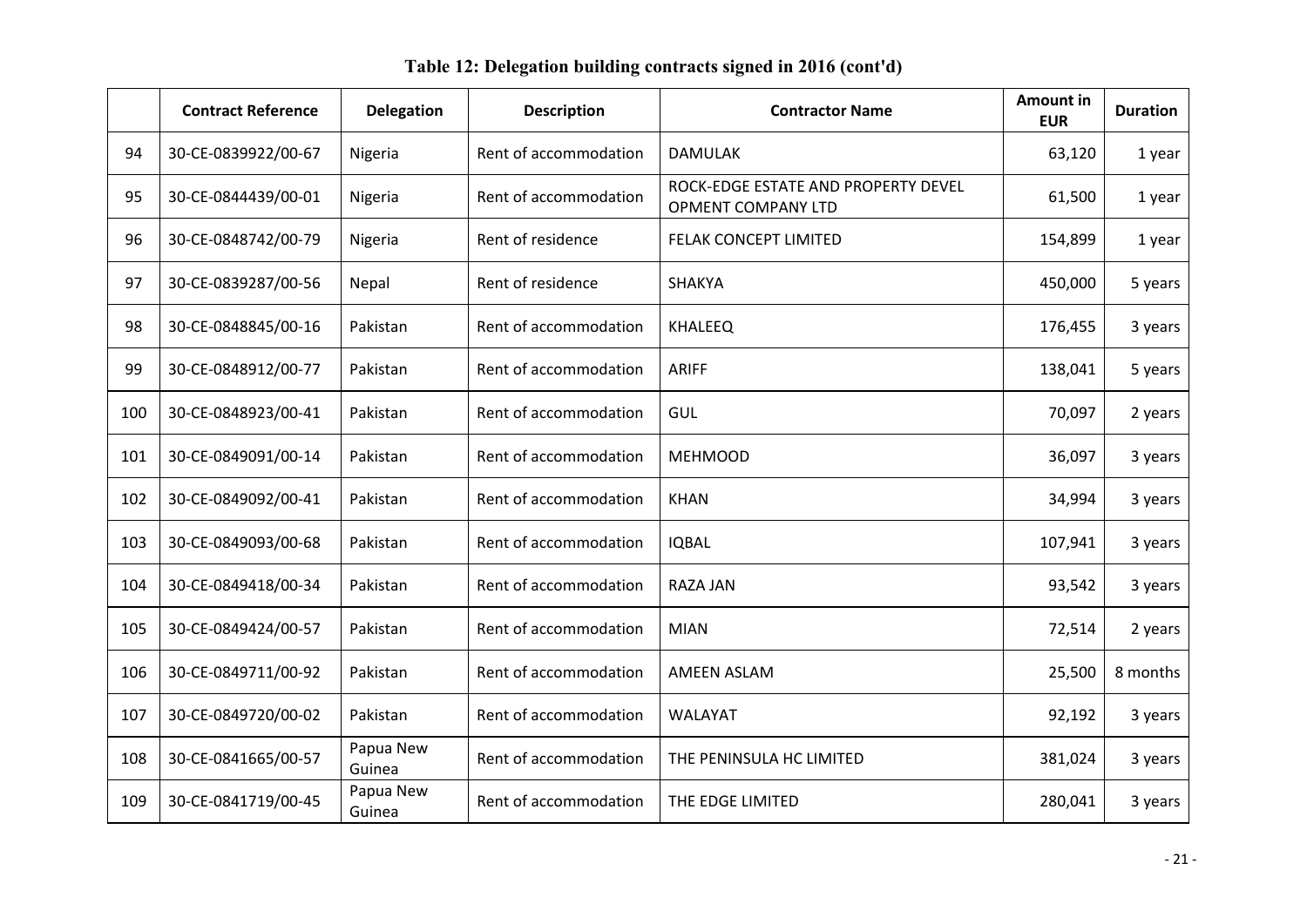|     | <b>Contract Reference</b> | <b>Delegation</b>   | <b>Description</b>    | <b>Contractor Name</b> | <b>Amount in</b><br><b>EUR</b> | <b>Duration</b> |
|-----|---------------------------|---------------------|-----------------------|------------------------|--------------------------------|-----------------|
| 110 | 30-CE-0843751/00-55       | Papua New<br>Guinea | Rent of accommodation | THE EDGE LIMITED       | 106,732                        | 11<br>months    |
| 111 | 30-CE-0847108/00-51       | Paraguay            | Rent of office space  | <b>BAGA SA</b>         | 4,601,383                      | 22 years        |
| 112 | 30-CE-0823944/00-24       | Russia              | Rent of accommodation | ROSSIJSKAJA FEDERACIJA | 84,264                         | 17<br>months    |
| 113 | 30-CE-0833582/00-92       | Russia              | Rent of accommodation | ROSSIJSKAJA FEDERACIJA | 72,904                         | 15<br>months    |
| 114 | 30-CE-0835360/00-57       | Russia              | Rent of accommodation | ROSSIJSKAJA FEDERACIJA | 146,519                        | 21<br>monhs     |
| 115 | 30-CE-0835387/00-23       | Russia              | Rent of accommodation | ROSSIJSKAJA FEDERACIJA | 103,148                        | 3 years         |
| 116 | 30-CE-0835388/00-50       | <b>Russia</b>       | Rent of accommodation | ROSSIJSKAJA FEDERACIJA | 70,081                         | 3 years         |
| 117 | 30-CE-0835417/00-29       | Russia              | Rent of accommodation | ROSSIJSKAJA FEDERACIJA | 53,555                         | 3 years         |
| 118 | 30-CE-0837279/00-83       | Russia              | Rent of accommodation | ROSSIJSKAJA FEDERACIJA | 57,587                         | 2 years         |
| 119 | 30-CE-0847987/00-17       | Russia              | Rent of accommodation | ROSSIJSKAJA FEDERACIJA | 93,095                         | 3 years         |
| 120 | 30-CE-0848036/00-94       | Russia              | Rent of accommodation | ROSSIJSKAJA FEDERACIJA | 104,920                        | 3 years         |
| 121 | 30-CE-0848367/00-82       | Russia              | Rent of accommodation | ROSSIJSKAJA FEDERACIJA | 56,424                         | 2 years         |
| 122 | 30-CE-0849110/00-56       | Russia              | Rent of accommodation | ROSSIJSKAJA FEDERACIJA | 56,424                         | 2 years         |
| 123 | 30-CE-0789167/00-41       | Russia              | Rent of accommodation | ROSSIJSKAJA FEDERACIJA | 67,414                         | 3 years         |
| 124 | 30-CE-0788425/00-53       | Russia              | Rent of accommodation | ROSSIJSKAJA FEDERACIJA | 80,177                         | 29<br>months    |
| 125 | 30-CE-0824296/00-40       | Saudi Arabia        | Rent of accommodation | ARABIAN HOMES CO LTD   | 52,045                         | 1 year          |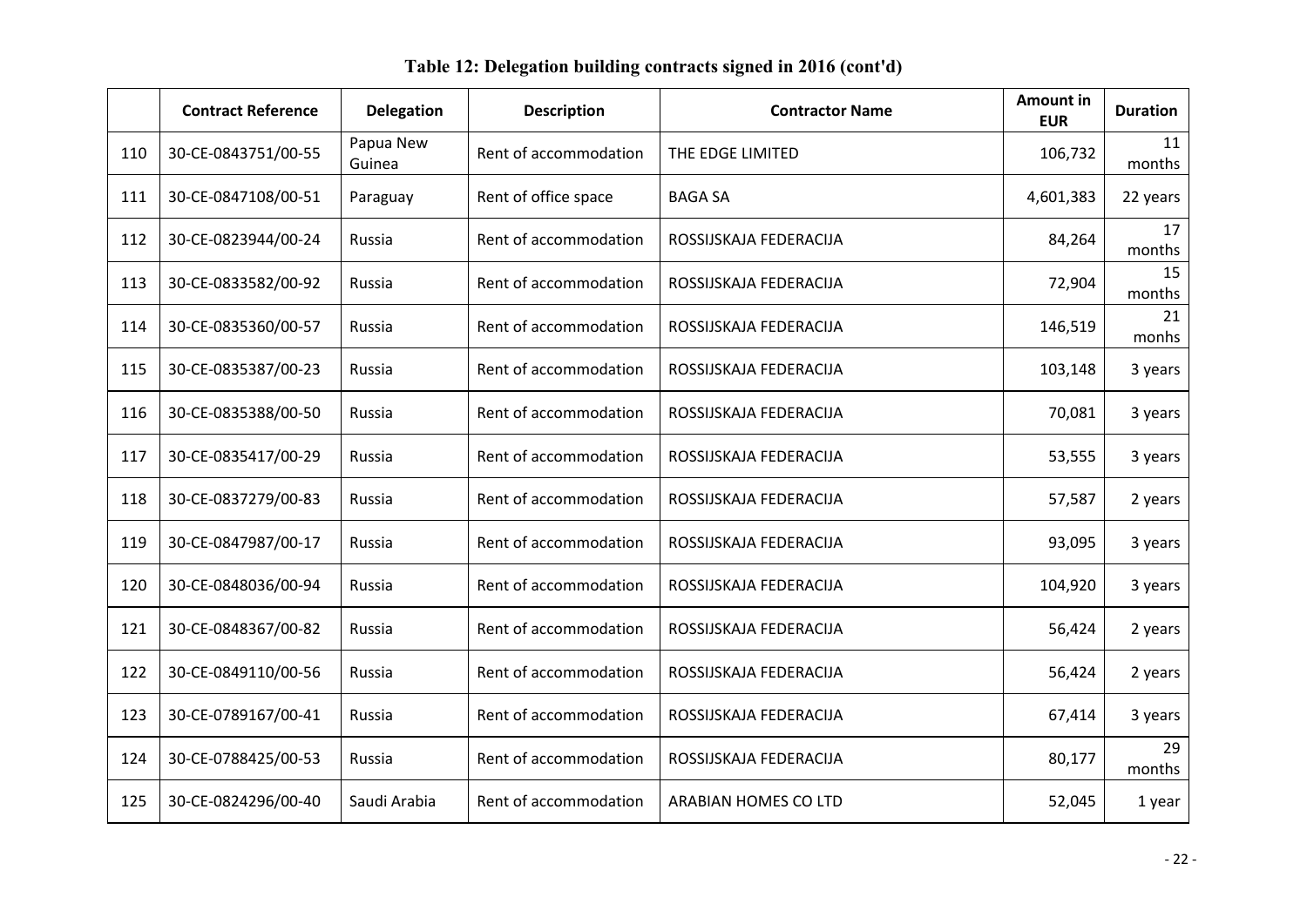# **Contract Reference Delegation Description 1 Contractor Name** 20 **Amount in** Duration **Properties I** 126 30-CE-0768121/00-05 Sudan Rent of accommodation ABDALMANEM 72,000 2 years 127 30-CE-0836792/00-70 Solomon Rent of office space CITY CENTRE LTD 169,909 169,909 2 years 128 30-CE-0780354/00-09 Solomon Rent of accommodation ISLAND MANUFACTURING LIMITED 88,985 3 years 129 30-CE-0845105/00-74 El Salvador Rent of office space CASTELEC SA DE CV CASTELEC SA DE CV 120,402 4 years 130 30-CE-0848641/00-02 Chad Rent of accommodation YOUSSOUF AHMED 98.787 98.787 4 years 131 30-CE-0848900/00-86 Chad Rent of accommodation ALBACHIR AHMAT 30-CE-0848900/00-86 Chad 132 30-CE-0848913/00-07 Chad Rent of accommodation TAHA 87,810 3 years 133 30-CE-0849001/00-96 Chad Rent of accommodation HACHIM MAHAMAT 30-CE-0849001/00-96 Chad 134 30-CE-0849002/00-26 Chad Rent of accommodation ABBA ADJI 98,787 3 years 135 30-CE-0849114/00-67 Chad Rent of accommodation HACHIM MAHAMAT 164,645 | 6 years 136 30-CE-0849128/00-15 Chad Rent of accommodation HACHIM MAHAMAT Research 164,645 6 years 137 30-CE-0851193/00-41 Thailand Rent of residence ALL SEASONS PROPERTY CO LTD\*CONRAD 84,165 1 year 138 30-CE-0792462/00-24 Turkey Rent of office space SOZMEN 502MEN 68,674 2 years 139 30-CE-0803389/00-11 Turkey Rent of office space SOPIYEVA MAYA SOPIYEVA MAYA 36,000 1 year 140 30-CE-0836716/00-03 Turkey | Rent of office space | GUNAL INSAAT TICARET VE SANAYI AS | 528,000 | 3 years 141 30-CE-0824731/00-48 Ukraine Rent of residence LIMITED LIABILITY COMPANY SATURN IN VEST 1,181,667 4 years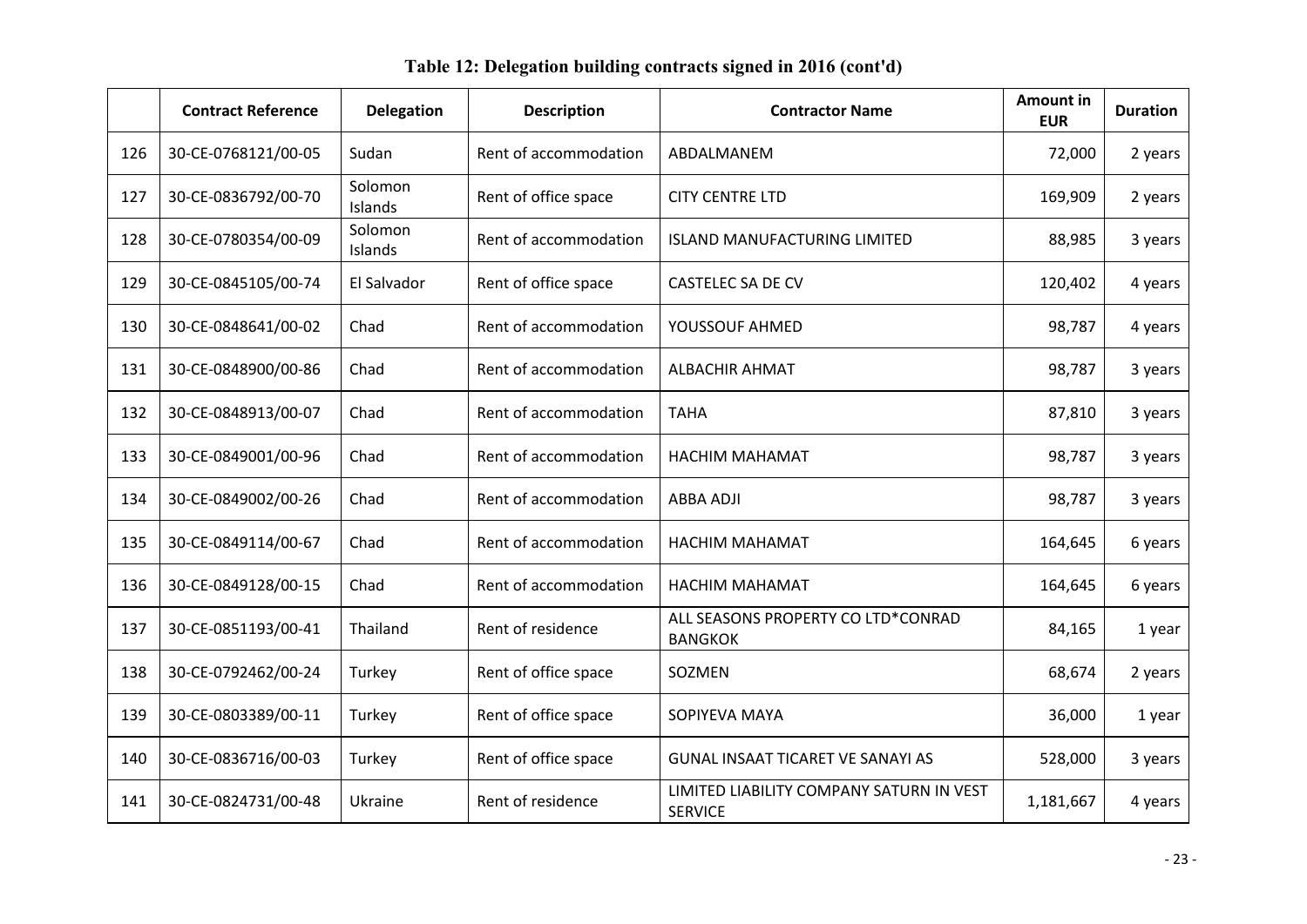| Table 12: Delegation building contracts signed in 2016 (cont'd) |  |  |  |
|-----------------------------------------------------------------|--|--|--|
|-----------------------------------------------------------------|--|--|--|

|     | <b>Contract Reference</b> | <b>Delegation</b>     | <b>Description</b>    | <b>Contractor Name</b>                  | <b>Amount in</b><br><b>EUR</b> | <b>Duration</b> |
|-----|---------------------------|-----------------------|-----------------------|-----------------------------------------|--------------------------------|-----------------|
| 142 | 30-CE-0834763/00-02       | <b>USA - New York</b> | Rent of accommodation | RIVER PLACE II LLC                      | 124,593                        | 4 years         |
| 143 | 30-CE-0844979/00-96       | Uzbekistan            | Rent of accommodation | SAMIGOV                                 | 160,227                        | 4 years         |
| 144 | 30-CE-0844955/00-17       | Uzbekistan            | Rent of accommodation | <b>MURATKHONOVA</b>                     | 180,343                        | 4 years         |
| 145 | 30-CE-0818483/00-19       | Venezuela             | Rent of residence     | <b>BRILLEMBOURG AGUERREVERE</b>         | 605,000                        | 4 years         |
| 146 | 30-CE-0818553/00-64       | Venezuela             | Rent of accommodation | <b>CREMISINI PRIETO</b>                 | 163,370                        | 3 years         |
| 147 | 30-CE-0853130/00-40       | Kosovo                | Rent of accommodation | <b>RAFUNA</b>                           | 17,000                         | 18<br>months    |
| 148 | 30-CE-0787120/00-14       | <b>RDC</b>            | Rent of accommodation | <b>EBALE residence SARL</b>             | 230,400                        | 4 years         |
| 149 | 30-CE-0854760/00-02       | <b>RDC</b>            | Rent of office Space  | BANQUE COMMERCIALE DU CONGO             | 3,007,680                      | 5 years         |
| 150 | 30-CE-0847189/00-59       | Zimbabwe              | Rent of accommodation | <b>CANADA</b>                           | 74,662                         | 3 years         |
| 151 | 30-CE-0847941/00-10       | Zimbabwe              | Rent of accommodation | STANBIC BANK ZIMBABWE LIMITED           | 65,922                         | 3 years         |
| 152 | 30-CE-0847943/00-64       | Zimbabwe              | Rent of accommodation | <b>KONUNGARIKET SVERIGE</b>             | 21,050                         | 11<br>months    |
| 153 | 33-CE-0847942/01-25       | Zimbabwe              | Rent of accommodation | <b>CANADA</b>                           | 75,752                         | 3 years         |
| 154 | 30-CE-0850649/00-44       | Zimbabwe              | Rent of accommodation | VIMBAI AG PLACEMENTS (PRIVATE) LIMI TED | 128,940                        | 6 years         |

 $1/$  The total amount corresponds to the entire duration of the contract, which varies from contract to contract.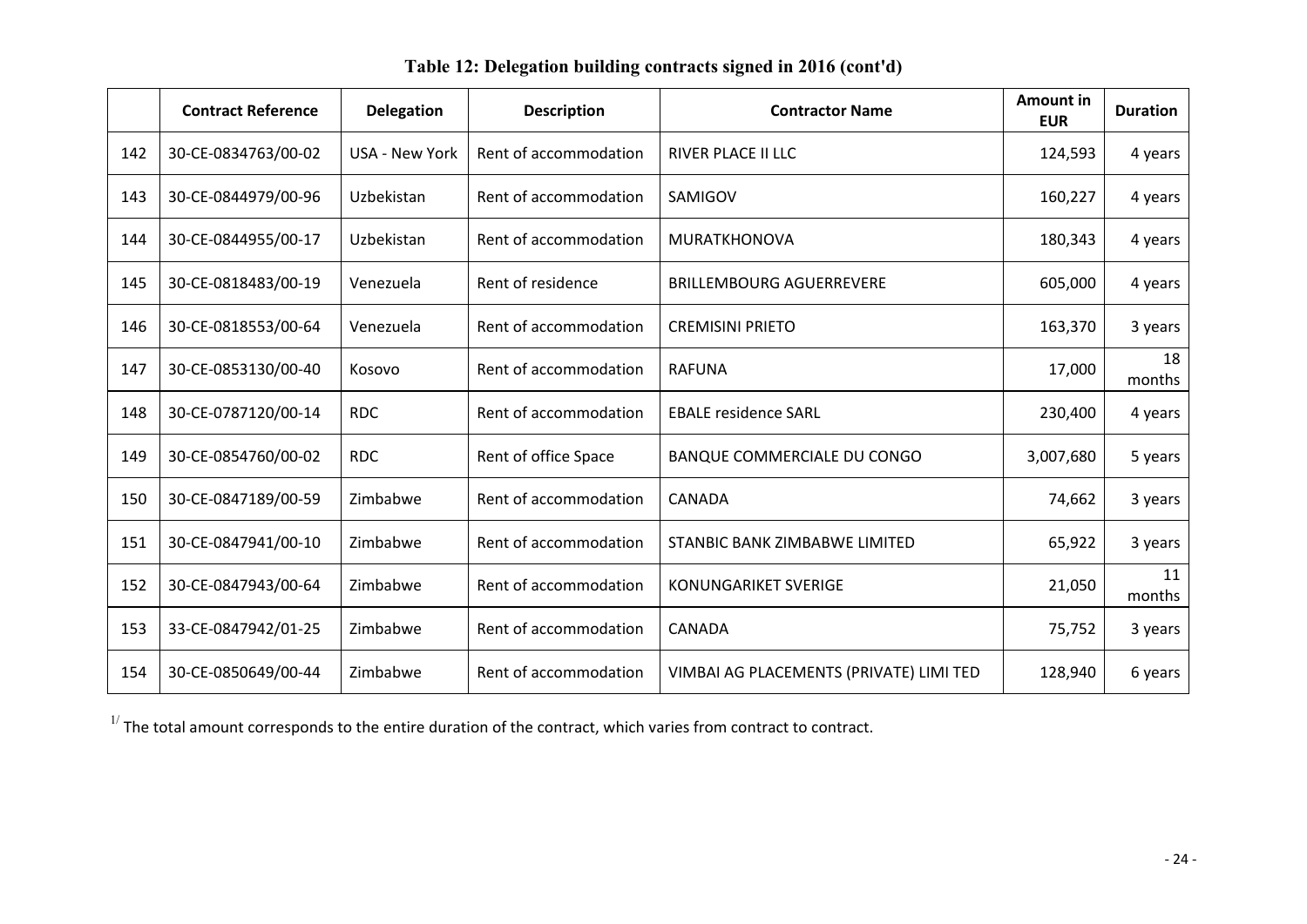#### **Table 13: Contracts declared secret**

| <b>Total Number of Contracts</b> | <b>Total amount</b> |
|----------------------------------|---------------------|
|                                  | € 17,385,337.90     |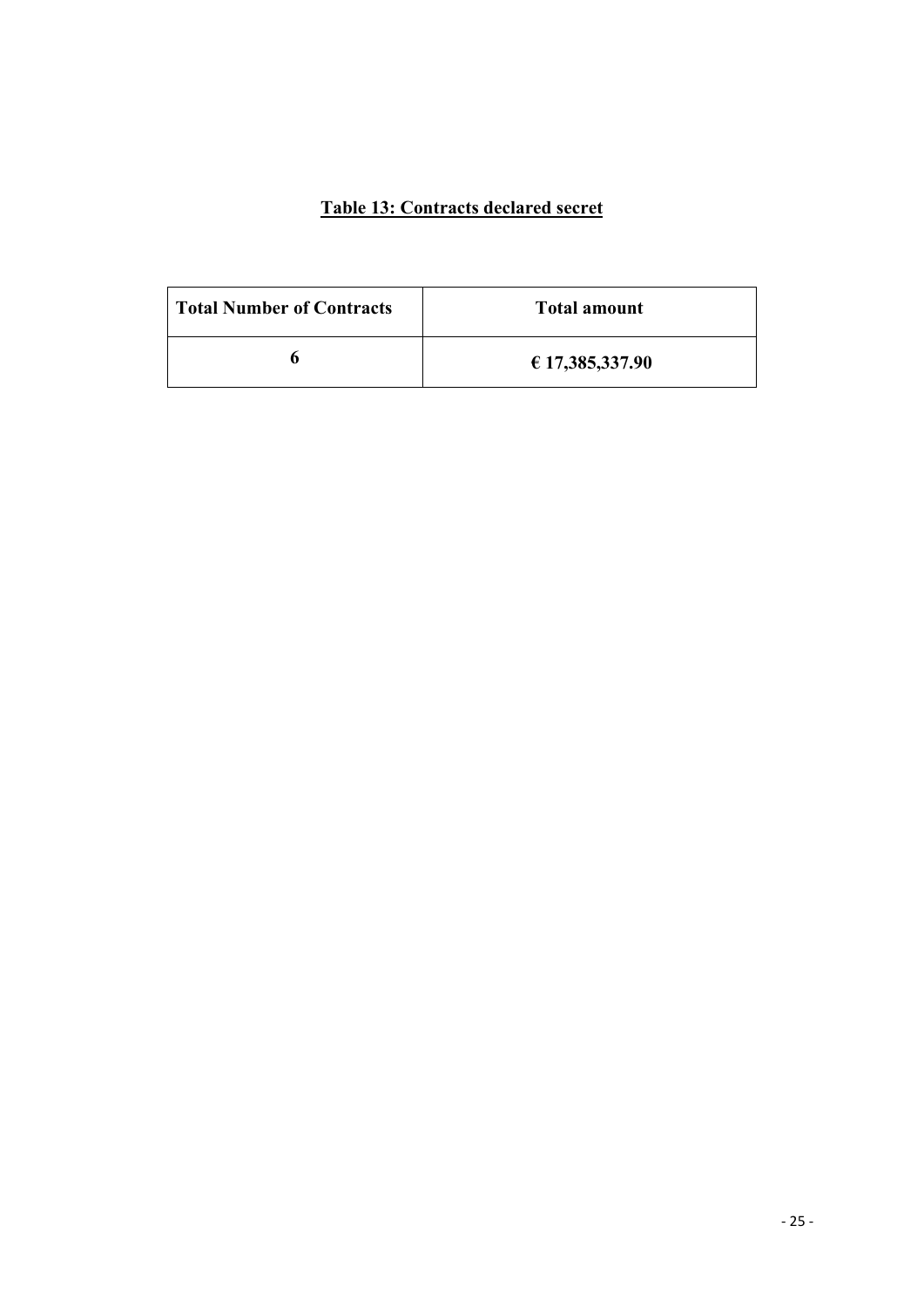## **Annex 4**

## **Materiality criteria**

As for previous years, also for the 2016 exercise, ex-post control assessed the level of legality and regularity as applied in the execution of the EEAS administrative budget, covering both EEAS Headquarters and its Delegations. This is used to support the annual "Declaration of Assurance", as required under article 66(9) of the Financial Regulation.

The sampling methodology remained unchanged in relation to previous years. It essentially uses a randomised risk-based Monetary Unit Sampling (MUS) method for the selection of samples of financial transactions for ex-post control. The MUS sample is also supplemented and reinforced by three other approaches: a Mission sample whereby transactions are selected on a judgemental basis and embedded in the Inspection Programme for the year; a Detection sample equally judgemental, but not part of the Inspection Programme and, finally, a non-risk randomised sample.

Ex-post controls are performed on a core population of EUR 423 million obtained by applying exclusion criteria<sup>2</sup> to a total population of payments (EEAS population) of EUR 816 million. From this core population, in 2016 a representative sample of 2,070 financial transactions was extracted, worth EUR 30 million.

The sample represents 7.2% in EUR value of the core population. This sample covers 157 entities, including 14 HQ Divisions, 139 EEAS Delegations and 3 regionalised Delegations<sup>3</sup>.

The overall material error rate for EEAS Administrative Budget resulting from the ex-post controls is 0.05% for 2016, compared to a rate of 0.0021% for 2015, 0.04% for 2014 and 0.03% for 2013.

<u>.</u>

<sup>2</sup> The exclusion criteria are: financial transactions with zero or negative EUR value; remuneration of statutory staff at HQ and EU Delegations; missions registered in MIPS; Imprest Account payments; revenues and financial transactions in November and December.

<sup>3</sup> 157 entities are covered by the local system which includes Panama, New Caledonia and Samoa.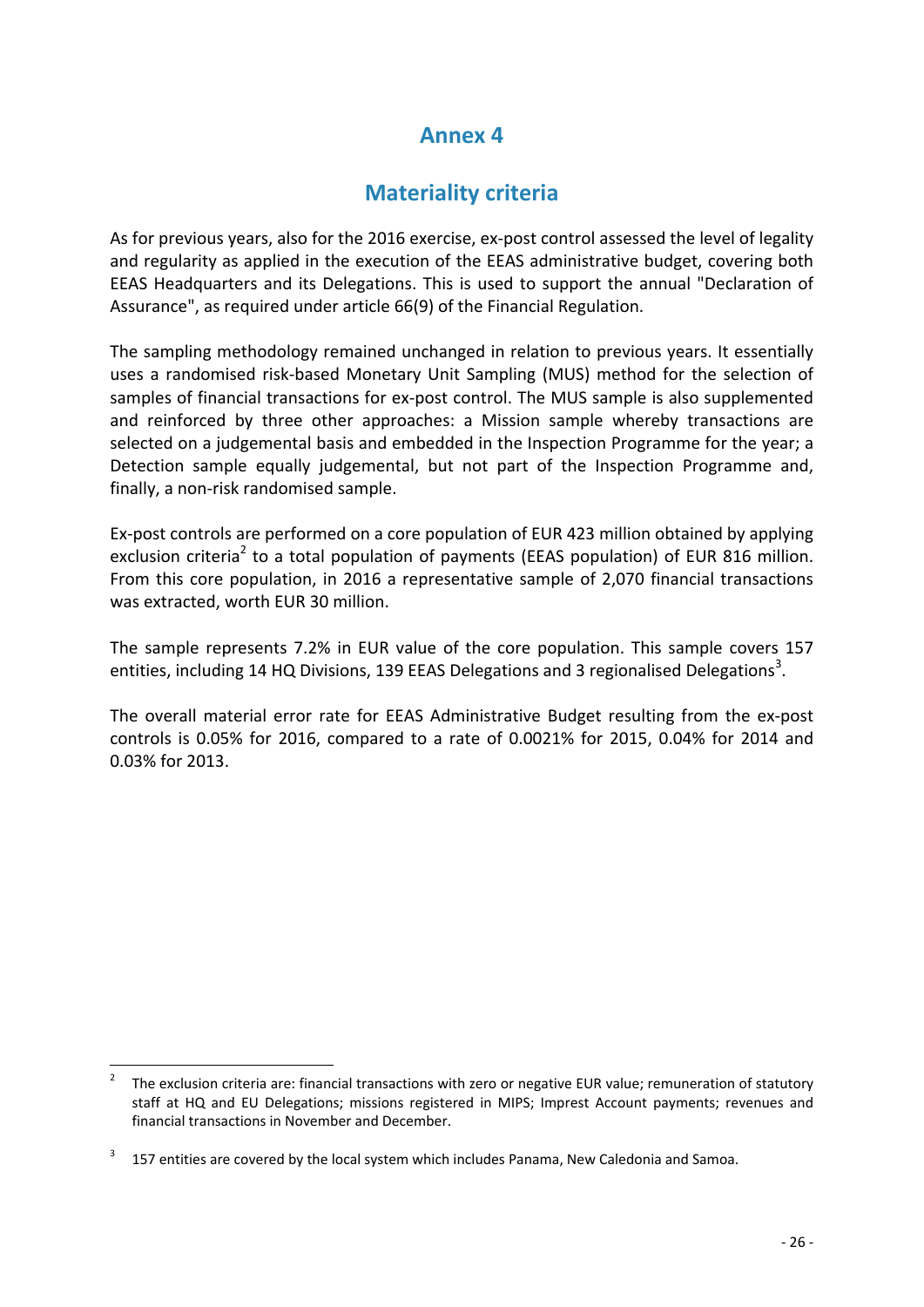## **Annex 5**

## **Ex-post control results**

#### **INTRODUCTION**

1

The 2016 ex-post assessment covers two distinct parts. A quantitative ex-post assessment that focuses on both material errors is presented firstly, which is followed by an evaluation of material errors with a reputational nature.

#### **QUANTITATIVE ASSESSMENT – MATERIAL ERROR RATE WITH A FINANCIAL IMPACT**

For the 2016 Annual Activity Report, the customary quantitative threshold for materiality of 2% as defined by the Commission<sup>4</sup> was applied. A material error is defined as a payment that should not have been paid because it was not used in accordance with the legislation concerned and for that reason recoverable. The resulting material error rate (the sum of payments affected by material error divided by the total amount of the sample dverified) is not a measure of fraud or waste, it is an indicator of payments that were made not in full accordance with applicable legislation.

The overall ex-post results were obtained on the basis of a sample of 2,070 transactions representing payments worth EUR 30.3 million. The table below provides a breakdown of these transactions by type of transaction.

|                        | Number of    |           |
|------------------------|--------------|-----------|
|                        | transactions | Share (%) |
| Services               | 983          | 48        |
| Local Agents' salaries | 494          | 24        |
| Representation cost    | 91           |           |
| Rent under article 23  | 84           |           |
| Rent under article 5   | 58           | 3         |
| Other                  | 360          | 17        |
| <b>Total</b>           | 2,070        | 100       |

#### **Table: Ex-post control by type of transaction - 2016**

<sup>4</sup> "As regards legality and regularity, the proposed standard quantitative materiality threshold MUST NOT exceed 2%". Guideline for determining materiality as regards legality and regularity. European Commission DG Budget – Central Financial Services, 12 May 2016. Source: https://myintracomm.ec.testa.eu/Search/Pages/results.aspx?u=https://myintracomm.ec.testa.eu/budgw eb&k=materiality, retrieved in March 2017.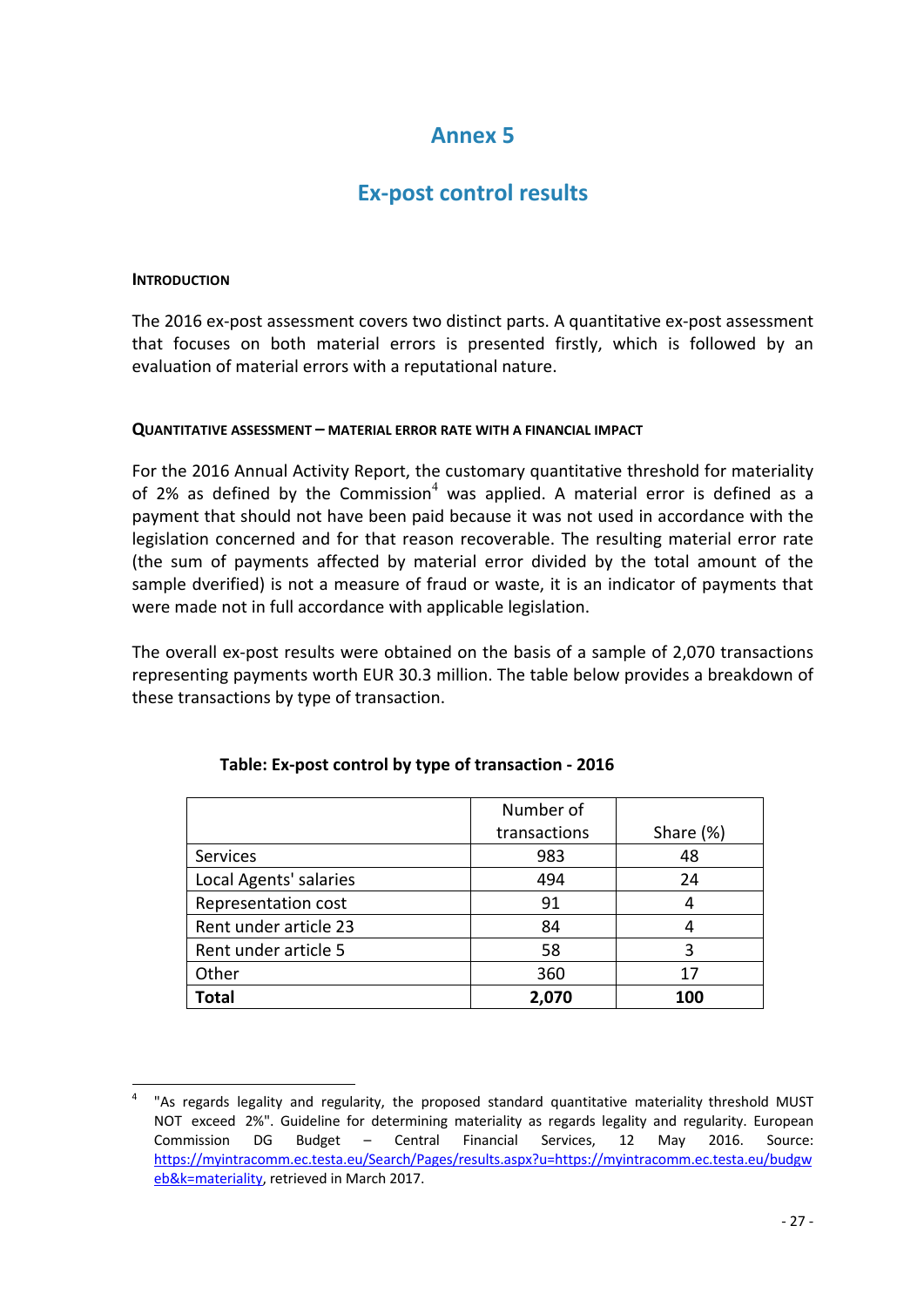The table shows that payment for 'services' is the largest category, followed by 'salaries of local agents'. The category 'other' includes rent charges for the Residence, and office rent and works.

| <b>Material Error Rate - 2016</b> |                                      |                                                                   |                    |                               |  |
|-----------------------------------|--------------------------------------|-------------------------------------------------------------------|--------------------|-------------------------------|--|
| <b>Scope</b>                      | <b>EUR</b> value of<br><b>Sample</b> | Number of transactions Value of material<br>with a material error | errors (EUR)       | <b>Material Error</b><br>Rate |  |
| <b>HO Divisions</b>               | €19,295,334                          | 0                                                                 | N.A.               | N.A.                          |  |
| Delegations                       | €10.983.827                          | 34                                                                | €16.318.99         | 0.15%                         |  |
| Total                             | €30,279,160                          | 34                                                                | €16,318.99         | 0.05%                         |  |
|                                   |                                      |                                                                   | Core Population    | €422,650,100                  |  |
|                                   |                                      |                                                                   | Average Error Rate | 0.05%                         |  |
|                                   |                                      | Estimated overall amount at risk at closure                       |                    | €227.788                      |  |

The table below presents the results of the 2016 ex-post analysis.

It is estimated that overall amount at risk for the 2016 payments was EUR 227,788. This is the best and conservative estimate by the Authorising Officer by Delegation of the amount of relevant expenditure not in compliance with the applicable contractual and regulatory provisions at the time the payment is made  $5$ .

#### **QUANTITATIVE ASSESSMENT – MATERIAL ERROR RATE OF A REPUTATIONAL NATURE**

Since 2012, all payments linked to a contract stemming from a procurement procedure with serious procedural are considered as 100% errors<sup>6</sup>. Acknowledging this method, this approach was also applied for 2016, with a view to allowing a comparison between the EEAS control results with the Court of Auditors' results for the "most likely error rate" (MLE).

However, the EEAS, as is the Commission, believes the actual financial impact of such errors cannot be quantified in a manner consistent with the other errors and should therefore not be considered for a potential financial reservation. In fact, even if the contractor should/could have been different, this does not mean that the full 100% of the contract value is at risk.

<sup>1</sup> 5 It is recalled that this excludes salaries paid to (statutory) staff, revenues and regularisation payments that fall under the control remit of the Paymaster's Office (PMO); see also section 3.3.2 of the main report.

<sup>6</sup> Serious infringements, considered by the European Court of Auditors as 100% errors, are: (1) no or restricted tendering for the main or supplementary contracts (except where explicitly allowed by the legal framework); (ii) inappropriate assessment of the bids affecting the outcome of the tender; (iii) substantial change of the contract scope; and (iv) splitting of contracts in order to bring projects below the thresholds although they are related to the same economical objective.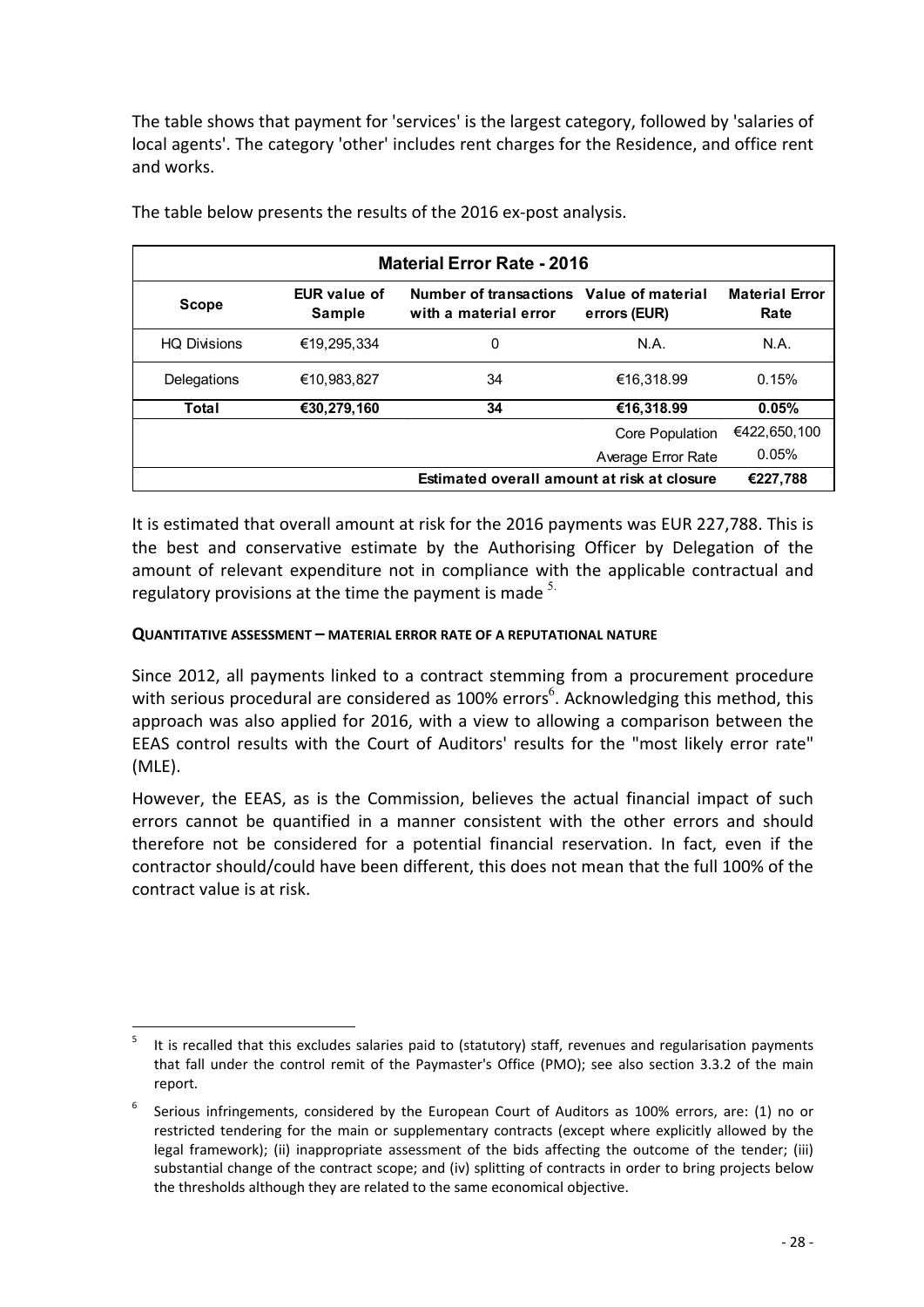| <b>ECA Reputational Error</b>        |                                                       |                              |               |                           |               |                                 |      |                                                   |
|--------------------------------------|-------------------------------------------------------|------------------------------|---------------|---------------------------|---------------|---------------------------------|------|---------------------------------------------------|
|                                      |                                                       | <b>Entities</b>              |               | <b>Transactions</b>       |               |                                 |      |                                                   |
|                                      |                                                       | <b>Number</b><br>of entities | $\frac{9}{6}$ | Number of<br>transactions | $\frac{9}{6}$ | <b>EUR</b><br>accepted<br>value | %    | Exposure:<br><b>Financial Impact</b><br>of errors |
| S                                    | Core Population                                       | 157                          |               | >115,000                  |               | €422,650,100                    |      |                                                   |
| C                                    | Sample                                                | 157                          |               | 2,070                     |               | €30,279,160                     |      |                                                   |
| $\mathbf{o}$<br>p<br>е               | <b>ECA Reputational Error</b>                         | 94                           |               | 237                       |               | €449,152                        |      | N.A; expected to<br>be minimal                    |
| A<br>$\mathbf n$<br>a<br>у<br>s<br>s | % Reputational Error vs.<br>Core Population           |                              | 60%           |                           | 0.2%          |                                 | 0.1% |                                                   |
|                                      | Related EUR value of<br>contracts (annualised)        |                              |               |                           |               | €4,772,797                      |      |                                                   |
|                                      | % of related EUR value of<br>contracts vs. population |                              |               |                           |               |                                 | 1.1% |                                                   |

The result of this analysis (see table before) shows in 94 entities errors of reputational nature were identified, with 237 transactions affected, representing a total of EUR449,152 in payments; the annualised value of related contracts amounted to EUR4.8 million.

While for a relatively large number of entities errors of a reputational nature were identified, this represents a relatively small number of transactions (0.2% of all transactions) with a corresponding relatively small amount of payments (0.1 % of payments). The annualised value of the related contracts amounts to a mere 1.1% of the value of core population transactions.

In conclusion, adopting the ECA approach towards errors shows that the financial impact (exposure) of the ECA Reputational Error is minimal.

To respond to concerns expressed by the Court of Auditors, the EEAS will continue its efforts to enhance the quality of public procurement procedures, in particular of low and middle-value contracts. In practice this means more targeted training, better templates and guidelines and support from the Regional Centre Europe and Headquarters. On the basis of a comprehensive procurement plan for high- and middle-value contracts Headquarters will also strengthen the monitoring of procurement procedures.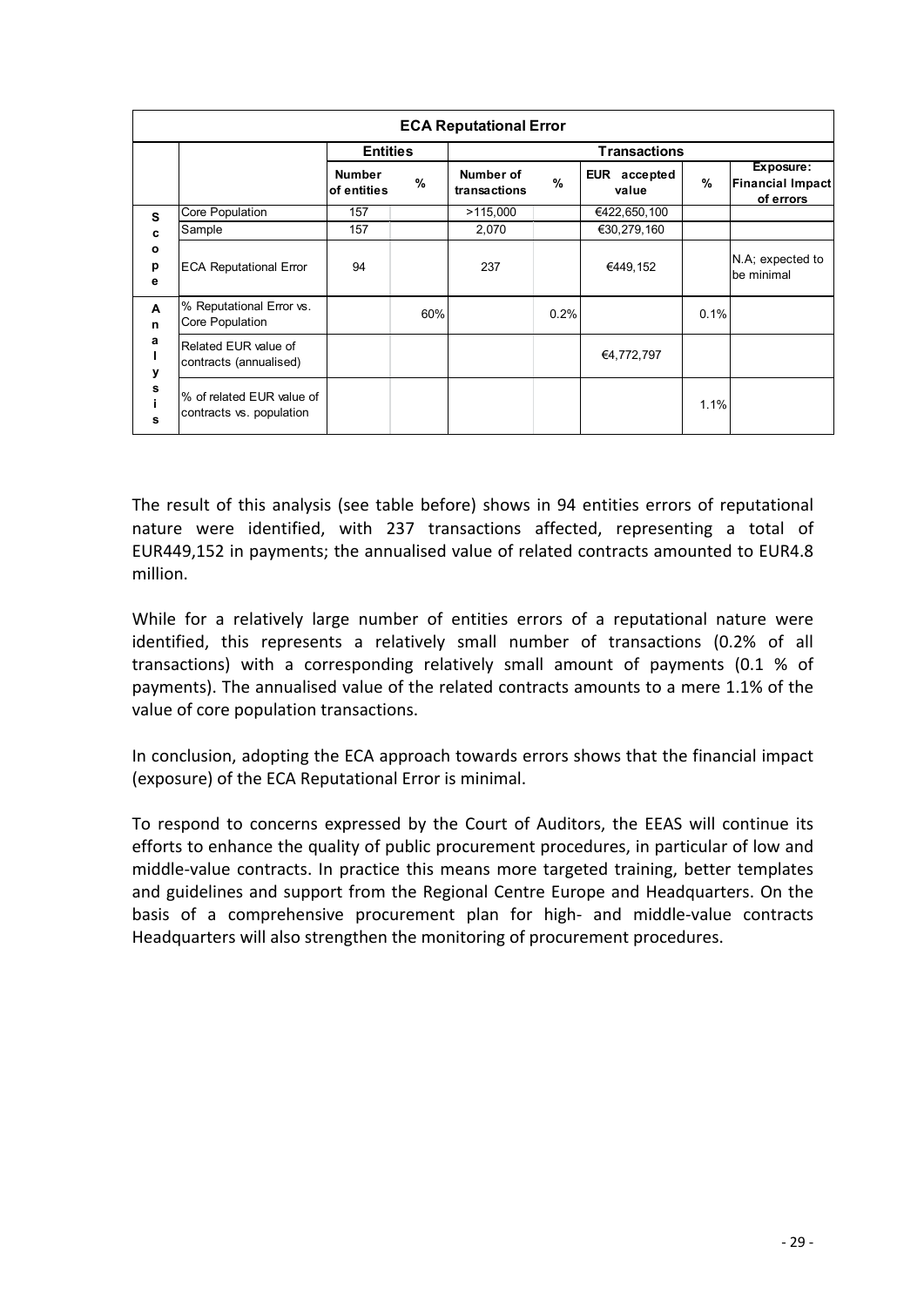# **Annex 6**

# **List of Acronyms**

| <b>ABAC</b>  | <b>Accrual Based Accounting</b>                                                                                                    |
|--------------|------------------------------------------------------------------------------------------------------------------------------------|
| <b>AD</b>    | Administrator                                                                                                                      |
| <b>AOSD</b>  | Sub-delegated Authorising Officer                                                                                                  |
| <b>AST</b>   | Assistant                                                                                                                          |
| <b>BUDG</b>  | Directorate-General for Budget                                                                                                     |
| <b>CFSP</b>  | Common Foreign and Security Policy                                                                                                 |
| <b>DAS</b>   | Annual Declaration of Assurance                                                                                                    |
| <b>DEL</b>   | Delegation                                                                                                                         |
| <b>DEVCO</b> | DG for Development & Cooperation                                                                                                   |
| <b>ECA</b>   | <b>European Court of Auditors</b>                                                                                                  |
| <b>EDF</b>   | European Development Fund                                                                                                          |
| <b>EEAS</b>  | European External Action Service                                                                                                   |
| <b>EOMs</b>  | <b>Election Observation Missions</b>                                                                                               |
| EU           | European Union                                                                                                                     |
| <b>EUCI</b>  | European Union Classified Information                                                                                              |
| <b>EU MS</b> | <b>EU Member States</b>                                                                                                            |
| <b>FPI</b>   | Service for Foreign Policy Instruments                                                                                             |
| HQ           | Headquarters                                                                                                                       |
| <b>HRVP</b>  | High Representative of the European Union for Foreign Affairs and<br>Security Policy and Vice President of the European Commission |
| <b>HRM</b>   | Human Resource Management                                                                                                          |
| IA           | <b>Initiating Agent</b>                                                                                                            |
| <b>IAH</b>   | <b>Imprest Account Holder</b>                                                                                                      |
| IAS          | <b>Internal Audit Service</b>                                                                                                      |
| ICI          | <b>Industrialised Countries Instrument</b>                                                                                         |
| <b>ICMT</b>  | Internal Control Management Tool                                                                                                   |
| <b>ICS</b>   | <b>Internal Control Standards</b>                                                                                                  |
| <b>IfS</b>   | Instrument for Stability                                                                                                           |
| <b>MDR</b>   | <b>Managing Directorate Resources</b>                                                                                              |
| <b>OLAF</b>  | European Anti-fraud Office                                                                                                         |
| <b>PMO</b>   | European Union Office for Administration and Payment                                                                               |
|              |                                                                                                                                    |